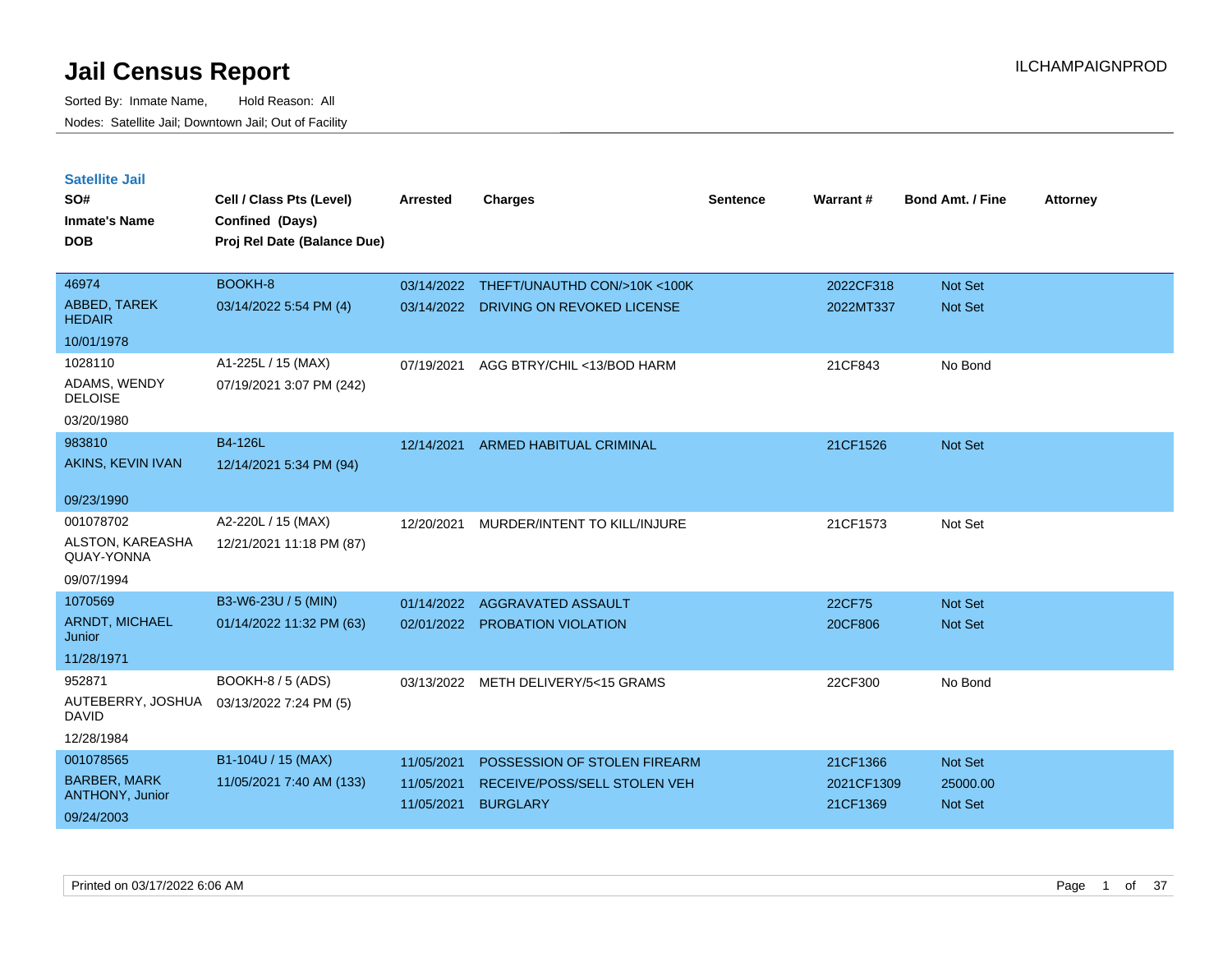| SO#<br><b>Inmate's Name</b><br><b>DOB</b>                                                      | Cell / Class Pts (Level)<br>Confined (Days)<br>Proj Rel Date (Balance Due)                         | <b>Arrested</b>                                                                                | <b>Charges</b>                                                                                                                                                                                                                                                                                 | <b>Sentence</b> | <b>Warrant#</b>                                                                                          | <b>Bond Amt. / Fine</b>                                                                             | <b>Attorney</b> |
|------------------------------------------------------------------------------------------------|----------------------------------------------------------------------------------------------------|------------------------------------------------------------------------------------------------|------------------------------------------------------------------------------------------------------------------------------------------------------------------------------------------------------------------------------------------------------------------------------------------------|-----------------|----------------------------------------------------------------------------------------------------------|-----------------------------------------------------------------------------------------------------|-----------------|
| 65868<br><b>BARBER, MARK</b><br>ANTHONY, Senior                                                | B4-222U / 15 (MAX)<br>03/11/2022 10:13 AM (7)                                                      |                                                                                                | 03/11/2022 METH DELIVERY/15<100 GRAMS                                                                                                                                                                                                                                                          | 8y (DOC)        | 20CF1249                                                                                                 | No Bond                                                                                             |                 |
| 08/15/1983                                                                                     |                                                                                                    |                                                                                                |                                                                                                                                                                                                                                                                                                |                 |                                                                                                          |                                                                                                     |                 |
| 518851<br>BARKER, ALEXANDER<br><b>MASSIE</b><br>09/24/1986<br>001078891<br><b>BARR, JOHN D</b> | B3-W2-05U / 10 (MED)<br>01/11/2022 2:37 PM (66)<br>B3-W4-16L / 10 (MED)<br>02/28/2022 6:38 PM (18) | 01/11/2022<br>01/11/2022<br>01/11/2022<br>01/11/2022<br>01/11/2022<br>01/11/2022<br>01/11/2022 | FELON POSS/USE WEAPON/FIREARM<br>POSS AMT CON SUB EXCEPT(A)/(D)<br>BAD CHK/OBTAIN CON PROP/>150<br>BAD CHK/OBTAIN CON PROP/>150<br>METH DELIVERY/15<100 GRAMS<br>DRIVING ON REVOKED LICENSE<br>OBSTRUCTING IDENTIFICATION<br>02/28/2022 AGGRAVATED BATTERY<br>02/28/2022 WARRANT OUT OF COUNTY | 20y (DOC)       | 20CF361<br>2020CF863<br>20CF192<br>19CF1686<br>20CF1383<br>2020TR16539<br>2020CM222<br>22CF242<br>21-725 | 15000.00<br>15000.00<br>15000.00<br>15000.00<br>No Bond<br>1500.00<br>1500.00<br>Not Set<br>5000.00 |                 |
| 01/25/1995<br>969121<br>BECKLEY, ANTHONY<br><b>PATRICK</b><br>06/30/1989                       | A4-206L / 15 (MAX)<br>11/25/2021 7:16 PM (113)                                                     | 11/25/2021                                                                                     | <b>CRIM TRESPASS TO RESIDENCE</b>                                                                                                                                                                                                                                                              |                 | 21CF1444                                                                                                 | Not Set                                                                                             |                 |
| 001078950<br><b>BOOKER, BRITTNEY</b><br><b>MARIE</b><br>02/25/1991                             | BOOKF-2<br>03/15/2022 1:28 AM (3)                                                                  |                                                                                                | 03/15/2022 FIN EXPLOIT ELDERLY/80+/\$5K+                                                                                                                                                                                                                                                       |                 | 21CF503                                                                                                  | No Bond                                                                                             |                 |
| 517915<br>BOXLEY, CHARLES<br>OMAR<br>01/10/1985                                                | B3-W3-11U / 5 (MIN)<br>08/03/2021 2:18 PM (227)                                                    | 08/03/2021<br>08/03/2021<br>08/03/2021                                                         | <b>BURGLARY</b><br><b>BURGLARY</b><br>FORGERY/ISSUE/DELIVER DOCUMENT                                                                                                                                                                                                                           |                 | 21CF289<br>21CF679                                                                                       | 20000.00<br>20000.00<br>No Bond                                                                     |                 |
| 993169<br><b>BRAATEN, KAYLAN</b><br><b>AMBER</b><br>10/29/1990                                 | A1-125U / 10 (MED)<br>03/04/2022 9:40 AM (14)                                                      |                                                                                                | 03/04/2022 RESIDENTIAL BURGLARY                                                                                                                                                                                                                                                                | 6y (DOC)        | 21CF1059                                                                                                 | No Bond                                                                                             |                 |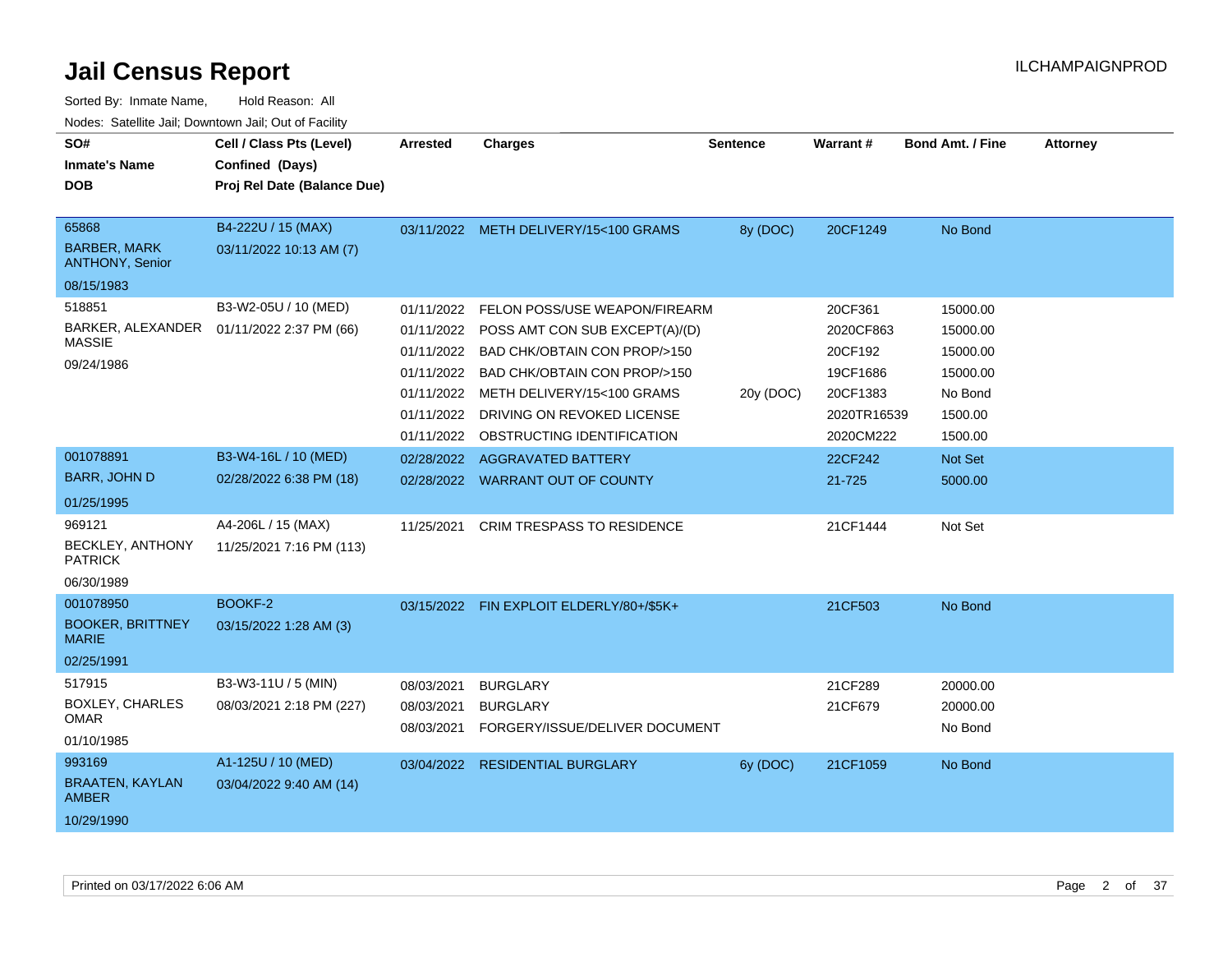Sorted By: Inmate Name, Hold Reason: All Nodes: Satellite Jail; Downtown Jail; Out of Facility

| SO#                                       | Cell / Class Pts (Level)    | <b>Arrested</b> | <b>Charges</b>                          | <b>Sentence</b> | <b>Warrant#</b> | <b>Bond Amt. / Fine</b> | <b>Attorney</b> |
|-------------------------------------------|-----------------------------|-----------------|-----------------------------------------|-----------------|-----------------|-------------------------|-----------------|
| <b>Inmate's Name</b>                      | Confined (Days)             |                 |                                         |                 |                 |                         |                 |
| <b>DOB</b>                                | Proj Rel Date (Balance Due) |                 |                                         |                 |                 |                         |                 |
|                                           |                             |                 |                                         |                 |                 |                         |                 |
| 776095                                    | A3-114L / 5 (ADS)           | 03/10/2022      | <b>DOMESTIC BATTERY</b>                 |                 | 20CM446         | No Bond                 |                 |
| <b>BRADDOCK, MICHAEL</b><br><b>LEE</b>    | 03/10/2022 10:24 AM (8)     |                 |                                         |                 |                 |                         |                 |
| 04/16/1982                                | 3/23/2022 (0.00)            |                 |                                         |                 |                 |                         |                 |
| 923208                                    | B3-W3-12L / 10 (MED)        | 01/22/2022      | CRIM TRES TO RES/PERS PRESENT           |                 | 22CF92          | Not Set                 |                 |
| BREADY, ANDREW<br><b>NICHOLAS</b>         | 01/22/2022 7:43 PM (55)     |                 |                                         |                 |                 |                         |                 |
| 06/08/1988                                |                             |                 |                                         |                 |                 |                         |                 |
| 955653                                    | A3-211L / 5 (ADS)           |                 | 03/14/2022 RECEIVE/POSS/SELL STOLEN VEH |                 | 21CF1413        | 10000.00                |                 |
| <b>BRITT, ISAIAH</b><br><b>ANTONIO</b>    | 03/14/2022 9:13 AM (4)      |                 |                                         |                 |                 |                         |                 |
| 05/30/1987                                |                             |                 |                                         |                 |                 |                         |                 |
| 61675                                     | B1-202L / 10 (MED)          | 02/10/2022      | AGG DISCHARGE FIREARM/OCC BLDG          |                 | 20CF374         | 100000.00               |                 |
| <b>BROWN, ANTONIO</b><br><b>BURNETT</b>   | 02/10/2022 3:28 PM (36)     |                 |                                         |                 |                 |                         |                 |
| 03/04/1983                                |                             |                 |                                         |                 |                 |                         |                 |
| 1018137                                   | A1-224U / 5 (MIN)           | 02/23/2022      | POSSESSING A CONTROLLED SUBSTANC        |                 | 20 CF 1009      | No Bond                 |                 |
| <b>BROWN, ASHLEY</b><br><b>SHAUNTRELL</b> | 02/23/2022 3:25 PM (23)     |                 |                                         |                 |                 |                         |                 |
| 09/08/1993                                | 3/24/2022 (0.00)            |                 |                                         |                 |                 |                         |                 |
| 001078008                                 | A4-103U / 15 (ADS)          | 02/15/2022      | AGG BATTERY/DISCHARGE FIREARM           |                 | 21CF1090        | 500000.00               |                 |
| BROWN, CODY<br><b>RUSSELL</b>             | 02/15/2022 9:17 AM (31)     |                 |                                         |                 |                 |                         |                 |
| 02/15/2004                                |                             |                 |                                         |                 |                 |                         |                 |
| 51247                                     | B1-202U / 10 (MED)          | 04/15/2021      | FELON POSS/USE WEAPON/FIREARM           |                 | 21CF411         | Not Set                 |                 |
| <b>BROWN, DANTE</b><br><b>MAURICE</b>     | 04/15/2021 6:24 PM (337)    |                 |                                         |                 |                 |                         |                 |
| 04/19/1979                                |                             |                 |                                         |                 |                 |                         |                 |
| 1015739                                   | BOOKH-1                     | 03/16/2022      | RESIST/OBSTRUCTING A PEACE OFFICEI      |                 | 22CMAWOW        | 100.00                  |                 |
| BROWN, JERI CHANCY 03/16/2022 6:18 PM (2) |                             | 03/16/2022      | CRIMINAL TRESPASS TO LAND               |                 | 22CMAWOW        | Not Set                 |                 |
|                                           |                             |                 | 03/16/2022 DISORDERLY CONDUCT           |                 | 22CMAWOW        | Not Set                 |                 |
| 03/07/1989                                |                             |                 |                                         |                 |                 |                         |                 |

Printed on 03/17/2022 6:06 AM Page 3 of 37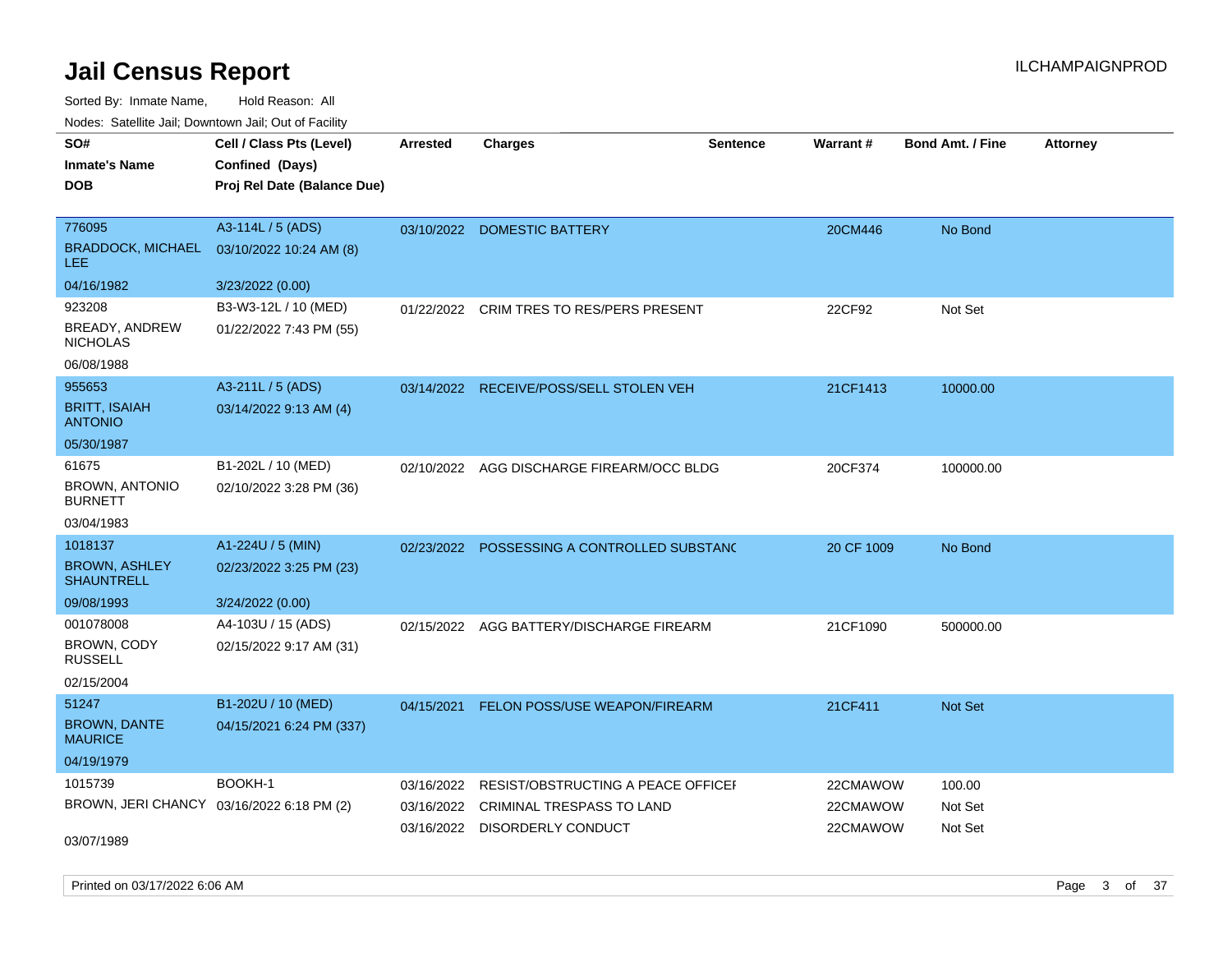Sorted By: Inmate Name, Hold Reason: All Nodes: Satellite Jail; Downtown Jail; Out of Facility

| SO#                                          | Cell / Class Pts (Level)                    | <b>Arrested</b>   | <b>Charges</b>                            | <b>Sentence</b> | Warrant#   | <b>Bond Amt. / Fine</b> | <b>Attorney</b> |
|----------------------------------------------|---------------------------------------------|-------------------|-------------------------------------------|-----------------|------------|-------------------------|-----------------|
| <b>Inmate's Name</b>                         | Confined (Days)                             |                   |                                           |                 |            |                         |                 |
| <b>DOB</b>                                   | Proj Rel Date (Balance Due)                 |                   |                                           |                 |            |                         |                 |
|                                              |                                             |                   |                                           |                 |            |                         |                 |
| 990921                                       | B4-123L / 15 (MAX)                          |                   | 01/20/2022 MFG/DEL 1<15 GR COCAINE/ANLG   |                 | 19CF369    | 25000.00                |                 |
| <b>BROWN, QUINTIN</b><br><b>MARSHAUN</b>     | 01/20/2022 7:19 PM (57)                     |                   | 01/20/2022 ARMED HABITUAL CRIMINAL        |                 | 21CF935    | 750000.00               |                 |
| 09/26/1991                                   |                                             |                   |                                           |                 |            |                         |                 |
| 29957                                        | B4-222L / 15 (MAX)                          | 11/13/2021        | FELON POSS/USE WEAPON/FIREARM             |                 | 21CF1390   | Not Set                 |                 |
| BROWN, RODNEY<br>LOUIS                       | 11/13/2021 8:57 PM (125)                    | 11/13/2021        | AGG CRIM SX AB/>5 YR OLDER VIC            |                 | 2019CF0718 | 250000.00               |                 |
| 01/07/1968                                   |                                             |                   |                                           |                 |            |                         |                 |
| 981645                                       | B4-122L / 15 (MAX)                          | 01/27/2022 MURDER |                                           |                 | 22CF114    | 1000000.00              |                 |
| <b>BRUMFIELD,</b><br><b>JONATHAN EZEKEIL</b> | 01/27/2022 8:15 PM (50)                     |                   |                                           |                 |            |                         |                 |
| 08/03/1989                                   |                                             |                   |                                           |                 |            |                         |                 |
| 001078739                                    | A2-122L / 5 (ADS)                           | 01/05/2022        | <b>CRIMINAL TRESPASS BUILDING</b>         |                 | 2020CM392  | 1000.00                 |                 |
| BRYANT, JUDITH ANN                           | 01/05/2022 6:36 PM (72)                     |                   |                                           |                 |            |                         |                 |
| 10/22/1957                                   |                                             |                   |                                           |                 |            |                         |                 |
| 1033844                                      | <b>BOOKF-2</b>                              | 03/16/2022        | <b>BURGLARY</b>                           |                 | 21CF700    | 5000.00                 |                 |
| BRYANT, SAMANTHA                             | 03/16/2022 10:03 PM (2)                     | 03/16/2022        | POSS HYPO/SYRINGE/NEEDLES/1ST             |                 | 20CM434    | 5000.00                 |                 |
| JEAN                                         |                                             |                   | 03/16/2022 AGG DUI/3                      |                 | 20CF715    | 5000.00                 |                 |
| 06/30/1994                                   |                                             |                   | 03/16/2022 POSS AMT CON SUB EXCEPT(A)/(D) |                 | 21CF356    | 5000.00                 |                 |
| 49431                                        | A3-115L / 10 (ADS)                          | 03/11/2022        | AGG BTRY/PREGNANT/HANDICAPPED             |                 | 2018CF1744 | 10000.00                |                 |
| <b>BUFFORD, LANCE</b><br><b>CORNELL</b>      | 03/11/2022 5:01 PM (7)                      |                   | 03/11/2022 VIO BAIL BOND/CLASS X OFFENSE  | 3y(DOC)         | 2018CF350  | No Bond                 |                 |
| 12/18/1979                                   |                                             | 03/11/2022        | CIVIL FTA WARRANT                         |                 | 2005F180   | 15000.00                |                 |
| 1047579                                      |                                             |                   |                                           |                 |            |                         |                 |
| <b>BUTLER, TAMYRA</b>                        | A1-124L / 10 (MED)                          |                   | 02/24/2022 ARMED ROBBERY/NO FIREARM       |                 | 22CF232    | <b>Not Set</b>          |                 |
| <b>COSHAWN</b>                               | 02/24/2022 5:40 AM (22)                     |                   |                                           |                 |            |                         |                 |
| 07/06/1988                                   |                                             |                   |                                           |                 |            |                         |                 |
| 001077954                                    | B3-W7-26L / 10 (MED)                        | 12/21/2021        | <b>RESIDENTIAL BURGLARY</b>               |                 | 21CF1570   | Not Set                 |                 |
|                                              | CALKINS, STEVEN RAY 12/21/2021 6:35 AM (87) |                   |                                           |                 |            |                         |                 |

01/01/1992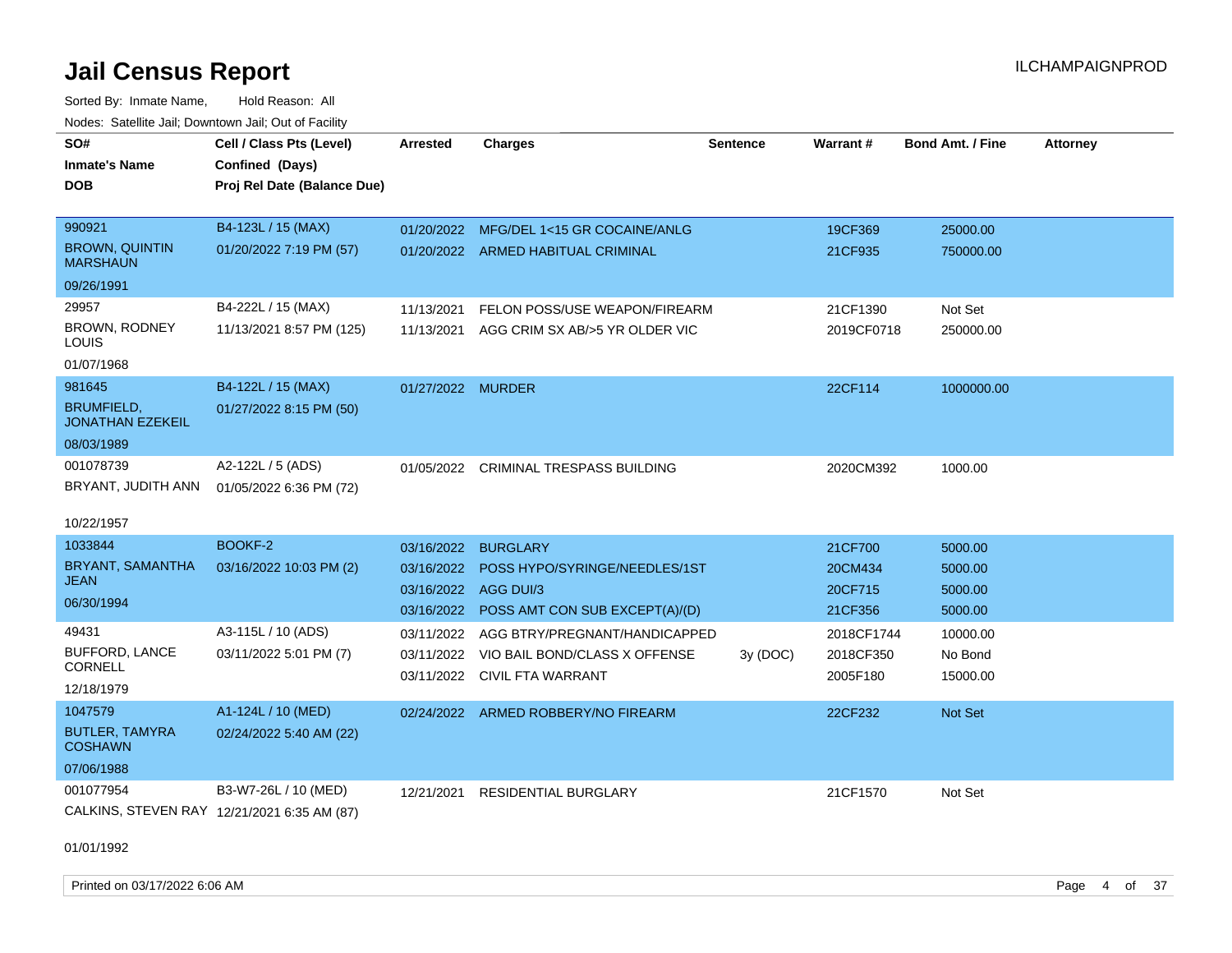Sorted By: Inmate Name, Hold Reason: All

Nodes: Satellite Jail; Downtown Jail; Out of Facility

| SO#<br><b>Inmate's Name</b><br><b>DOB</b>       | Cell / Class Pts (Level)<br>Confined (Days)<br>Proj Rel Date (Balance Due) | Arrested   | <b>Charges</b>                                | <b>Sentence</b> | Warrant#   | <b>Bond Amt. / Fine</b> | <b>Attorney</b> |
|-------------------------------------------------|----------------------------------------------------------------------------|------------|-----------------------------------------------|-----------------|------------|-------------------------|-----------------|
| 39474<br><b>CAMPBELL, AARON</b><br><b>JACOB</b> | B1-101U / 10 (ADS)<br>07/06/2021 11:56 PM (255)                            | 07/06/2021 | MFG/DEL 15<100 GR HEROIN/ANLG                 |                 | 21CF792    | <b>Not Set</b>          |                 |
| 07/18/1974                                      |                                                                            |            |                                               |                 |            |                         |                 |
| 001078953<br>CAMPBELL,<br>MOHAMMED BURNELL      | A3-111L<br>03/15/2022 10:50 PM (3)                                         | 03/15/2022 | POSSESSION OF STOLEN FIREARM                  |                 | 2022CF319  | Not Set                 |                 |
| 09/25/1991                                      |                                                                            |            |                                               |                 |            |                         |                 |
| 1060436                                         | B1-106U / 10 (MED)                                                         | 01/06/2022 | AGGRAVATED UNLAWFUL RESTRAINT                 |                 | 22CF29     | Not Set                 |                 |
| CARTER, DERESHEO<br><b>DEWAYNE</b>              | 01/06/2022 8:43 PM (71)                                                    |            | 01/06/2022 FELON ESCAPE/PEACE OFFICER         |                 | 22CF28     | <b>Not Set</b>          |                 |
| 09/10/1991                                      |                                                                            |            |                                               |                 |            |                         |                 |
| 001077353                                       | B1-106L / 15 (MAX)                                                         | 02/12/2022 | ALCOHOL SALES - MINOR 19-20                   |                 | 2020OV127  | 1000.00                 |                 |
| CARTER, JAMES<br><b>IVORY</b>                   | 02/13/2022 1:19 AM (33)                                                    |            | 02/12/2022 FELON POSS/USE WEAPON/FIREARM      |                 | 22CF173    | No Bond                 |                 |
| 08/12/2000                                      |                                                                            |            |                                               |                 |            |                         |                 |
| 957936                                          | A3-112L / 15 (ADS)                                                         |            | 03/10/2022 DELIVERY OF OR POSSESSION OF W/INT |                 | 22CF295    | Not Set                 |                 |
| <b>CAVETTE, JUSTIN</b><br><b>EUGENE</b>         | 03/10/2022 12:10 PM (8)                                                    |            |                                               |                 |            |                         |                 |
| 08/02/1988                                      |                                                                            |            |                                               |                 |            |                         |                 |
| 1029088                                         | B1-107L / 10 (MED)                                                         | 12/21/2021 | FELON POSS/USE FIREARM PRIOR                  |                 | 21CF1338   | 250000.00               |                 |
| CHAPPLE, MALIK<br><b>BIANCO</b>                 | 12/22/2021 10:02 AM (86)                                                   |            |                                               |                 |            |                         |                 |
| 10/25/1994                                      |                                                                            |            |                                               |                 |            |                         |                 |
| 001078812                                       | B1-207U / 15 (MAX)                                                         |            | 02/01/2022 ARMED ROBBERY/ARMED W/FIREARM      |                 | 22CF145    | Not Set                 |                 |
| <b>COBB, SINTRAE</b><br><b>SANCHEZ</b>          | 02/01/2022 8:33 PM (45)                                                    |            |                                               |                 |            |                         |                 |
| 07/05/2002                                      |                                                                            |            |                                               |                 |            |                         |                 |
| 001077485                                       | A1-227U / 15 (MAX)                                                         |            | 12/21/2021 MURDER/INTENT TO KILL/INJURE       |                 | 2021CF1282 | 1000000.00              |                 |
| COLBERT, ARIEANA<br><b>FELICIA</b>              | 12/21/2021 2:08 PM (87)                                                    |            |                                               |                 |            |                         |                 |
| 12/13/2000                                      |                                                                            |            |                                               |                 |            |                         |                 |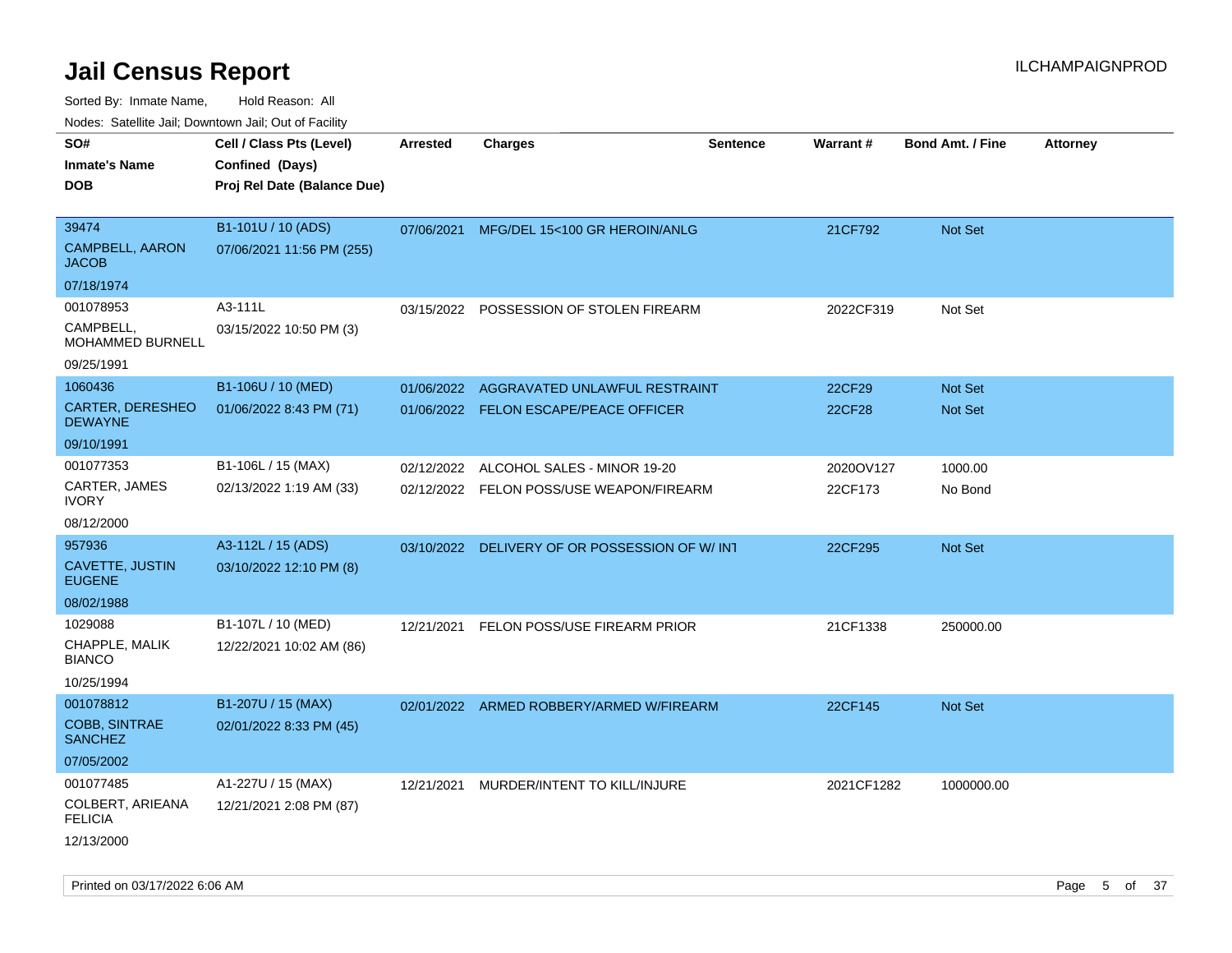Sorted By: Inmate Name, Hold Reason: All Nodes: Satellite Jail; Downtown Jail; Out of Facility

| SO#                                   | Cell / Class Pts (Level)                     | <b>Arrested</b> | <b>Charges</b>                          | <b>Sentence</b> | Warrant#   | <b>Bond Amt. / Fine</b> | <b>Attorney</b> |
|---------------------------------------|----------------------------------------------|-----------------|-----------------------------------------|-----------------|------------|-------------------------|-----------------|
| <b>Inmate's Name</b>                  | Confined (Days)                              |                 |                                         |                 |            |                         |                 |
| <b>DOB</b>                            | Proj Rel Date (Balance Due)                  |                 |                                         |                 |            |                         |                 |
|                                       |                                              |                 |                                         |                 |            |                         |                 |
| 34805                                 | B4-227U / 15 (MAX)                           | 10/01/2021      | <b>DOMESTIC BATTERY</b>                 |                 | 21CF1183   | <b>Not Set</b>          |                 |
|                                       | CONERLY, KIN JOSEPH 10/01/2021 1:53 AM (168) | 10/01/2021      | <b>ARMED HABITUAL CRIMINAL</b>          |                 | 21CF1184   | <b>Not Set</b>          |                 |
| 11/16/1971                            |                                              | 10/06/2021      | POSS STOLEN VEHICLE > \$25,000          |                 | 19CF1786   | <b>Not Set</b>          |                 |
| 1074319                               | B1-104L / 15 (MAX)                           | 10/12/2021      | AGGRAVATED CRUELTY TO ANIMALS           |                 | 21CF1238   | Not Set                 |                 |
| CRAIG, DAVUCCI<br><b>DAVION</b>       | 10/12/2021 11:36 AM (157)                    | 10/14/2021      | <b>MURDER</b>                           |                 | 21CF1239   | Not Set                 |                 |
| 08/02/2001                            |                                              |                 |                                         |                 |            |                         |                 |
| 001077549                             | B2-T3-10L / 10 (SPH)                         | 12/22/2020      | <b>PRED CRIM SEX ASLT/VICTIM &lt;13</b> |                 | 2020CF1469 | Not Set                 |                 |
| CRISTOBAL-MATEO,<br><b>CRISTOBAL</b>  | 12/22/2020 1:17 PM (451)                     |                 |                                         |                 |            |                         |                 |
| 12/02/1988                            |                                              |                 |                                         |                 |            |                         |                 |
| 988538                                | B3-W6-24L / 10 (MED)                         | 12/21/2021      | AGGRAVATED DOMESTIC BATTERY             |                 | 21CF1564   | Not Set                 |                 |
| DAVIDSON, HARLEY<br><b>KYLE SCOTT</b> | 12/21/2021 5:45 AM (87)                      |                 |                                         |                 |            |                         |                 |
| 08/05/1990                            | 4/18/2022 (0.00)                             |                 |                                         |                 |            |                         |                 |
| 1023587                               | A4-102L / 15 (MAX)                           | 09/24/2021      | MFG/DEL CANNABIS/2.5-10 GRAMS           |                 | 21CF1155   | Not Set                 |                 |
| DAVIS, MARTIN<br><b>DENNIS</b>        | 09/24/2021 9:38 PM (175)                     | 09/24/2021      | <b>ARMED HABITUAL CRIMINAL</b>          |                 | 2021-CF681 | 500000.00               |                 |
| 12/02/1994                            |                                              |                 |                                         |                 |            |                         |                 |
| 001078538                             | A4-107L / 10 (MED)                           | 10/26/2021      | CRIM SEX ASSAULT/FORCE                  |                 | 21CF1301   | Not Set                 |                 |
| DAWKINS, LEN                          | 10/26/2021 8:18 PM (143)                     |                 |                                         |                 |            |                         |                 |
| 03/23/1987                            |                                              |                 |                                         |                 |            |                         |                 |
| 56972                                 | B3-W8-32L / 10 (MED)                         | 08/30/2021      | POSS STOLEN VEHICLE > \$25,000          |                 | 21CF1044   | Not Set                 |                 |
| DAY, DANIEL JOSEPH                    | 08/30/2021 3:07 PM (200)                     | 09/04/2021      | <b>BURGLARY</b>                         |                 | 21CF1054   | <b>Not Set</b>          |                 |
| 10/16/1982                            |                                              |                 |                                         |                 |            |                         |                 |
| 64070                                 | B3-W7-28L / 10 (MED)                         | 02/18/2022      | <b>BURGLARY</b>                         |                 | 21CF1176   | 20000.00                |                 |
| DECKER, ANTHONY V                     | 02/18/2022 6:52 PM (28)                      |                 | 02/18/2022 POSSESSION OF METH<5 GRAMS   |                 | 21CF1205   | 15000.00                |                 |

11/27/1982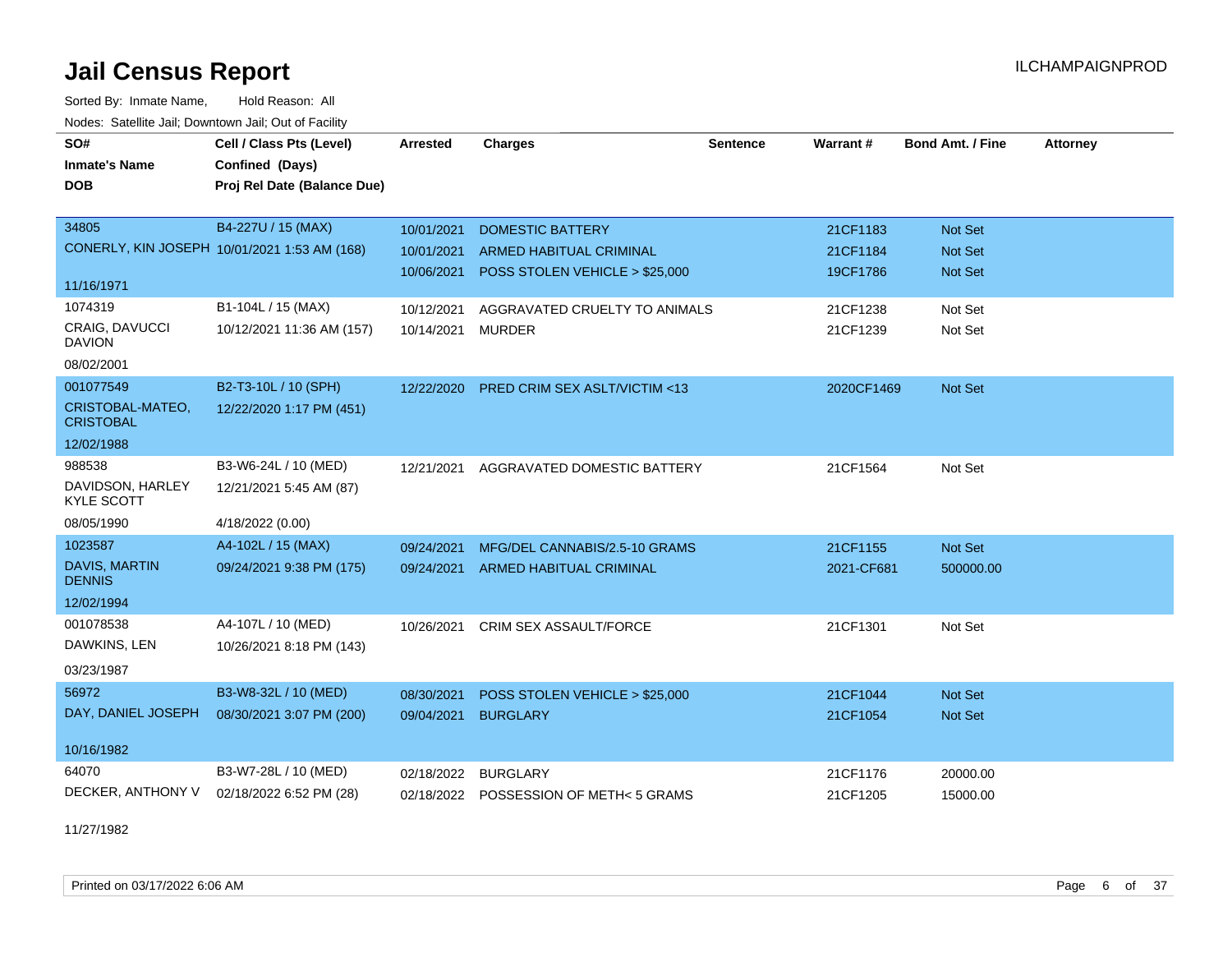| Noues. Salenne Jan, Downtown Jan, Out of Facility |                             |                      |                                           |          |             |                         |                 |
|---------------------------------------------------|-----------------------------|----------------------|-------------------------------------------|----------|-------------|-------------------------|-----------------|
| SO#                                               | Cell / Class Pts (Level)    | Arrested             | <b>Charges</b>                            | Sentence | Warrant#    | <b>Bond Amt. / Fine</b> | <b>Attorney</b> |
| <b>Inmate's Name</b>                              | Confined (Days)             |                      |                                           |          |             |                         |                 |
| <b>DOB</b>                                        | Proj Rel Date (Balance Due) |                      |                                           |          |             |                         |                 |
|                                                   |                             |                      |                                           |          |             |                         |                 |
| 36298                                             | A3-113U / 5 (ADS)           | 03/11/2022 AGG DUI/3 |                                           |          | 21CF380     | Not Set                 |                 |
| <b>DUCEY, SCOTT</b><br><b>ROBERT</b>              | 03/11/2022 12:49 PM (7)     |                      |                                           |          |             |                         |                 |
| 04/02/1969                                        |                             |                      |                                           |          |             |                         |                 |
| 1024895                                           | B1-103L / 10 (MED)          | 12/15/2021           | MFG/DEL 100<400 GR COCA/ANLG              |          | 21CF1535    | Not Set                 |                 |
| EDWARDS, GEORGE<br><b>CORTEZ</b>                  | 12/15/2021 12:26 PM (93)    | 12/15/2021           | AGGRAVATED BATTERY                        |          | 21CF1536    | Not Set                 |                 |
| 06/19/1994                                        |                             |                      |                                           |          |             |                         |                 |
| 1074720                                           | B2-T4-13U / 15 (SPH)        |                      | 01/19/2022 PRED CRIM SEX ASLT/VICTIM <13  |          | 21CF1414    | 500000.00               |                 |
| ELVIR-REYES, JORGE<br><b>LEONARDO</b>             | 01/19/2022 1:43 PM (58)     |                      |                                           |          |             |                         |                 |
| 06/03/1988                                        |                             |                      |                                           |          |             |                         |                 |
| 43977                                             | B2-T1-02L / 5 (SPH)         | 12/20/2021           | AGG FLEEING POLICE/21 MPH OVER            |          | 21CF1566    | Not Set                 |                 |
| <b>EMKES, DOUGLAS</b><br>ALAN                     | 12/20/2021 9:59 AM (88)     | 12/20/2021           | PAROLE REVOCATION                         |          |             | No Bond                 |                 |
| 06/08/1959                                        |                             |                      |                                           |          |             |                         |                 |
| 987328                                            | A2-123L / 10 (MED)          | 12/11/2021           | AGG ASLT PEACE OFF/FIRE/ER WRK            |          | 21CF1515    | Not Set                 |                 |
| ERVIN, DEIDRA ANN<br><b>RUTH</b>                  | 12/11/2021 8:48 PM (97)     |                      |                                           |          |             |                         |                 |
| 04/15/1991                                        |                             |                      |                                           |          |             |                         |                 |
| 60186                                             | A3-114U / 10 (ADS)          |                      | 03/12/2022 AGG DOMESTIC BATTERY/STRANGLE  |          | 22CF304     | Not Set                 |                 |
| EVANS, MICHAEL<br>WILLIAM                         | 03/12/2022 6:03 PM (6)      |                      |                                           |          |             |                         |                 |
| 08/08/1981                                        |                             |                      |                                           |          |             |                         |                 |
| 1026175                                           | B4-127U / 10 (MED)          | 02/06/2022           | <b>FELON FAIL/RETURN FRM FURLOUGH</b>     |          | 21CF1554    | No Bond                 |                 |
| FALCONER, AVERY                                   | 02/06/2022 4:49 AM (40)     | 02/06/2022           | <b>CITY OV ARREST</b>                     |          | 2021-OV-65  | 1000.00                 |                 |
| FOX.                                              |                             |                      | 02/07/2022 MFG/DEL 1<15 GR COCAINE/ANLG   | 6y (DOC) | 2019CF1617  | No Bond                 |                 |
| 04/07/1989                                        |                             |                      |                                           |          |             |                         |                 |
| 527081                                            | B3-W5-20L / 10 (MED)        |                      | 09/06/2021 ARSON/REAL/PERSONAL PROP>\$150 |          | 2021 CF 797 | 25000.00                |                 |
| FERGUSON,<br><b>CHRISTOPHER</b>                   | 09/06/2021 1:18 PM (193)    |                      |                                           |          |             |                         |                 |
| 12/21/1981                                        |                             |                      |                                           |          |             |                         |                 |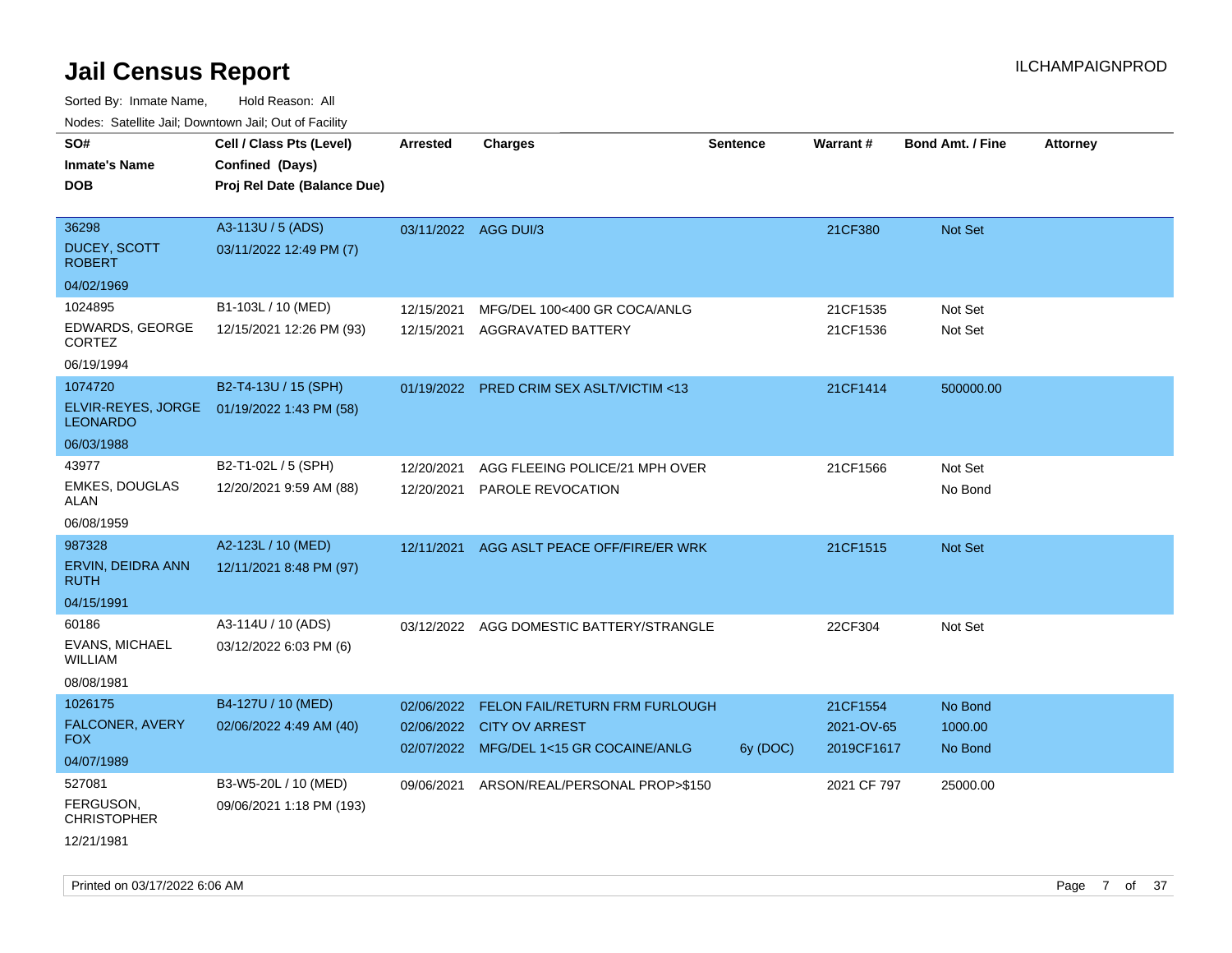Sorted By: Inmate Name, Hold Reason: All Nodes: Satellite Jail; Downtown Jail; Out of Facility

| Noucs. Outchne sail, Downtown sail, Out of Facility |                                              |                   |                                         |                 |            |                         |                 |
|-----------------------------------------------------|----------------------------------------------|-------------------|-----------------------------------------|-----------------|------------|-------------------------|-----------------|
| SO#                                                 | Cell / Class Pts (Level)                     | <b>Arrested</b>   | <b>Charges</b>                          | <b>Sentence</b> | Warrant#   | <b>Bond Amt. / Fine</b> | <b>Attorney</b> |
| <b>Inmate's Name</b>                                | Confined (Days)                              |                   |                                         |                 |            |                         |                 |
| <b>DOB</b>                                          | Proj Rel Date (Balance Due)                  |                   |                                         |                 |            |                         |                 |
|                                                     |                                              |                   |                                         |                 |            |                         |                 |
| 66468                                               | A4-106L / 15 (MAX)                           | 03/06/2022 MURDER |                                         |                 | 22CF273    | 1000000.00              |                 |
| FERRELL, BRIAN<br>JAMAL                             | 03/06/2022 9:04 PM (12)                      |                   |                                         |                 |            |                         |                 |
| 11/15/1985                                          |                                              |                   |                                         |                 |            |                         |                 |
| 962759                                              | B2-DR / 15 (SPH)                             | 07/16/2021        | <b>METH DELIVERY&lt;5 GRAMS</b>         |                 | 21CF833    | Not Set                 |                 |
|                                                     | FINLEY, KEVIN DANTE 07/16/2021 9:44 PM (245) | 07/29/2021        | AGG CRIM SEX ASSAULT/FELONY             |                 | 21CF891    | No Bond                 |                 |
|                                                     |                                              |                   |                                         |                 |            |                         |                 |
| 12/28/1988                                          |                                              |                   |                                         |                 |            |                         |                 |
| 1039744                                             | B4-122U / 15 (MAX)                           | 12/06/2021        | <b>MURDER</b>                           |                 | 20CF959    | 1000000.00              |                 |
| FONVILLE, TREVOY<br><b>JERMAINE</b>                 | 12/06/2021 10:52 AM (102)                    |                   |                                         |                 |            |                         |                 |
| 01/13/1996                                          |                                              |                   |                                         |                 |            |                         |                 |
| 001078863                                           | B4-226U / 15 (MAX)                           |                   | 02/19/2022 POSSESSION OF STOLEN FIREARM |                 | 22CF203    | Not Set                 |                 |
| FOSTER, JOHN<br>CARELL                              | 02/19/2022 6:01 AM (27)                      |                   |                                         |                 |            |                         |                 |
| 03/13/1981                                          |                                              |                   |                                         |                 |            |                         |                 |
| 518395                                              | B2-T3-12L / 15 (SPH)                         |                   | 07/07/2020 CRIMINAL SEXUAL ASSAULT      |                 | 2020-CF735 | 250000.00               |                 |
|                                                     | FRANDLE, MARK RYAN 07/07/2020 3:42 PM (619)  |                   |                                         |                 |            |                         |                 |
|                                                     |                                              |                   |                                         |                 |            |                         |                 |
| 09/10/1985                                          |                                              |                   |                                         |                 |            |                         |                 |
| 001077934                                           | A1-125L / 10 (MED)                           | 08/22/2021        | AGG DUI/ACCIDENT/DEATH                  |                 | 21CF1024   | Not Set                 |                 |
| FREED, LOGAN<br><b>SUZANNE</b>                      | 08/22/2021 11:45 PM (208)                    | 08/22/2021        | DOMESTIC BATTERY                        |                 | 21 CM 172  | 10000.00                |                 |
| 08/18/1996                                          |                                              |                   |                                         |                 |            |                         |                 |
| 001078290                                           | A1-224L / 10 (ADS)                           | 08/19/2021        | MACHINE GUN/AUTO WEAPON/VEH             |                 | 21CF1012   | <b>Not Set</b>          |                 |
| FREEMAN, ANGEL<br><b>JANILA KAY</b>                 | 08/19/2021 1:26 AM (211)                     |                   |                                         |                 |            |                         |                 |
| 12/25/1995                                          |                                              |                   |                                         |                 |            |                         |                 |
| 591514                                              | B2-T2-07U / 10 (SPH)                         |                   | 02/25/2022 AGG CRIM SEX ABUSE/VIC 13-17 |                 | 22CF230    | 100000.00               |                 |
|                                                     | GAMBLE, SCOTT PAUL 02/25/2022 6:08 PM (21)   |                   |                                         |                 |            |                         |                 |

09/06/1968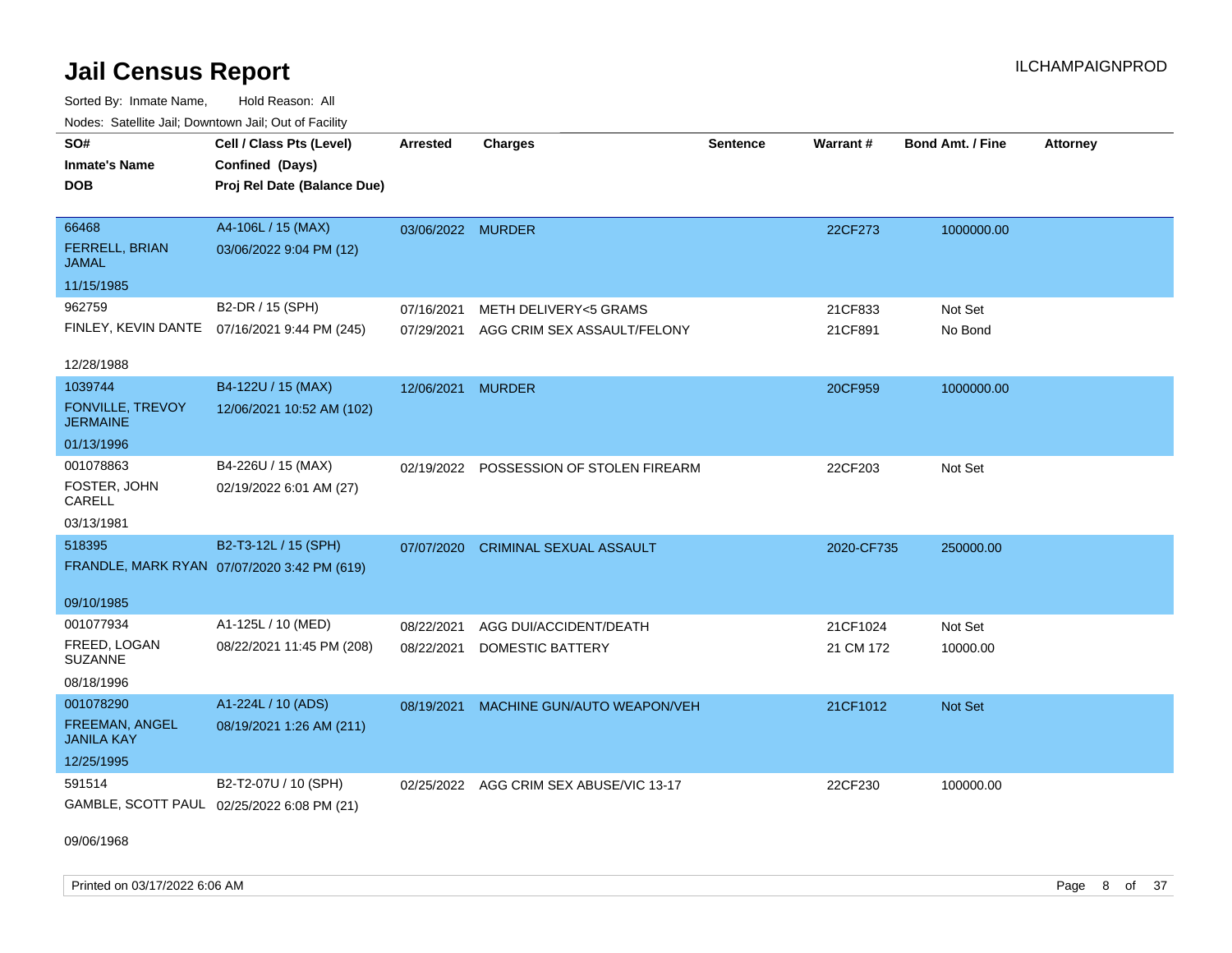| roaco. Catolino cali, Domntonn cali, Out of Facility |                             |                 |                                           |                 |                 |                         |                 |
|------------------------------------------------------|-----------------------------|-----------------|-------------------------------------------|-----------------|-----------------|-------------------------|-----------------|
| SO#                                                  | Cell / Class Pts (Level)    | <b>Arrested</b> | Charges                                   | <b>Sentence</b> | <b>Warrant#</b> | <b>Bond Amt. / Fine</b> | <b>Attorney</b> |
| <b>Inmate's Name</b>                                 | Confined (Days)             |                 |                                           |                 |                 |                         |                 |
| <b>DOB</b>                                           | Proj Rel Date (Balance Due) |                 |                                           |                 |                 |                         |                 |
|                                                      |                             |                 |                                           |                 |                 |                         |                 |
| 1068917                                              | <b>BOOKF-1 / 5 (MIN)</b>    | 08/11/2021      | VIO ORDER/PRIOR VIO OF ORDER              |                 | 21CF965         | Not Set                 |                 |
| <b>GARCIA, JUAN</b><br><b>CARLOS</b>                 | 08/11/2021 9:24 PM (219)    |                 |                                           |                 |                 |                         |                 |
| 10/21/1997                                           |                             |                 |                                           |                 |                 |                         |                 |
| 001078154                                            | B4-121U / 10 (MED)          | 01/09/2022      | DRVG UNDER INFLU OF ALCOHOL               |                 | 2021 DT 182     | 5000.00                 |                 |
| <b>GENTRY, DAMON</b><br>LIONEL                       | 01/09/2022 4:41 PM (68)     |                 | 01/09/2022 AGG DOMESTIC BATTERY/STRANGLE  |                 | 2021 CF 1396    | 50000.00                |                 |
| 12/25/1971                                           |                             |                 |                                           |                 |                 |                         |                 |
| 31830                                                | BOOKH-3                     | 03/16/2022      | <b>POSSESSION OF METH&lt;5 GRAMS</b>      |                 | 21CF1460        | 10000.00                |                 |
| <b>GIBBS, DONALD</b><br><b>EDWARD</b>                | 03/16/2022 8:54 PM (2)      |                 |                                           |                 |                 |                         |                 |
| 10/09/1968                                           |                             |                 |                                           |                 |                 |                         |                 |
| 001078633                                            | B2-T4-15U / 25 (SPH)        | 12/01/2021      | <b>PRED CRIM SEX ASLT/VICTIM &lt;13</b>   |                 | 21CF1416        | 250000.00               |                 |
| GONZALEZ-GUILLEN,<br>EDWARD                          | 12/01/2021 12:08 PM (107)   |                 |                                           |                 |                 |                         |                 |
| 08/25/2002                                           |                             |                 |                                           |                 |                 |                         |                 |
| 001078607                                            | B4-221L / 15 (MAX)          | 11/22/2021      | <b>FELON POSS/USE FIREARM/PAROLE</b>      |                 | 21CF1437        | <b>Not Set</b>          |                 |
| <b>GRAY, WILLIAM</b><br>DA'VON                       | 11/22/2021 2:57 PM (116)    |                 | 11/22/2021 ATTEMPT (FIRST DEGREE MURDER)  |                 | 21CF1435        | Not Set                 |                 |
| 04/18/1984                                           |                             |                 |                                           |                 |                 |                         |                 |
| 56342                                                | B1-206L / 10 (MED)          | 10/21/2021      | THEFT CONTROL INTENT <\$500               |                 | 17CF1451        | 10000.00                |                 |
| <b>GRIFFIN, NATHAN</b>                               | 10/21/2021 4:20 PM (148)    | 10/21/2021      | DRIVING ON REVOKED LICENSE                |                 | 20TR1979        | 3000.00                 |                 |
| <b>EUGENE</b>                                        |                             | 10/21/2021      | ARMED HABITUAL CRIMINAL                   |                 | 21CF1279        | Not Set                 |                 |
| 02/24/1969                                           |                             |                 |                                           |                 |                 |                         |                 |
| 001078868                                            | <b>BOOKH-4 / 5 (ADS)</b>    |                 | 02/24/2022 STALKING/CAUSE FEAR FOR SAFETY |                 | 22CF227         | 150000.00               |                 |
| HARRIS-MINER,<br><b>NICHOLAS</b>                     | 02/24/2022 3:56 PM (22)     |                 |                                           |                 |                 |                         |                 |
| 07/08/1998                                           |                             |                 |                                           |                 |                 |                         |                 |
| 544770                                               | A4-105U / 10 (MED)          | 08/14/2021      | AGG DOMESTIC BATTERY/STRANGLE             | 7y (DOC)        | 2021CF514       | 25000.00                |                 |
| HAYES, DEVON<br><b>JERMAINE</b>                      | 08/14/2021 2:56 AM (216)    |                 |                                           |                 |                 |                         |                 |
| 11/07/1987                                           |                             |                 |                                           |                 |                 |                         |                 |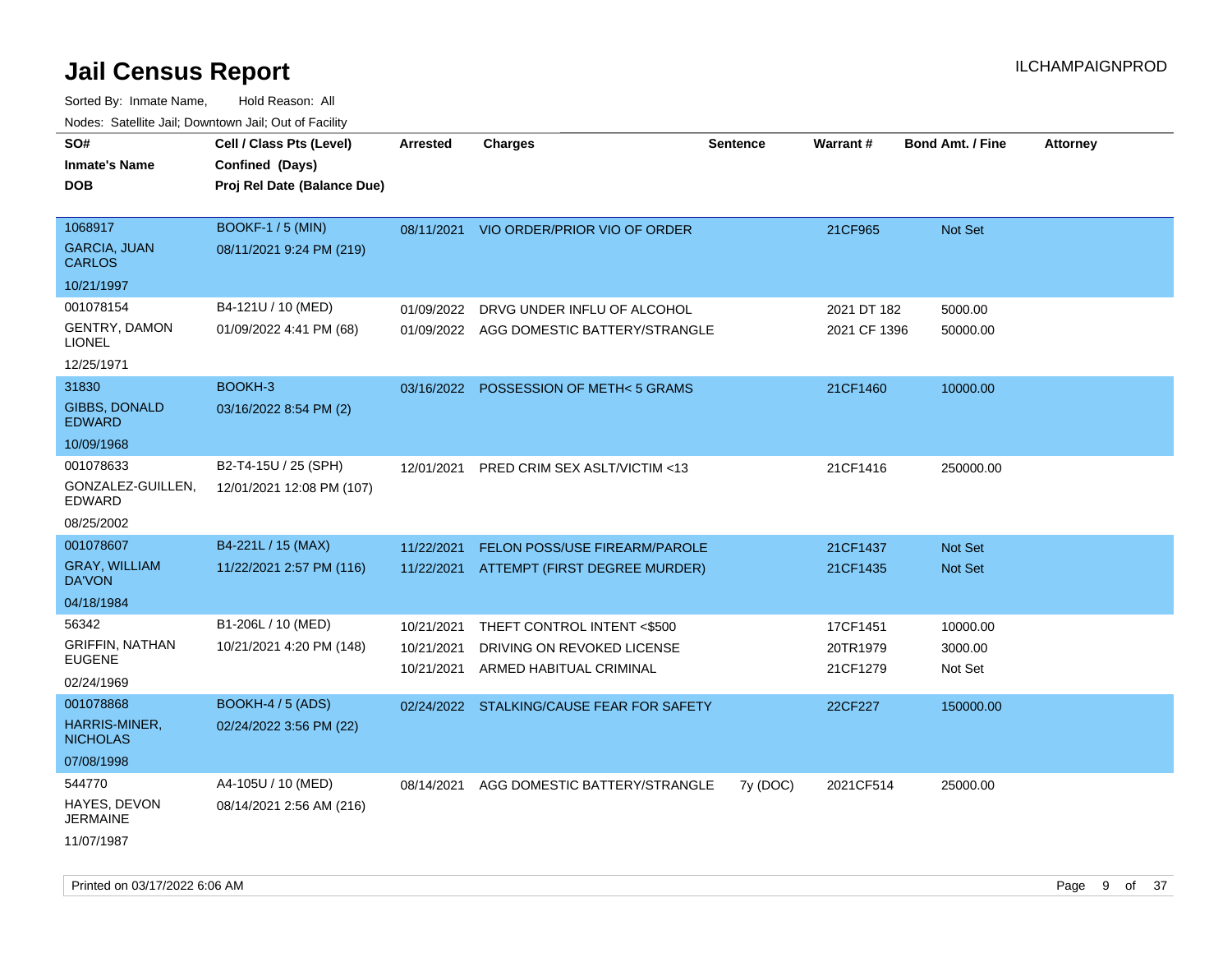| SO#<br><b>Inmate's Name</b>                               | Cell / Class Pts (Level)<br>Confined (Days) | <b>Arrested</b> | <b>Charges</b>                            | <b>Sentence</b> | Warrant#  | <b>Bond Amt. / Fine</b> | <b>Attorney</b> |
|-----------------------------------------------------------|---------------------------------------------|-----------------|-------------------------------------------|-----------------|-----------|-------------------------|-----------------|
| <b>DOB</b>                                                | Proj Rel Date (Balance Due)                 |                 |                                           |                 |           |                         |                 |
| 975293                                                    | B2-T4-14L / 10 (SPH)                        | 07/21/2021      | VIO ORDER/PRIOR VIO OF ORDER              |                 | 21CF914   | No Bond                 |                 |
| HILL, JACOB MILES                                         | 07/21/2021 8:43 PM (240)                    | 07/21/2021      | <b>STALKING</b>                           |                 | 2021CF863 | <b>Not Set</b>          |                 |
|                                                           |                                             | 07/25/2021      | PAROLE REVOCATION                         |                 | CH2104646 | Not Set                 |                 |
| 02/06/1988                                                |                                             | 08/18/2021      | <b>HARASS WITNESS/FAMILY MBR/REP</b>      |                 | 21CF992   | <b>Not Set</b>          |                 |
|                                                           |                                             | 09/09/2021      | AGG STALKING/BODILY HARM                  |                 | 21CF1073  | <b>Not Set</b>          |                 |
| 48471                                                     | B1-207L / 15 (MAX)                          | 08/08/2021      | AGG BATTERY/DISCHARGE FIREARM             |                 | 21CF946   | Not Set                 |                 |
| HILL, RAMESH<br><b>JERMAINE</b>                           | 08/08/2021 4:45 AM (222)                    |                 |                                           |                 |           |                         |                 |
| 12/11/1978                                                |                                             |                 |                                           |                 |           |                         |                 |
| 1072876                                                   | A1-226U / 5 (MIN)                           |                 | 02/10/2022 METH DELIVERY/5<15 GRAMS       | 4y (DOC)        | 21CF143   | No Bond                 |                 |
| HOUTCHINS, SAVANNA 02/10/2022 5:10 PM (36)<br><b>BELL</b> |                                             |                 |                                           |                 |           |                         |                 |
| 07/10/1996                                                | 2/17/2022 (0.00)                            |                 |                                           |                 |           |                         |                 |
| 001078884                                                 | A4-207L / 15 (MAX)                          |                 | 02/27/2022 ARMED VIOLENCE/CATEGORY I      | 6y (DOC)        | 22CF234   | Not Set                 |                 |
| HOWARD, TREVON<br><b>TITRESS</b>                          | 02/27/2022 5:07 AM (19)                     |                 |                                           |                 |           |                         |                 |
| 03/20/1999                                                |                                             |                 |                                           |                 |           |                         |                 |
| 51028                                                     | B3-W6-21U / 10 (MED)                        |                 | 02/23/2022 AGG FLEEING/2+ CON DEVICES     |                 | 19CF1839  | 50000.00                |                 |
| HUFFMAN, MICHAEL<br><b>LEONARD</b>                        | 02/23/2022 3:14 AM (23)                     |                 |                                           |                 |           |                         |                 |
| 07/24/1980                                                |                                             |                 |                                           |                 |           |                         |                 |
| 1061186                                                   | BOOKF-2                                     |                 | 03/16/2022 OBSTRUCT JUST/DESTROY EVIDENCE |                 | 22CFAWOW  | Not Set                 |                 |
| INGRAM, CHERELL<br><b>LETRISE</b>                         | 03/16/2022 10:17 PM (2)                     |                 |                                           |                 |           |                         |                 |
| 10/01/1986                                                |                                             |                 |                                           |                 |           |                         |                 |
| 38993                                                     | A3-117L / 15 (MAX)                          |                 | 02/13/2021 ATTEMPT (FIRST DEGREE MURDER)  |                 | 21CF181   | Not Set                 |                 |
| JACKSON, LAMONT<br><b>JEREMIE</b>                         | 02/13/2021 7:45 AM (398)                    |                 |                                           |                 |           |                         |                 |
| 07/31/1973                                                |                                             |                 |                                           |                 |           |                         |                 |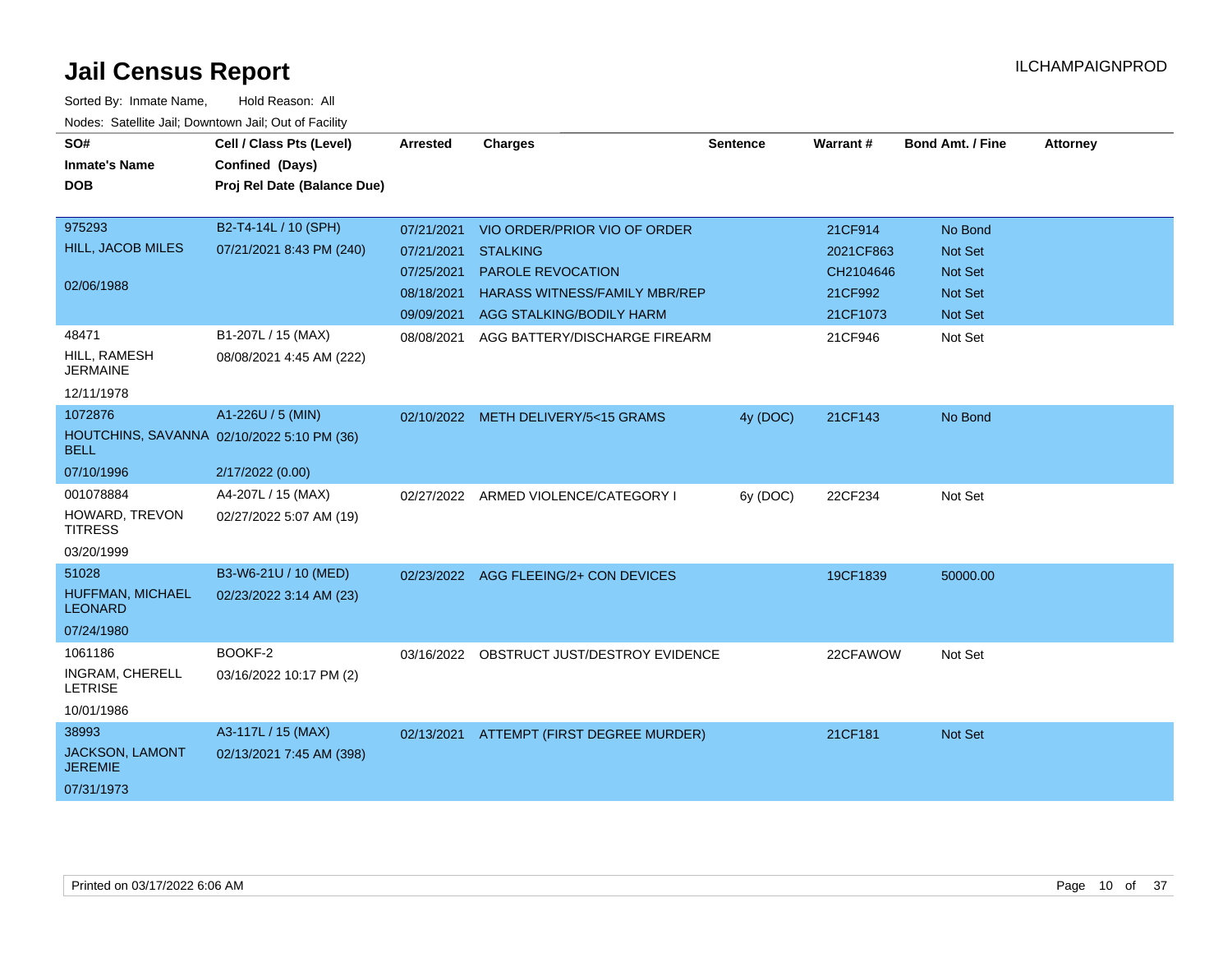| SO#<br><b>Inmate's Name</b><br><b>DOB</b> | Cell / Class Pts (Level)<br>Confined (Days)<br>Proj Rel Date (Balance Due) | <b>Arrested</b> | <b>Charges</b>                          | <b>Sentence</b> | Warrant#    | <b>Bond Amt. / Fine</b> | <b>Attorney</b> |
|-------------------------------------------|----------------------------------------------------------------------------|-----------------|-----------------------------------------|-----------------|-------------|-------------------------|-----------------|
|                                           |                                                                            |                 |                                         |                 |             |                         |                 |
| 001077487                                 | B3-W8-30L / 10 (MED)                                                       | 12/03/2020      | FELON POSS/USE WEAPON/FIREARM           | 8y (DOC)        | 20CF1377    | Not Set                 |                 |
| <b>JACKSON, TERRELL</b><br><b>DANDRE</b>  | 12/03/2020 10:18 AM (470)                                                  | 11/09/2021      | AGG DISCHARGE FIREARM/OCC VEH           | 8y (DOC)        | 21CR0331401 | No Bond                 |                 |
| 08/11/1990                                |                                                                            |                 |                                         |                 |             |                         |                 |
| 001078703                                 | A1-225U / 15 (ADS)                                                         | 12/20/2021      | MURDER/INTENT TO KILL/INJURE            |                 | 21CF1574    | Not Set                 |                 |
| JOHNS, SHANIQUH<br><b>THERESA</b>         | 12/22/2021 6:41 AM (86)                                                    |                 |                                         |                 |             |                         |                 |
| 04/03/1992                                |                                                                            |                 |                                         |                 |             |                         |                 |
| 1042582                                   | B1-107U / 15 (MAX)                                                         | 03/10/2022      | <b>VIOLATE ORDER PROTECTION</b>         |                 | 22CM61      | Not Set                 |                 |
| JONES, DEONTA<br><b>DANTRAL</b>           | 03/10/2022 4:50 AM (8)                                                     |                 |                                         |                 |             |                         |                 |
| 02/01/1993                                |                                                                            |                 |                                         |                 |             |                         |                 |
| 001078645                                 | B4-225L / 10 (MED)                                                         | 12/02/2021      | AGG DISCHARGE FIREARM                   |                 | 21CF1478    | No Bond                 |                 |
| JONES, KELVIN<br><b>KHYRIC</b>            | 12/02/2021 6:56 PM (106)                                                   |                 |                                         |                 |             |                         |                 |
| 02/27/2001                                |                                                                            |                 |                                         |                 |             |                         |                 |
| 956822                                    | A4-107U / 15 (MAX)                                                         | 11/25/2021      | <b>AGGRAVATED DOMESTIC BATTERY</b>      |                 | 21CF1442    | Not Set                 |                 |
| <b>JONES, MARIO</b>                       | 11/25/2021 10:37 AM (113)                                                  | 11/25/2021      | PAROLE REVOCATION                       |                 | CH2106361   | No Bond                 |                 |
| <b>NATHANIEL</b>                          |                                                                            | 11/25/2021      | <b>UNLAWFUL RESTRAINT</b>               |                 | 21CF1443    | <b>Not Set</b>          |                 |
| 10/27/1987                                |                                                                            |                 |                                         |                 |             |                         |                 |
| 59668                                     | B2-T1-04L / 10 (SPH)                                                       | 02/11/2022      | FAIL TO RPT CHNG ADDRESS/EMPL           |                 | 20 CF 1241  | 75000.00                |                 |
| JONES, MARTELL<br><b>DEANGELO</b>         | 02/11/2022 3:19 PM (35)                                                    |                 | 02/11/2022 AGGRAVATED ARSON/BODILY HARM |                 | 22 CF 169   | 75000.00                |                 |
| 07/11/1983                                |                                                                            |                 |                                         |                 |             |                         |                 |
| 1008468                                   | B4-125L / 10 (MED)                                                         | 12/01/2021      | <b>FELON POSS/USE WEAPON/FIREARM</b>    |                 | 21CF1472    | <b>Not Set</b>          |                 |
| <b>JONES, MARTEZ</b><br><b>LAMONTE</b>    | 12/01/2021 1:28 PM (107)                                                   | 12/02/2021      | <b>PROBATION VIOLATION</b>              |                 | 20CF1151    | <b>Not Set</b>          |                 |
| 06/22/1993                                |                                                                            |                 |                                         |                 |             |                         |                 |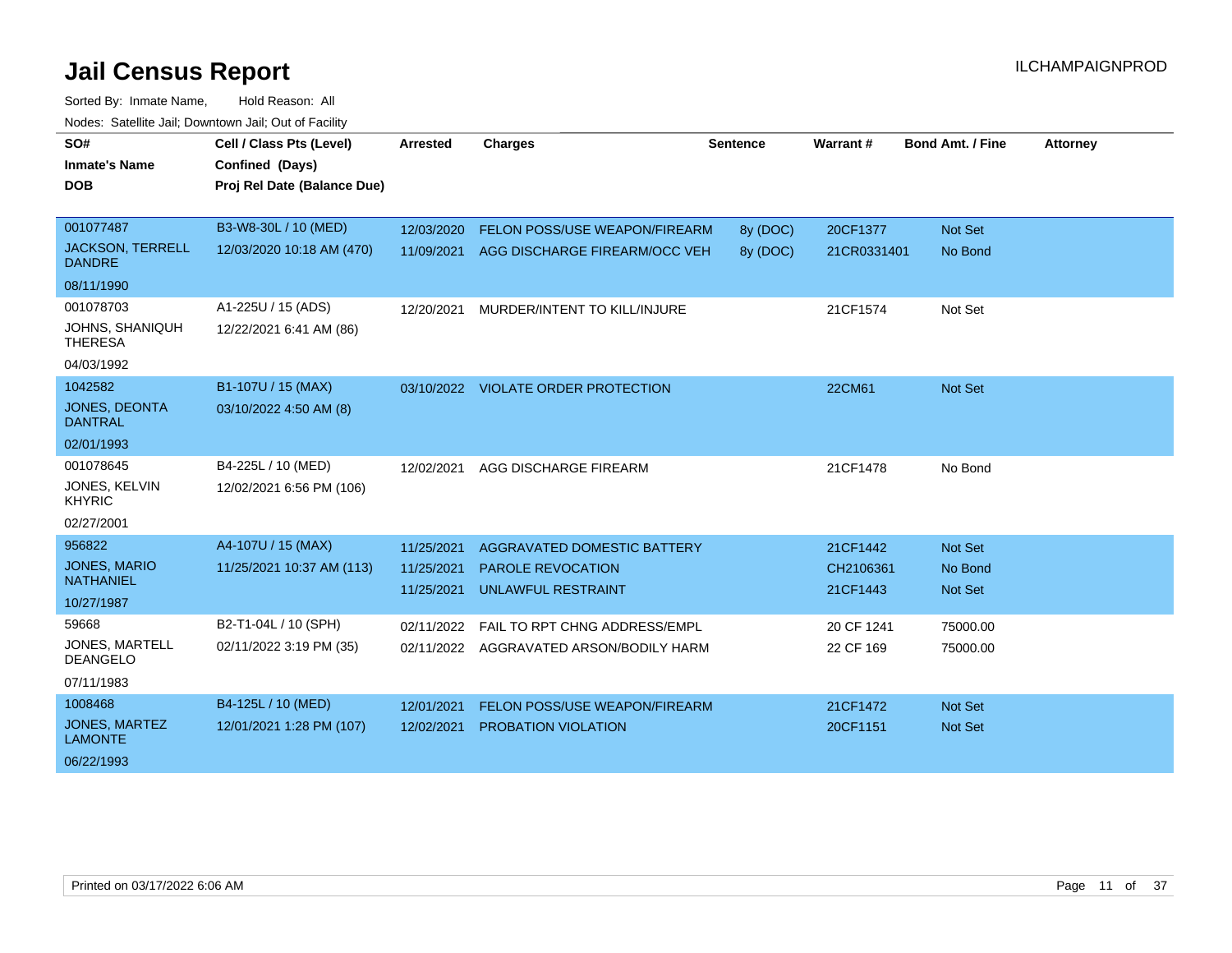| SO#<br><b>Inmate's Name</b><br><b>DOB</b>                               | Cell / Class Pts (Level)<br>Confined (Days)<br>Proj Rel Date (Balance Due) | <b>Arrested</b>                                      | <b>Charges</b>                                                                                                                                                                    | <b>Sentence</b> | <b>Warrant#</b>                                                    | <b>Bond Amt. / Fine</b>                                           | <b>Attorney</b> |
|-------------------------------------------------------------------------|----------------------------------------------------------------------------|------------------------------------------------------|-----------------------------------------------------------------------------------------------------------------------------------------------------------------------------------|-----------------|--------------------------------------------------------------------|-------------------------------------------------------------------|-----------------|
| 1024939<br><b>KELLER, MICHAEL</b><br><b>GLENN, Second</b><br>12/13/1994 | BOOKH-3<br>03/17/2022 2:46 AM (1)                                          | 03/17/2022<br>03/17/2022<br>03/17/2022<br>03/17/2022 | POSSESSING A CONTROLLED SUBSTANC<br>POSS ADULT USE CANN IN MOTOR VEHIC<br>TRANSP/CARRY ALC LIQ/PASSENGER<br>POSSESS DRUG PARAPHERNALIA<br>03/17/2022 DRIVING ON SUSPENDED LICENSE |                 | 2022CFAWOW<br>2022TRAWOW<br>2022TRAWOW<br>2022CMAWOW<br>2020TR1028 | Not Set<br>Not Set<br><b>Not Set</b><br><b>Not Set</b><br>7500.00 |                 |
| 1068786<br>LACY, MALIK SHAKUR<br>12/01/1996                             | B4-121L / 10 (MED)<br>03/04/2022 7:25 PM (14)                              | 03/04/2022<br>03/04/2022<br>03/04/2022               | DOMESTIC BATTERY/OTHER PRIOR<br>DOMESTIC BATTERY/HARM/VIO O/P<br>WARRANT OUT OF COUNTY                                                                                            |                 | 22CF270<br>18CM478<br>20TR4604                                     | Not Set<br>2500.00<br>3000.00                                     |                 |
| 1041648<br><b>LANE, DEMETRIUS</b><br><b>LAQUAN</b><br>07/04/1996        | A4-206U / 15 (MAX)<br>01/11/2022 5:27 AM (66)                              | 01/11/2022                                           | ARMED HABITUAL CRIMINAL<br>01/11/2022 PAROLE REVOCATION                                                                                                                           |                 | 22CF41<br>CH2200221                                                | Not Set<br><b>Not Set</b>                                         |                 |
| 1070011<br>LAWS, WILLIAM<br>ZARAK, Third<br>07/06/1999                  | B4-124U / 15 (MAX)<br>08/03/2021 3:53 PM (227)                             | 08/03/2021                                           | AGG DISCH FIREARM/1ST AID PERS                                                                                                                                                    |                 | 21CF929                                                            | Not Set                                                           |                 |
| 548089<br>LEWIS, LAWRENCE<br>PAUL, Third<br>02/08/1993                  | B1-204U / 15 (MAX)<br>12/04/2020 4:42 AM (469)                             |                                                      | 12/04/2020 ATTEMPT (FIRST DEGREE MURDER)                                                                                                                                          |                 | 20CF1378                                                           | <b>Not Set</b>                                                    |                 |
| 001078817<br>LIPSCOMB, LADAROL<br><b>ANTHONY</b><br>10/01/2000          | B1-206U / 10 (MED)<br>02/03/2022 11:33 PM (43)                             | 02/03/2022                                           | AGG UUW/PERSON/PREV CONVICTION                                                                                                                                                    |                 | 22CF143                                                            | Not Set                                                           |                 |
| 001078924<br>LIVINGSTON, MASON<br><b>RICHARD</b><br>08/23/1988          | A4-205L / 10 (MED)<br>03/09/2022 4:13 AM (9)                               | 03/09/2022                                           | DOMESTIC BATTERY/OTHER PRIOR<br>03/09/2022 WARRANT OUT OF COUNTY                                                                                                                  |                 | 22CF289<br>2019 CM 230                                             | Not Set<br>5000.00                                                |                 |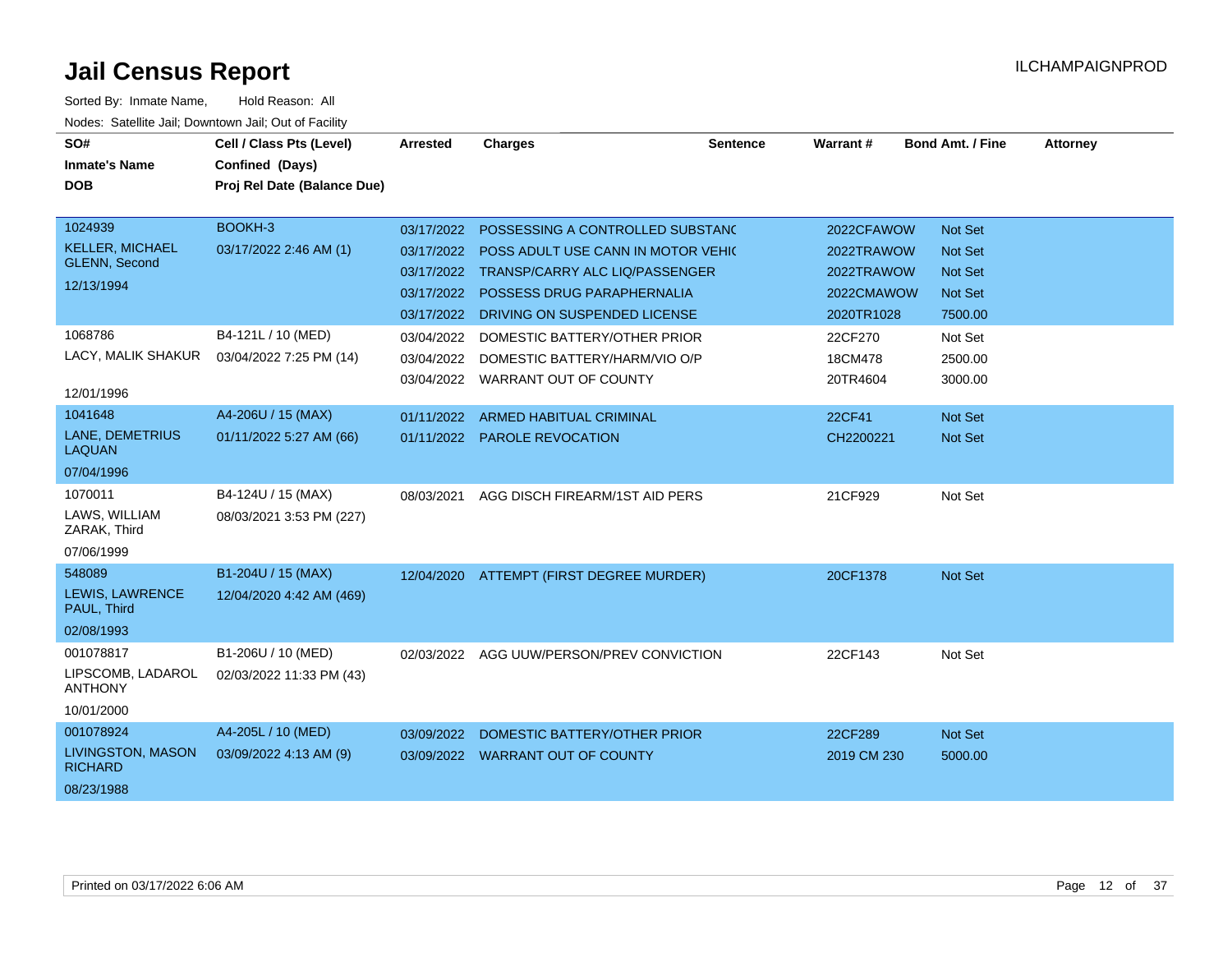Sorted By: Inmate Name, Hold Reason: All Nodes: Satellite Jail; Downtown Jail; Out of Facility

| <b>NOULD:</b> Catoline can, Downtown can, Out of Fability |                                              |                 |                                         |                 |             |                         |                 |
|-----------------------------------------------------------|----------------------------------------------|-----------------|-----------------------------------------|-----------------|-------------|-------------------------|-----------------|
| SO#                                                       | Cell / Class Pts (Level)                     | <b>Arrested</b> | <b>Charges</b>                          | <b>Sentence</b> | Warrant#    | <b>Bond Amt. / Fine</b> | <b>Attorney</b> |
| <b>Inmate's Name</b>                                      | Confined (Days)                              |                 |                                         |                 |             |                         |                 |
| <b>DOB</b>                                                | Proj Rel Date (Balance Due)                  |                 |                                         |                 |             |                         |                 |
|                                                           |                                              |                 |                                         |                 |             |                         |                 |
| 001078896                                                 | A4-203L / 15 (MAX)                           |                 | 03/01/2022 ARMED HABITUAL CRIMINAL      |                 | 22CF239     | Not Set                 |                 |
| MANN, DAVID<br><b>WILBERT, Junior</b>                     | 03/01/2022 4:35 AM (17)                      |                 |                                         |                 |             |                         |                 |
| 04/02/1976                                                |                                              |                 |                                         |                 |             |                         |                 |
| 1038892                                                   | B2-DR / 10 (MED)                             | 02/16/2022      | PRED CRIM SEX ASLT/BODILY HARM          |                 | 22CF199     | No Bond                 |                 |
| MCCAULEY, TIMOTHY<br>WILLIAM                              | 02/16/2022 8:49 PM (30)                      |                 |                                         |                 |             |                         |                 |
| 03/05/1989                                                |                                              |                 |                                         |                 |             |                         |                 |
| 48792                                                     | B4-127L / 10 (MED)                           | 11/19/2021      | AGG BATTERY/DISCHARGE FIREARM           |                 | 21CF1425    | <b>Not Set</b>          |                 |
| <b>MCCLAIN, HURCHEL</b><br><b>JOSEPH</b>                  | 11/20/2021 4:11 AM (118)                     |                 |                                         |                 |             |                         |                 |
| 05/01/1979                                                |                                              |                 |                                         |                 |             |                         |                 |
| 1004137                                                   | A4-103L / 15 (MAX)                           |                 | 02/14/2022 AGG CRIM SEX ABUSE/VIC 13-17 |                 | 22CF165     | 250000.00               |                 |
|                                                           | MCDONALD, DAVON D 02/14/2022 4:21 PM (32)    |                 |                                         |                 |             |                         |                 |
|                                                           |                                              |                 |                                         |                 |             |                         |                 |
| 11/08/1992                                                |                                              |                 |                                         |                 |             |                         |                 |
| 001077938                                                 | <b>BOOKH-6 / 15 (ADS)</b>                    | 05/10/2021      | AGG KIDNAPING DISCH FIR/HARM            |                 | 21CF532     | <b>Not Set</b>          |                 |
| MCGAHA,<br><b>CHRISTOPHER D</b>                           | 05/10/2021 7:02 PM (312)                     | 05/11/2021      | <b>MURDER</b>                           |                 | 2021-CF-215 | No Bond                 |                 |
| 07/27/1991                                                |                                              | 05/27/2021      | <b>ESCAPE FROM DEPT OF CORRECTION</b>   |                 | 21CF600     | <b>Not Set</b>          |                 |
| 66710                                                     | A4-101L / 15 (ADS)                           |                 | 01/19/2022 ARMED VIOLENCE/CATEGORY I    |                 | 22CF88      | Not Set                 |                 |
| MEEKS, CASSARIOUS                                         | 01/20/2022 11:40 AM (57)                     |                 |                                         |                 |             |                         |                 |
| <b>MONTE</b>                                              |                                              |                 |                                         |                 |             |                         |                 |
| 06/22/1984                                                |                                              |                 |                                         |                 |             |                         |                 |
| 1043071                                                   | A2-120L / 10 (MED)                           | 11/08/2021      | CRIM DMG/GOVT PROP/<\$500               |                 | 21CF1378    | Not Set                 |                 |
| <b>MERRELL-</b><br>SUTHERLAND, ALICIA                     | 11/08/2021 2:22 AM (130)                     |                 |                                         |                 |             |                         |                 |
| 11/26/1972                                                |                                              |                 |                                         |                 |             |                         |                 |
| 41584                                                     | B4-227L / 15 (MAX)                           |                 | 12/01/2021 ARMED HABITUAL CRIMINAL      |                 | 21CF1467    | Not Set                 |                 |
|                                                           | MILLER, JOSE LOVELL 12/02/2021 1:04 AM (106) |                 |                                         |                 |             |                         |                 |
|                                                           |                                              |                 |                                         |                 |             |                         |                 |

10/07/1975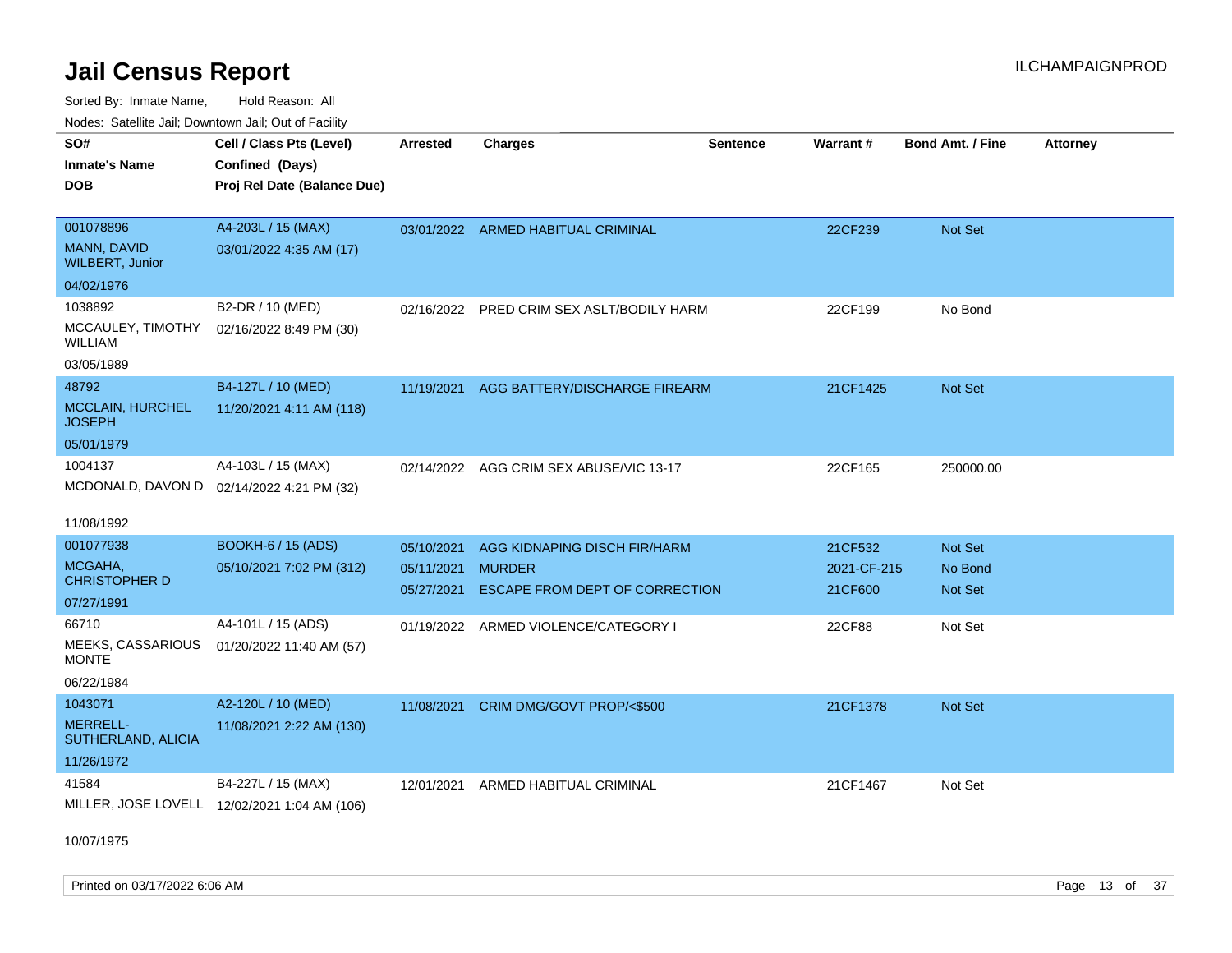Sorted By: Inmate Name, Hold Reason: All

Nodes: Satellite Jail; Downtown Jail; Out of Facility

| SO#                               | Cell / Class Pts (Level)                    | <b>Arrested</b> | <b>Charges</b>                            | <b>Sentence</b> | <b>Warrant#</b> | <b>Bond Amt. / Fine</b> | <b>Attorney</b> |
|-----------------------------------|---------------------------------------------|-----------------|-------------------------------------------|-----------------|-----------------|-------------------------|-----------------|
| <b>Inmate's Name</b>              | Confined (Days)                             |                 |                                           |                 |                 |                         |                 |
| <b>DOB</b>                        | Proj Rel Date (Balance Due)                 |                 |                                           |                 |                 |                         |                 |
|                                   |                                             |                 |                                           |                 |                 |                         |                 |
| 001077902                         | A2-121L / 5 (ADS)                           | 11/23/2021      | BATTERY/CAUSE BODILY HARM                 |                 | 21CM187         | Not Set                 |                 |
| MOFFETT, CAROLYN<br><b>REENE</b>  | 11/21/2021 10:31 AM (117)                   |                 |                                           |                 |                 |                         |                 |
| 10/23/1988                        |                                             |                 |                                           |                 |                 |                         |                 |
| 39106                             | B3-W3-10L / 10 (MED)                        | 10/12/2021      | DOMESTIC BATTERY/OTHER PRIOR              |                 | 21CF1217        | Not Set                 |                 |
| Junior                            | MOORE, ANDREW LEE, 10/12/2021 1:02 AM (157) |                 |                                           |                 |                 |                         |                 |
| 04/12/1973                        | 4/10/2022 (0.00)                            |                 |                                           |                 |                 |                         |                 |
| 539294                            | B1-205L / 10 (MED)                          | 01/11/2022      | AGG DUI/NO VALID DL                       |                 | <b>22CF49</b>   | Not Set                 |                 |
| MOSLEY, JAMES<br><b>CALVIN</b>    | 01/11/2022 9:43 PM (66)                     |                 | 01/11/2022 PAROLE REVOCATION              |                 | CH2200227       | No Bond                 |                 |
| 12/11/1985                        |                                             |                 |                                           |                 |                 |                         |                 |
| 001078517                         | B1-102L / 15 (MAX)                          | 10/19/2021      | ATTEMPT (FIRST DEGREE MURDER)             |                 | 21CF1267        | Not Set                 |                 |
| NELSON, RORY<br><b>DEMOND</b>     | 10/19/2021 3:55 AM (150)                    |                 |                                           |                 |                 |                         |                 |
| 08/14/1984                        |                                             |                 |                                           |                 |                 |                         |                 |
| 001078854                         | B2-T2-05U / 15 (MAX)                        |                 | 02/15/2022 ARMED VIOLENCE/CATEGORY I      |                 | 22CF190         | <b>Not Set</b>          |                 |
| PATNAUDE, MARTY<br><b>WW</b>      | 02/15/2022 5:12 PM (31)                     |                 |                                           |                 |                 |                         |                 |
| 08/26/2003                        |                                             |                 |                                           |                 |                 |                         |                 |
| 1030954                           | B4-223U / 15 (MAX)                          | 01/14/2022      | ARMED VIOLENCE/CATEGORY I                 |                 | 22CF76          | Not Set                 |                 |
| PETTIGREW,<br>MALCOME JAMIESON    | 01/15/2022 4:35 AM (62)                     |                 | 01/14/2022 MFG/DEL CANNABIS/10-30 GRAMS   |                 | 2020CF9         | 15000.00                |                 |
| 02/20/1995                        |                                             |                 |                                           |                 |                 |                         |                 |
| 1059394                           | B3-W1-04L / 5 (ADS)                         |                 | 02/16/2022 AGG DUI/NO VALID DL            |                 | 2020CF1396      | No Bond                 |                 |
| PHILLIPS, ISAAC<br><b>TERRELL</b> | 02/16/2022 9:00 AM (30)                     |                 |                                           |                 |                 |                         |                 |
| 12/27/1996                        | 5/15/2022 (0.00)                            |                 |                                           |                 |                 |                         |                 |
| 1015033                           | B1-203U / 10 (MED)                          | 03/05/2022      | POSSESSION OF STOLEN FIREARM              |                 | 21CF1172        | 500000.00               |                 |
| PICKENS, DANTE<br><b>DEVON</b>    | 03/05/2022 4:01 AM (13)                     |                 | 03/05/2022 POSS AMT CON SUB EXCEPT(A)/(D) |                 | 20CF109         | 20000.00                |                 |

01/05/1993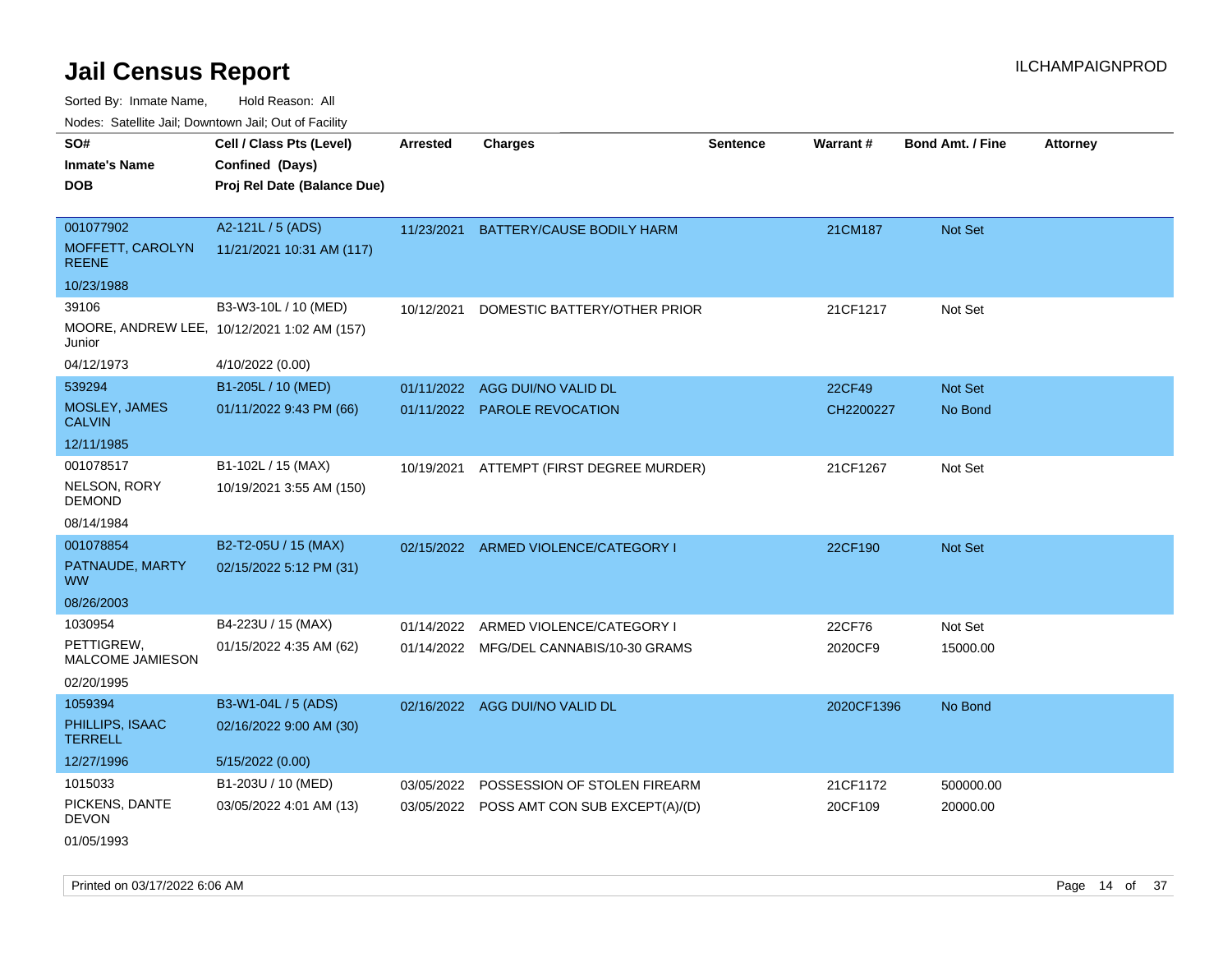| SO#                                   | Cell / Class Pts (Level)                     | <b>Arrested</b> | <b>Charges</b>                           | <b>Sentence</b> | Warrant#   | <b>Bond Amt. / Fine</b> | <b>Attorney</b> |
|---------------------------------------|----------------------------------------------|-----------------|------------------------------------------|-----------------|------------|-------------------------|-----------------|
| <b>Inmate's Name</b>                  | Confined (Days)                              |                 |                                          |                 |            |                         |                 |
| <b>DOB</b>                            | Proj Rel Date (Balance Due)                  |                 |                                          |                 |            |                         |                 |
|                                       |                                              |                 |                                          |                 |            |                         |                 |
| 001078841                             | B1-205U / 10 (MED)                           |                 | 02/13/2022 DEFACE FIREARM ID MARKINGS    |                 | 22CF174    | Not Set                 |                 |
|                                       | PIERRE, JALEN JAMES 02/13/2022 12:47 AM (33) |                 |                                          |                 |            |                         |                 |
| 06/07/2002                            |                                              |                 |                                          |                 |            |                         |                 |
| 001078005                             | B1-201U / 10 (MED)                           | 03/08/2022      | HOME INVASION/CAUSE INJURY               |                 | 22CF280    | Not Set                 |                 |
|                                       | PINEX, MARCHELLO D  03/08/2022 2:54 AM (10)  |                 | 03/08/2022 AGGRAVATED BATTERY/STRANGLE   |                 | 19CR605101 | No Bond                 |                 |
|                                       |                                              |                 |                                          |                 |            |                         |                 |
| 12/25/1991                            |                                              |                 |                                          |                 |            |                         |                 |
| 001078942                             | A3-115U / 5 (ADS)                            |                 | 03/13/2022 MFG/DEL CANNABIS/500<2000 GR  |                 | 22CF307    | Not Set                 |                 |
| QATTOUM, ADHAM M                      | 03/13/2022 11:31 PM (5)                      |                 |                                          |                 |            |                         |                 |
| 07/22/1994                            |                                              |                 |                                          |                 |            |                         |                 |
| 1069524                               | B3-W5-18L / 10 (MED)                         | 08/08/2021      | MFG/DEL CANNABIS/30-500 GRAMS            |                 | 21CF953    | Not Set                 |                 |
| RAY-DAVIS, KAMARI<br><b>DAYVON</b>    | 08/09/2021 2:44 AM (221)                     |                 |                                          |                 |            |                         |                 |
| 03/30/2000                            |                                              |                 |                                          |                 |            |                         |                 |
| 001078482                             | A3-211U / 10 (ADS)                           |                 | 03/14/2022 AGG DISCHARGE FIREARM/VEH/SCH |                 |            | 250000.00               |                 |
| <b>REED, MONTRES</b><br><b>ANTRON</b> | 03/14/2022 12:06 PM (4)                      |                 |                                          |                 |            |                         |                 |
| 02/26/2004                            |                                              |                 |                                          |                 |            |                         |                 |
| 45473                                 | B2-T1-03U / 15 (SPH)                         | 11/23/2021      | CHIL SEX OFFEN/RESIDE DAY CARE           |                 | 21CF1275   | 10000.00                |                 |
| REXROAD, CALVIN<br>ALLEN              | 11/23/2021 6:27 PM (115)                     |                 |                                          |                 |            |                         |                 |
| 10/04/1970                            |                                              |                 |                                          |                 |            |                         |                 |
| 979485                                | B2-T4-16L / 15 (SPH)                         |                 | 03/12/2021 PRED CRIM SEX ASLT/VICTIM <13 |                 | 21CF282    | Not Set                 |                 |
| RODRIGUEZ, JOSHUA<br><b>ANTHONY</b>   | 03/12/2021 1:57 PM (371)                     |                 |                                          |                 |            |                         |                 |
| 04/06/1990                            |                                              |                 |                                          |                 |            |                         |                 |
| 61330                                 | B4-224L / 15 (MAX)                           | 12/01/2021      | ARMED HABITUAL CRIMINAL                  |                 | 21CF1473   | Not Set                 |                 |
| RUFFIN, JONATHON<br><b>CECIL</b>      | 12/01/2021 5:34 AM (107)                     | 12/01/2021      | <b>PAROLE REVOCATION</b>                 |                 | CH2107545  | No Bond                 |                 |
| 05/10/1984                            |                                              |                 |                                          |                 |            |                         |                 |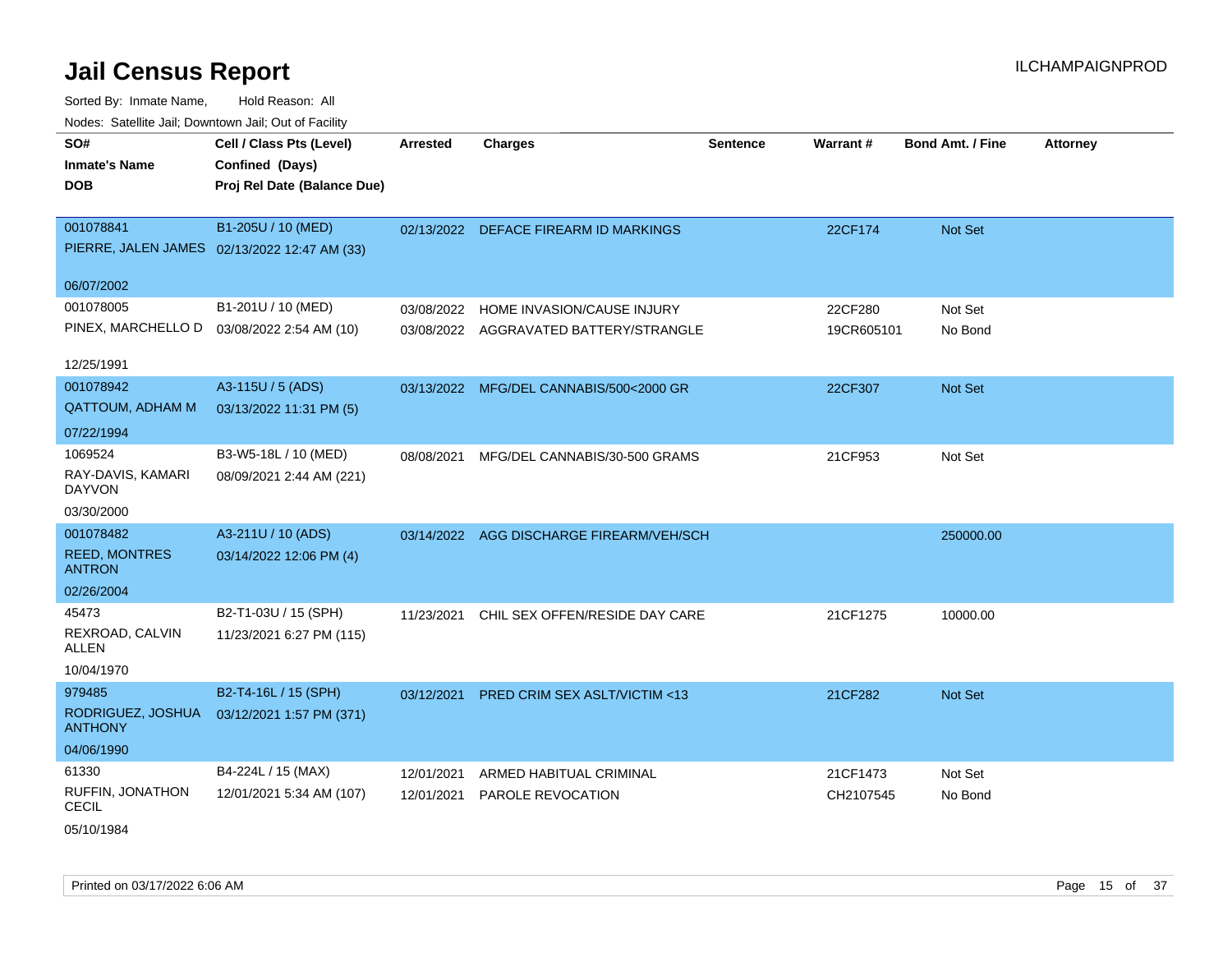Sorted By: Inmate Name, Hold Reason: All Nodes: Satellite Jail; Downtown Jail; Out of Facility

| SO#<br><b>Inmate's Name</b>                                 | Cell / Class Pts (Level)<br>Confined (Days) | <b>Arrested</b> | <b>Charges</b>                           | <b>Sentence</b> | Warrant#   | <b>Bond Amt. / Fine</b> | <b>Attorney</b> |
|-------------------------------------------------------------|---------------------------------------------|-----------------|------------------------------------------|-----------------|------------|-------------------------|-----------------|
| <b>DOB</b>                                                  | Proj Rel Date (Balance Due)                 |                 |                                          |                 |            |                         |                 |
| 001077681                                                   | A4-203U / 10 (MED)                          | 03/11/2022      | AGG DOMESTIC BATTERY/STRANGLE            |                 | 21CF247    | 1000.00                 |                 |
| <b>SALES, ANDREW</b><br><b>KEVIN</b>                        | 03/11/2022 2:37 AM (7)                      |                 | 03/11/2022 HRSMT/THREATEN PERSON/KILL    |                 | 21CF406    | 25000.00                |                 |
| 02/25/1979                                                  |                                             |                 |                                          |                 |            |                         |                 |
| 1071161                                                     | B4-124L / 15 (MAX)                          | 08/18/2021      | DELIVERY OF OR POSSESSION OF W/INT       |                 | 21CF1008   | No Bond                 |                 |
| SANDERS, MARKELL<br>LAMAR                                   | 08/18/2021 6:18 PM (212)                    |                 |                                          |                 |            |                         |                 |
| 02/02/2000                                                  |                                             |                 |                                          |                 |            |                         |                 |
| 001078898                                                   | A4-205U / 15 (MAX)                          |                 | 03/02/2022 AGG DISCHARGE FIREARM         |                 | 22CF254    | Not Set                 |                 |
| SAROLAS, JONATHAN<br>E.                                     | 03/02/2022 9:20 AM (16)                     |                 |                                          |                 |            |                         |                 |
| 07/16/1988                                                  |                                             |                 |                                          |                 |            |                         |                 |
| 1000820                                                     | A4-101U / 15 (ADS)                          | 01/24/2022      | FELON POSS/USE WEAPON/FIREARM            |                 | 22CF105    | Not Set                 |                 |
| SCHNEIDER, SONGAN 01/24/2022 8:20 AM (53)<br><b>MICHAEL</b> |                                             |                 | 01/24/2022 AGGRAVATED DOMESTIC BATTERY   |                 | 21CF1433   | 25000.00                |                 |
| 08/18/1992                                                  |                                             |                 |                                          |                 |            |                         |                 |
| 001078441                                                   | BOOKF-3 / 15 (ADS)                          | 10/01/2021      | ARMED HABITUAL CRIMINAL                  |                 | 21CF1182   | <b>Not Set</b>          |                 |
| SINGLETON, CORRIE<br><b>DERRELL</b>                         | 10/01/2021 12:36 PM (168)                   | 12/20/2021      | SPEEDING 26-34 MPH OVER LIMIT            |                 | 2021TR2701 | 1000.00                 |                 |
| 05/07/1983                                                  |                                             |                 |                                          |                 |            |                         |                 |
| 001078765                                                   | B4-223L / 10 (MED)                          |                 | 01/13/2022 FELON POSS/USE WEAPON/FIREARM |                 | 22CF66     | Not Set                 |                 |
| SMITH, COREY ADRIAN 01/13/2022 7:32 PM (64)                 |                                             |                 |                                          |                 |            |                         |                 |
| 09/01/1987                                                  |                                             |                 |                                          |                 |            |                         |                 |
| 62924                                                       | B4-DR / 10 (MED)                            | 03/11/2022      | CRIM DMG TO PROP \$500-10K               |                 | 19CF63     | 3000.00                 |                 |
| <b>STARKS, JUSTIN</b><br><b>COURTNEY</b>                    | 03/11/2022 2:29 AM (7)                      |                 | 03/11/2022 FELON POSS/USE WEAPON/FIREARM |                 | 22CF294    | Not Set                 |                 |
| 08/12/1984                                                  |                                             |                 |                                          |                 |            |                         |                 |
| 001077770                                                   | A1-226L / 5 (MIN)                           | 01/06/2022      | RESIDENTIAL BURGLARY                     |                 | 21CF319    | Not Set                 |                 |
| STOFFLE, KELLY ANNE 01/06/2022 3:14 PM (71)                 |                                             |                 |                                          |                 |            |                         |                 |

04/12/1989

Printed on 03/17/2022 6:06 AM Page 16 of 37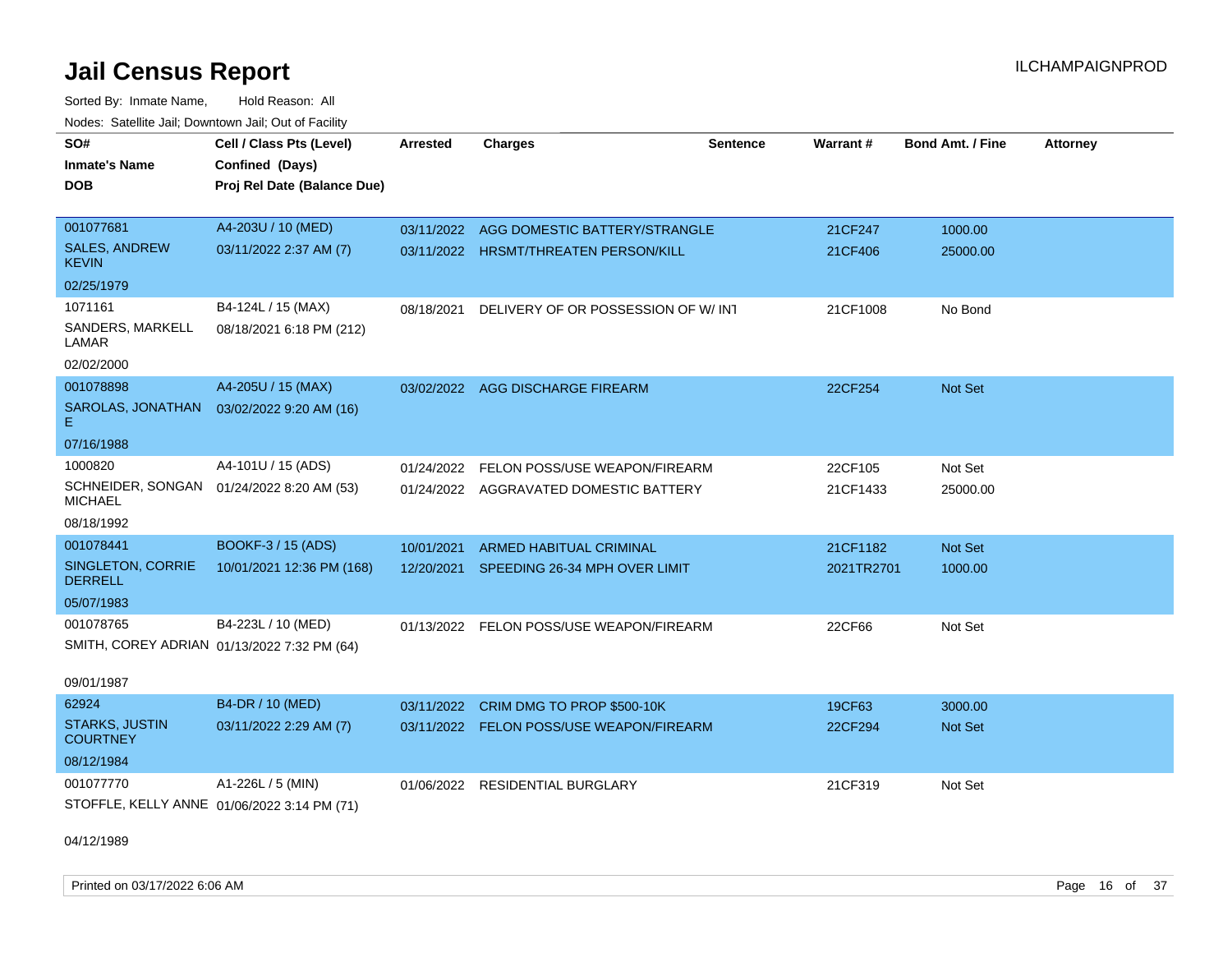Sorted By: Inmate Name, Hold Reason: All

| Nodes: Satellite Jail; Downtown Jail; Out of Facility |                             |                 |                                      |                 |                 |                  |                 |
|-------------------------------------------------------|-----------------------------|-----------------|--------------------------------------|-----------------|-----------------|------------------|-----------------|
| SO#                                                   | Cell / Class Pts (Level)    | <b>Arrested</b> | <b>Charges</b>                       | <b>Sentence</b> | <b>Warrant#</b> | Bond Amt. / Fine | <b>Attorney</b> |
| <b>Inmate's Name</b>                                  | Confined (Days)             |                 |                                      |                 |                 |                  |                 |
| <b>DOB</b>                                            | Proj Rel Date (Balance Due) |                 |                                      |                 |                 |                  |                 |
|                                                       |                             |                 |                                      |                 |                 |                  |                 |
| 38305                                                 | B2-T2-06L / 10 (SPH)        | 03/18/2020      | <b>CRIMINAL SEXUAL ABUSE</b>         |                 | 20CF-343        | 500000.00        |                 |
| STOVER, JOSH<br><b>ANDREW</b>                         | 03/18/2020 10:24 AM (730)   |                 |                                      |                 |                 |                  |                 |
| 08/18/1973                                            |                             |                 |                                      |                 |                 |                  |                 |
| 001078182                                             | B3-W2-06L / 5 (MIN)         | 12/20/2021      | DRIVING ON REVOKED LICENSE           |                 | 2021CF800       | No Bond          |                 |
| STRONG, KEVIN<br><b>GARDNER</b>                       | 12/20/2021 4:34 PM (88)     |                 |                                      |                 |                 |                  |                 |
| 02/12/1963                                            | 3/19/2022 (0.00)            |                 |                                      |                 |                 |                  |                 |
| 1036650                                               | B4-225U / 10 (MED)          | 02/16/2022      | ARMED VIOLENCE/CATEGORY I            |                 | 21CF845         | 250000.00        |                 |
| <b>TAYLOR, KORRION</b><br><b>VELEZ</b>                | 02/16/2022 4:33 PM (30)     |                 |                                      |                 |                 |                  |                 |
| 03/18/1997                                            |                             |                 |                                      |                 |                 |                  |                 |
| 001078471                                             | B4-221U / 10 (MED)          | 10/11/2021      | AGG UUW/VEHICLE/<21                  |                 | 21CF1210        | 100.00           |                 |
| THATCH, OMARION<br><b>DIAMONTE</b>                    | 10/11/2021 1:26 AM (158)    |                 |                                      |                 |                 |                  |                 |
| 09/05/2003                                            |                             |                 |                                      |                 |                 |                  |                 |
| 32058                                                 | B4-123U / 15 (MAX)          | 06/14/2021      | <b>AGG DISCH FIREARM</b>             |                 | 21CF690         | Not Set          |                 |
| THOMPSON, STEVEN<br><b>ONEAL</b>                      | 06/14/2021 6:44 AM (277)    |                 |                                      |                 |                 |                  |                 |
| 03/14/1969                                            |                             |                 |                                      |                 |                 |                  |                 |
| 001078792                                             | A4-104L / 15 (ADS)          | 01/24/2022      | <b>FUGITIVE FROM JUSTICE</b>         |                 | 22CF99          | Not Set          |                 |
| TRAMBLE, TOM                                          | 01/24/2022 10:24 AM (53)    |                 | 01/24/2022 FUGITIVE FROM JUSTICE     |                 | 22CF100         | Not Set          |                 |
| <b>MARCUS</b>                                         |                             |                 | 01/24/2022 ARMED VIOLENCE/CATEGORY I |                 | 22CF101         | Not Set          |                 |
| 02/28/1985                                            |                             |                 |                                      |                 |                 |                  |                 |
| 32910                                                 | B3-W1-02L / 10 (MED)        | 10/04/2021      | DOM BTRY/HARM/1-2 PRECONV            |                 | 21CF1189        | <b>Not Set</b>   |                 |
| TULL, CHRISTOPHER<br><b>MICHAEL</b>                   | 10/04/2021 10:53 PM (165)   |                 |                                      |                 |                 |                  |                 |
| 04/02/1971                                            |                             |                 |                                      |                 |                 |                  |                 |
| 512160                                                | A3-112U / 15 (ADS)          | 03/10/2022      | ARMED HABITUAL CRIMINAL              |                 | 22CF296         | Not Set          |                 |
| <b>TURNER, CHARLES</b><br><b>EDWARD</b>               | 03/10/2022 12:00 PM (8)     |                 | 03/11/2022 PAROLE REVOCATION         |                 | CH2201422       | No Bond          |                 |

09/05/1986

Printed on 03/17/2022 6:06 AM Page 17 of 37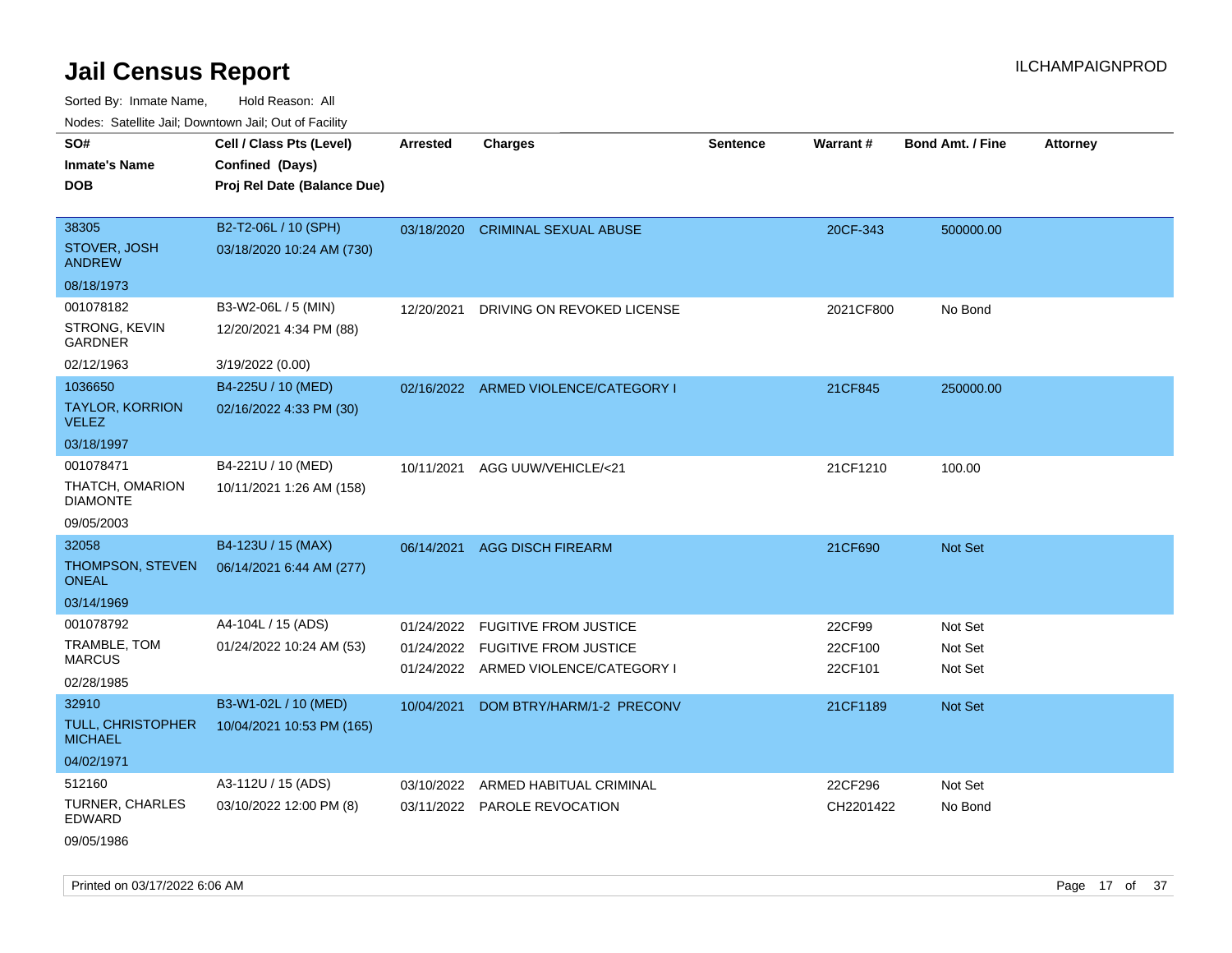| SO#<br><b>Inmate's Name</b><br><b>DOB</b>                               | Cell / Class Pts (Level)<br>Confined (Days)<br>Proj Rel Date (Balance Due) | Arrested                                             | <b>Charges</b>                                                                                                                             | Sentence | <b>Warrant#</b>               | <b>Bond Amt. / Fine</b>                  | <b>Attorney</b> |
|-------------------------------------------------------------------------|----------------------------------------------------------------------------|------------------------------------------------------|--------------------------------------------------------------------------------------------------------------------------------------------|----------|-------------------------------|------------------------------------------|-----------------|
| 39204<br><b>VOGEL, ALLEN RENO</b><br>07/18/1974                         | BOOKH-3<br>03/16/2022 11:21 AM (2)                                         | 03/16/2022<br>03/16/2022<br>03/16/2022<br>03/16/2022 | PUBLIC INDECENCY/LEWD EXPOSURE<br><b>CRIMINAL TRESPASS TO LAND</b><br>RESIST/OBSTRUCTING A PEACE OFFICEI<br><b>POSS DRUG PARAPHERNALIA</b> |          | 2019CM638                     | 100.00<br>Not Set<br>15000.00<br>Not Set |                 |
| 1070737<br><b>WASHINGTON,</b><br><b>JASTINA VIRGINIA</b><br>04/11/2000  | A1-126L / 15 (MAX)<br>10/14/2021 12:02 PM (155)                            | 10/14/2021                                           | AGG KIDNAPG/<13/INTEL DISABL                                                                                                               | (DHS)    | 2020CF418                     | 250000.00                                |                 |
| 977140<br><b>WEBSTER, DERRIAL</b><br><b>DEVON</b>                       | B1-203L / 10 (MED)<br>10/24/2021 2:46 AM (145)                             | 10/24/2021                                           | <b>ARMED HABITUAL CRIMINAL</b>                                                                                                             |          | 21CF1289                      | Not Set                                  |                 |
| 01/14/1990<br>001078328<br>WHITE, JUSTIN<br><b>STEVEN</b><br>10/25/1995 | B1-105L / 15 (MAX)<br>08/30/2021 10:48 AM (200)                            | 08/30/2021                                           | FELON POSS/USE WEAPON/FIREARM                                                                                                              |          | 21CF1045                      | Not Set                                  |                 |
| 1075313<br><b>WILLIAMS, EARDIS</b><br>ANTONIO, Junior<br>01/21/1999     | A4-207U / 15 (ADS)<br>01/29/2022 1:23 AM (48)                              | 01/29/2022<br>01/29/2022                             | POSSESSION OF STOLEN FIREARM<br>MFG/DEL CANNABIS/30-500 GRAMS<br>01/29/2022 POSSESSION OF STOLEN FIREARM                                   |          | 22CF132<br>20CF51<br>20CF1048 | Not Set<br>5000.00<br>500000.00          |                 |
| 001077917<br>WILLIAMS, EDDIE SIM<br>02/04/1972                          | A3-113L / 5 (ADS)<br>03/15/2022 3:17 AM (3)                                |                                                      | 03/15/2022 RESIDENTIAL BURGLARY                                                                                                            |          | 2022CF311                     | Not Set                                  |                 |
| 1075090<br><b>WILLIAMS, IZAIAH</b><br><b>TAMARR</b><br>07/11/1998       | A3-111U<br>03/16/2022 1:44 PM (2)                                          | 03/16/2022                                           | <b>RESIST/OBSTRUCTING A PEACE OFFICEF</b>                                                                                                  |          | 2020CM352                     | Not Set                                  |                 |
| 638552<br>WILLIAMS, MICHAEL<br>JAMES<br>03/29/1964                      | B2-T2-08L / 5 (SPH)<br>10/07/2021 12:20 PM (162)                           | 10/07/2021                                           | CHILD PORNOGRAPHY/PHOTOGRAPH                                                                                                               |          | 2021CF1207                    | No Bond                                  |                 |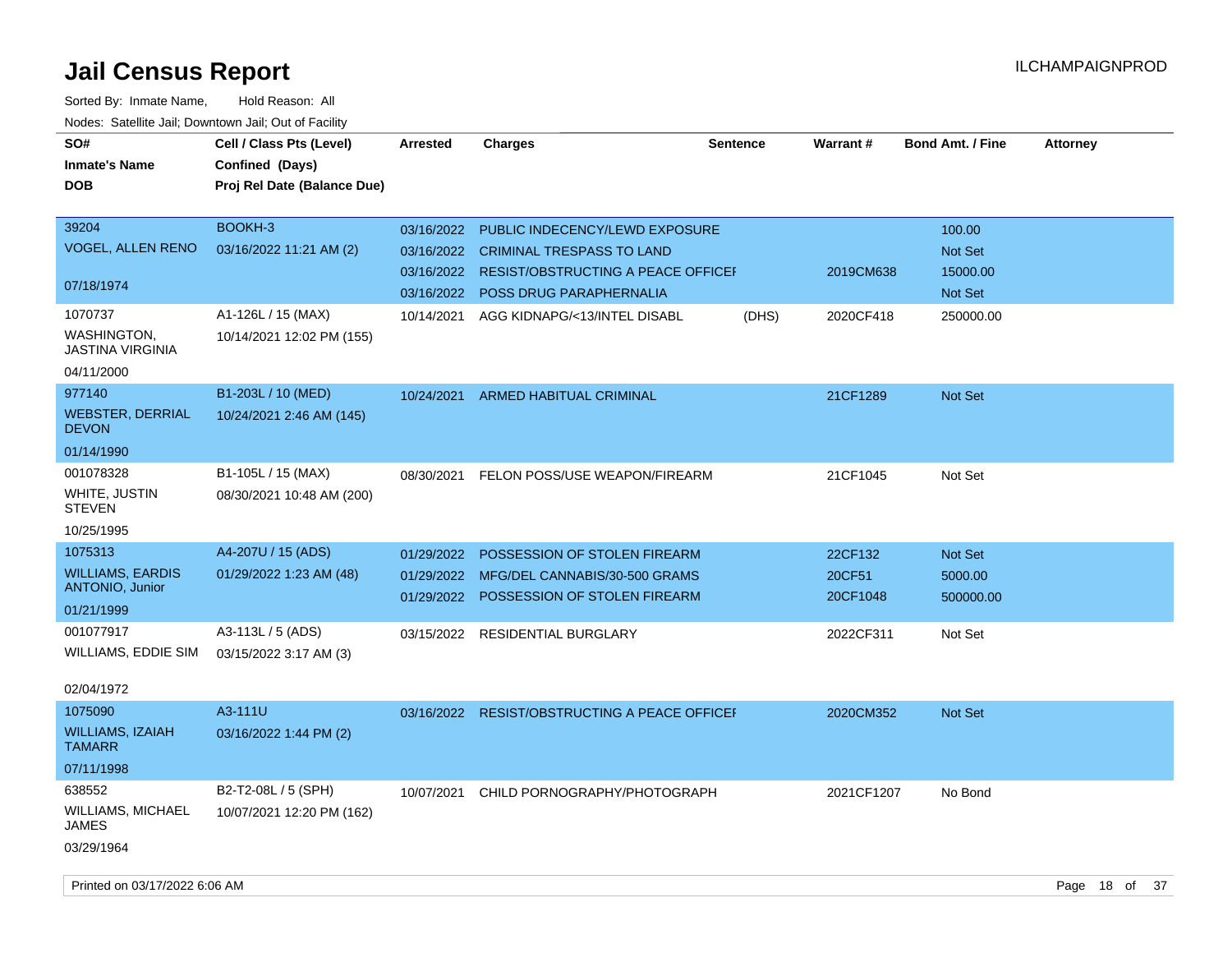| SO#<br><b>Inmate's Name</b><br><b>DOB</b>                          | Cell / Class Pts (Level)<br>Confined (Days)<br>Proj Rel Date (Balance Due) | Arrested                               | Charges                                                                          | <b>Sentence</b> | Warrant #                         | <b>Bond Amt. / Fine</b>         | <b>Attorney</b> |
|--------------------------------------------------------------------|----------------------------------------------------------------------------|----------------------------------------|----------------------------------------------------------------------------------|-----------------|-----------------------------------|---------------------------------|-----------------|
| 1066370<br><b>WILLIAMS, REONTE</b><br><b>REMIR</b><br>05/14/1999   | B1-101L / 15 (MAX)<br>07/28/2021 5:40 AM (233)                             | 07/28/2021                             | ARMED VIOLENCE/CATEGORY III                                                      |                 | 2021 CF 882                       | Not Set                         |                 |
| 001078935<br>WILSON, DEVONJ<br>LANCE<br>03/30/1986                 | A3-116L / 10 (ADS)<br>03/12/2022 3:25 AM (6)                               | 03/12/2022<br>03/12/2022<br>03/12/2022 | KNOW POSS FIC/ALT LIC/PERMIT<br>UNLWFL POSS FIREARM<br>FELON POSSESS WEAPON/2ND+ |                 | 22CF308<br>2021CF131<br>2020CF169 | No Bond<br>30000.00<br>10000.00 |                 |
| 1051953<br><b>WINSTON, ALYSSIA</b><br><b>LETEECE</b><br>03/17/1996 | A1-124U / 10 (ADS)<br>02/02/2022 4:29 AM (44)                              | 02/02/2022                             | DOMESTIC BATTERY/OTHER PRIOR                                                     |                 | 22CF144                           | Not Set                         |                 |
| <b>Total Satellite Jail: 142</b>                                   |                                                                            | <b>Males: 121</b>                      | Females: 21<br>Unknown: 0                                                        |                 |                                   |                                 |                 |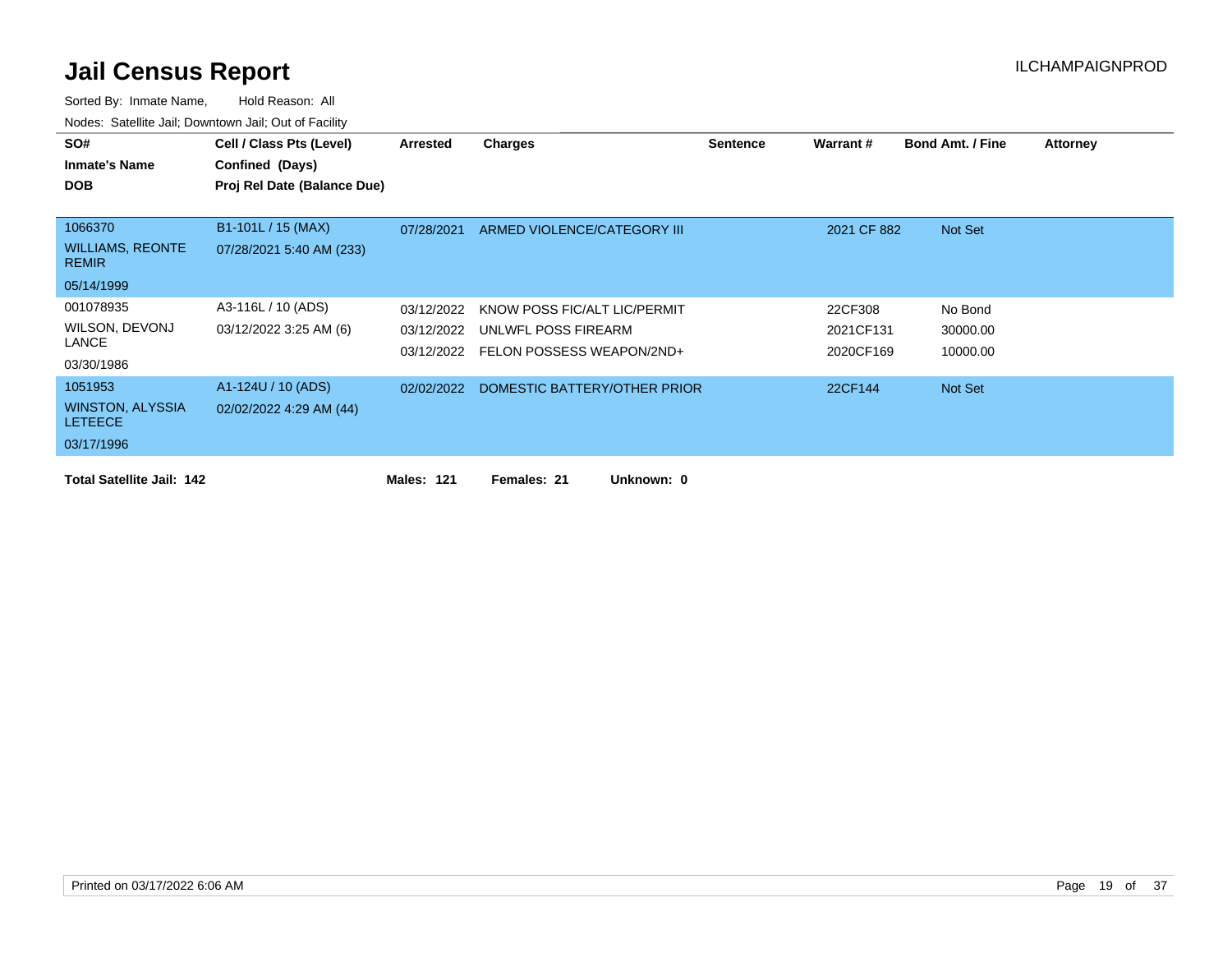| <b>Downtown Jail</b><br>SO#<br><b>Inmate's Name</b><br><b>DOB</b>     | Cell / Class Pts (Level)<br>Confined (Days)<br>Proj Rel Date (Balance Due) | <b>Arrested</b>                                                    | <b>Charges</b>                                                                                                                                            | <b>Sentence</b> | <b>Warrant#</b>                                       | <b>Bond Amt. / Fine</b>                                                  | <b>Attorney</b> |
|-----------------------------------------------------------------------|----------------------------------------------------------------------------|--------------------------------------------------------------------|-----------------------------------------------------------------------------------------------------------------------------------------------------------|-----------------|-------------------------------------------------------|--------------------------------------------------------------------------|-----------------|
| 47897<br><b>BRANAMAN,</b><br><b>CLIFFORD EARL</b><br>03/09/1975       | J5L / 15 (ADS)<br>01/19/2022 9:21 PM (58)                                  | 01/19/2022<br>01/19/2022<br>01/19/2022<br>02/08/2022<br>02/08/2022 | <b>VIOLATE ORDER PROTECTION</b><br>DRVG REVOKED/2+/PERS INJ/DEATH<br><b>PAROLE REVOCATION</b><br>DRIVE REVOKED/RECK HOMIC/3<br>DRIVING ON REVOKED LICENSE |                 | 22CF85<br>22CF84<br>VA2201139<br>21CF1280<br>21TR8305 | Not Set<br><b>Not Set</b><br>No Bond<br><b>Not Set</b><br><b>Not Set</b> |                 |
| 001078880<br><b>BROACH, CAREU</b><br>02/27/2003                       | C1L / 15 (MAX)<br>02/25/2022 3:58 PM (21)                                  | 02/25/2022<br>02/25/2022<br>02/25/2022                             | PAROLE REVOCATION<br>ARMED VIOLENCE/CATEGORY I<br>AGG DISCHARGE FIREARM/BLDG/SCH                                                                          |                 | HN-2200660<br>22CF237<br>22600096201                  | No Bond<br>Not Set<br>No Bond                                            |                 |
| 1027929<br><b>BROUGHTON, MARK</b><br>ANTHONY, Junior<br>02/15/1990    | F6L / 15 (MAX)<br>12/18/2021 2:55 AM (90)                                  | 12/18/2021                                                         | HOME INVASION/CAUSE INJURY                                                                                                                                |                 | 21CF1560                                              | No Bond                                                                  |                 |
| 1067476<br><b>BROWN, JAMES</b><br><b>BRONELL</b><br>01/08/1996        | F7U / 10 (MED)<br>11/13/2021 2:35 AM (125)                                 | 11/13/2021<br>11/13/2021                                           | AGG DOMESTIC BATTERY/STRANGLE<br><b>RESIDENTIAL BURGLARY</b>                                                                                              |                 | 20CF575<br>21CF385                                    | 5000.00<br>25000.00                                                      |                 |
| 995432<br><b>BROWN, JAVON</b><br><b>SHANTEZ</b><br>10/14/1991         | H5L / 10 (ADS)<br>12/20/2021 2:06 AM (88)                                  | 12/20/2021                                                         | FAIL TO RPT WKLY/NO FIXED ADDR                                                                                                                            |                 | 21CF1559                                              | Not Set                                                                  |                 |
| 001078900<br>BYRD, ANDREW<br><b>DARNELL</b><br>12/30/2003             | C9L / 15 (ADS)<br>03/02/2022 11:59 PM (16)                                 | 03/02/2022                                                         | MURDER/INTENT TO KILL/INJURE                                                                                                                              |                 | 22CF252                                               | Not Set                                                                  |                 |
| 001078092<br><b>CHOUNARD, STANLEY</b><br><b>WILLIAM</b><br>06/25/1986 | H2U / 10 (ADS)<br>12/27/2021 10:47 PM (81)                                 | 12/27/2021                                                         | AGG BATTERY/PUBLIC PLACE                                                                                                                                  |                 | 2021CF1042                                            | 5000.00                                                                  |                 |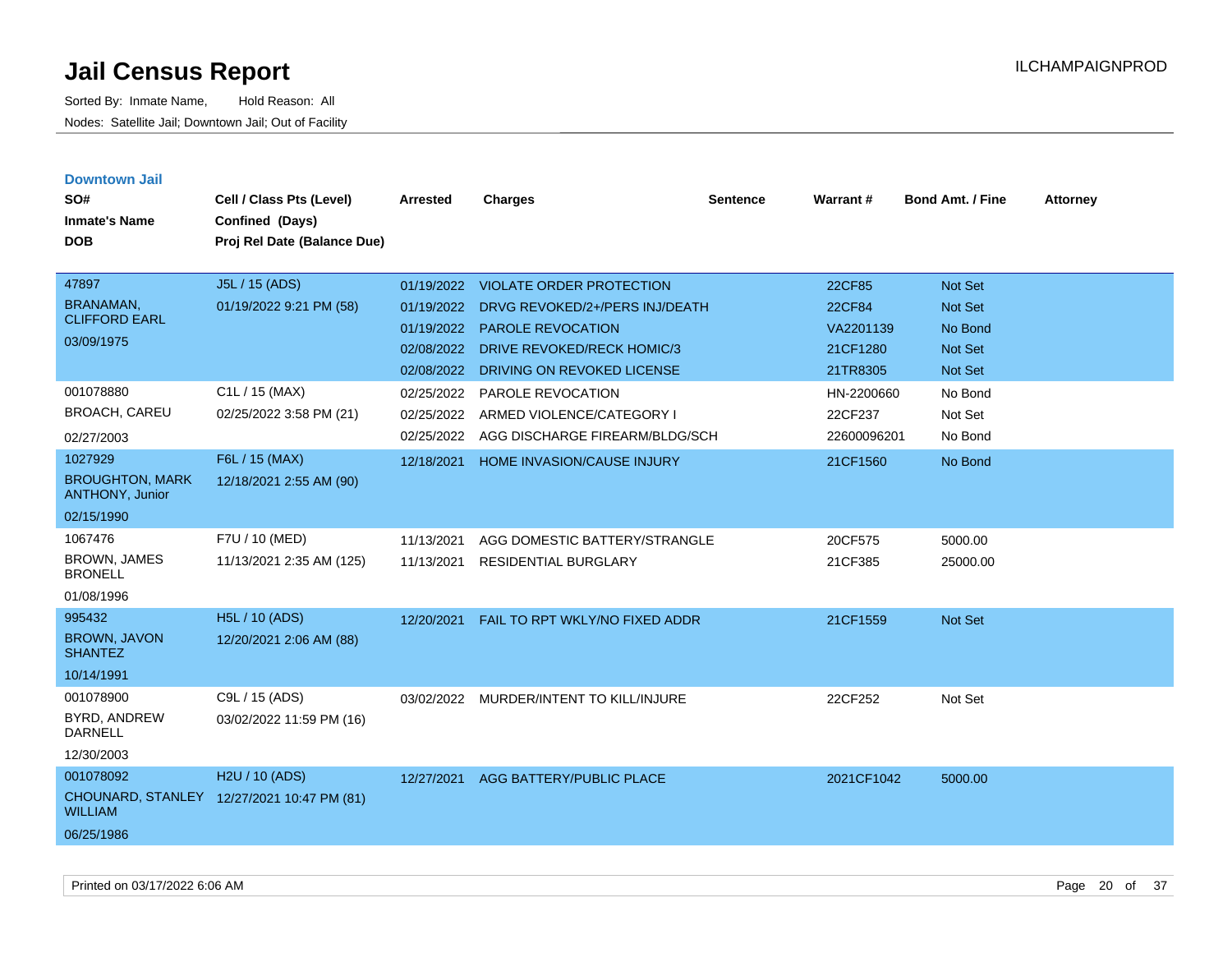Sorted By: Inmate Name, Hold Reason: All Nodes: Satellite Jail; Downtown Jail; Out of Facility

| SO#                                              | Cell / Class Pts (Level)    | <b>Arrested</b> | <b>Charges</b>                            | <b>Sentence</b> | Warrant#   | <b>Bond Amt. / Fine</b> | <b>Attorney</b> |
|--------------------------------------------------|-----------------------------|-----------------|-------------------------------------------|-----------------|------------|-------------------------|-----------------|
| <b>Inmate's Name</b>                             | Confined (Days)             |                 |                                           |                 |            |                         |                 |
| <b>DOB</b>                                       | Proj Rel Date (Balance Due) |                 |                                           |                 |            |                         |                 |
|                                                  |                             |                 |                                           |                 |            |                         |                 |
| 56241                                            | E1L / 5 (MIN)               |                 | 01/13/2022 VIOLATE ORDER/PRIOR DOM BTRY   |                 | 22CF59     | Not Set                 |                 |
| <b>CLARK, DAMON</b><br><b>GILLMORE</b>           | 01/13/2022 4:36 AM (64)     |                 |                                           |                 |            |                         |                 |
| 12/21/1976                                       |                             |                 |                                           |                 |            |                         |                 |
| 001078838                                        | K2 / 15 (ADS)               |                 | 02/12/2022 PRED CRIM SEX ASLT/BODILY HARM |                 | 21CF30     | 150000.00               |                 |
| CLAYTON, KAREEM<br>JAMAL                         | 02/12/2022 8:55 AM (34)     |                 |                                           |                 |            |                         |                 |
| 02/03/1974                                       |                             |                 |                                           |                 |            |                         |                 |
| 1075361                                          | <b>J6L / 5 (ADS)</b>        | 04/16/2021      | <b>BURGLARY</b>                           |                 | 21CF414    | Not Set                 |                 |
| <b>COWART, TORREY</b><br><b>BENJAMEN, Junior</b> | 04/16/2021 9:17 PM (336)    |                 |                                           |                 |            |                         |                 |
| 11/22/1987                                       |                             |                 |                                           |                 |            |                         |                 |
| 1067370                                          | E6L / 15 (ADS)              | 11/05/2021      | FIREARM/FOID INVALID/NOT ELIG             |                 | 21CF1370   | Not Set                 |                 |
| DAVIS, AUSTIN<br><b>CHRISTOPHER</b>              | 11/06/2021 12:23 AM (132)   |                 |                                           |                 |            |                         |                 |
| 08/11/1997                                       |                             |                 |                                           |                 |            |                         |                 |
| 001077214                                        | F8L / 15 (MAX)              | 12/20/2021      | <b>MURDER</b>                             |                 | 21CF1572   | <b>Not Set</b>          |                 |
| DAVIS-MURDOCK,<br><b>ERION VASSHAD</b>           | 12/21/2021 10:13 AM (87)    | 12/22/2021      | <b>PAROLE REVOCATION</b>                  |                 | CH2107977  | <b>Not Set</b>          |                 |
| 06/22/1998                                       |                             |                 |                                           |                 |            |                         |                 |
| 001078223                                        | G6L / 5 (MIN)               | 11/09/2021      | AGG DUI/NO VALID DL                       |                 | 21CF1382   | Not Set                 |                 |
| DIEGO-MATEO,<br><b>JOAQUIN</b>                   | 11/09/2021 10:52 PM (129)   |                 |                                           |                 |            |                         |                 |
| 01/23/2002                                       |                             |                 |                                           |                 |            |                         |                 |
| 571307                                           | J3L / 15 (ADS)              | 09/14/2020      | <b>CRIM SEXUAL ABUSE/CONSENT</b>          |                 | 2020CF1026 | Not Set                 |                 |
| DOMINGO-<br>CASTANEDA,                           | 09/14/2020 11:19 PM (550)   | 09/14/2020      | PRED CRIM SEX ASLT/VICTIM <13             |                 | 2020CF1025 | Not Set                 |                 |
| 09/29/1989                                       |                             |                 |                                           |                 |            |                         |                 |
| 527379                                           | D6 / 15 (ADS)               | 10/25/2021      | ARMED HABITUAL CRIMINAL                   |                 | 21CF1297   | Not Set                 |                 |
| DRAKE, MARCELL<br>DEON                           | 10/25/2021 5:05 PM (144)    | 10/27/2021      | AGG DOMESTIC BATTERY/STRANGLE             |                 | 21CF1245   | Not Set                 |                 |
| 04/20/1987                                       |                             |                 |                                           |                 |            |                         |                 |

Printed on 03/17/2022 6:06 AM Page 21 of 37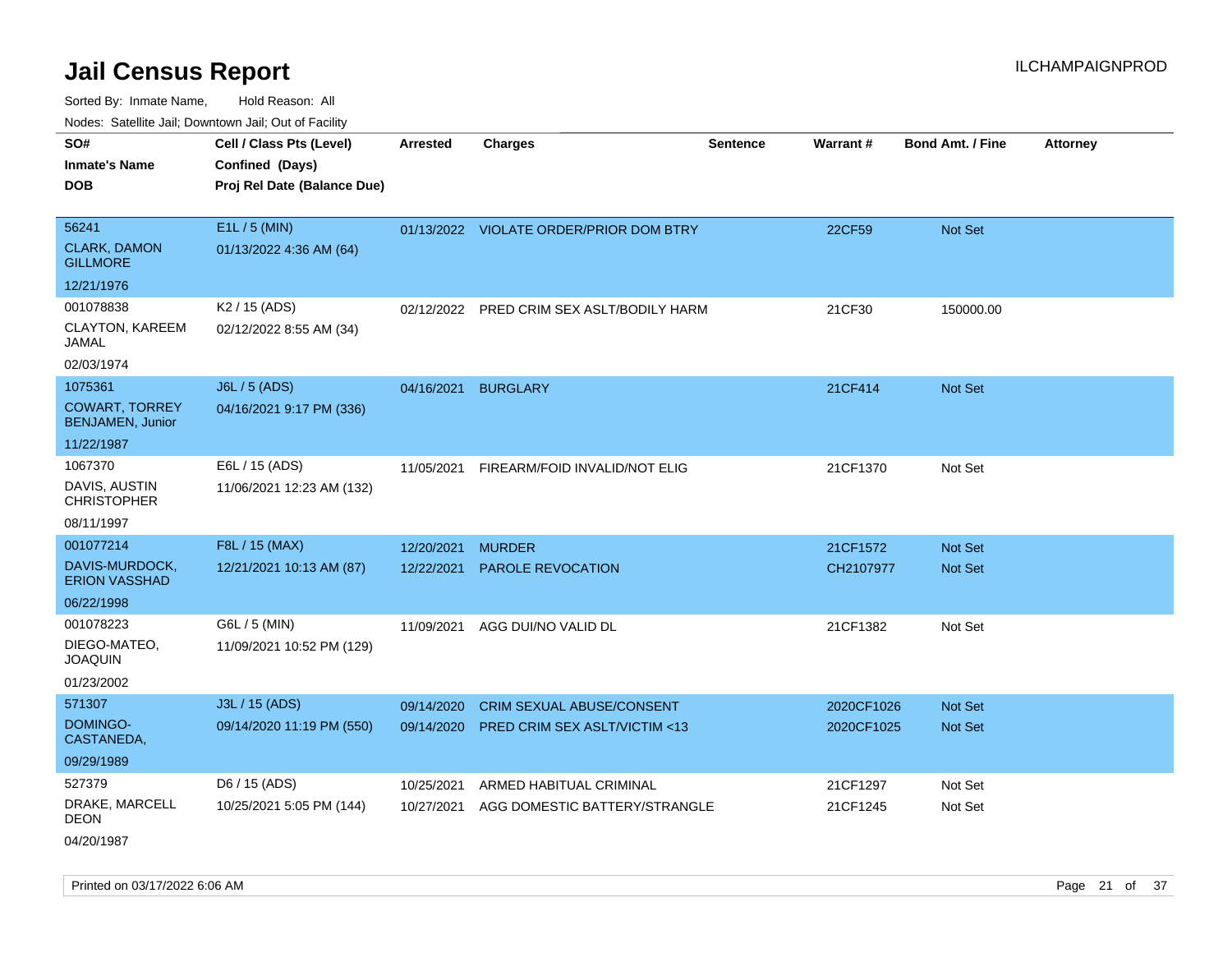Sorted By: Inmate Name, Hold Reason: All Nodes: Satellite Jail; Downtown Jail; Out of Facility

| SO#<br><b>Inmate's Name</b>                   | Cell / Class Pts (Level)<br>Confined (Days) | <b>Arrested</b> | <b>Charges</b>                          | <b>Sentence</b> | Warrant#   | <b>Bond Amt. / Fine</b> | <b>Attorney</b> |
|-----------------------------------------------|---------------------------------------------|-----------------|-----------------------------------------|-----------------|------------|-------------------------|-----------------|
| <b>DOB</b>                                    | Proj Rel Date (Balance Due)                 |                 |                                         |                 |            |                         |                 |
| 959292                                        | K1 / 15 (ADS)                               | 04/01/2021      | ATTEMPT (FIRST DEGREE MURDER)           |                 | 2020CF565  | 2000000.00              |                 |
| <b>DUNCAN, COREYON</b><br><b>ANTHONY</b>      | 04/01/2021 8:46 PM (351)                    | 12/17/2021      | <b>MURDER</b>                           |                 | 21CF1542   | <b>Not Set</b>          |                 |
| 01/17/1989                                    |                                             |                 |                                         |                 |            |                         |                 |
| 1053207                                       | K3 / 15 (SPH)                               | 06/06/2019      | MURDER/INTENT TO KILL/INJURE            |                 | 2019-CF849 | 2000000.00              |                 |
| FAUST, JAQUAVEON<br>LAVELL                    | 06/06/2019 2:24 PM (1,016)                  |                 |                                         |                 |            |                         |                 |
| 07/25/1996                                    |                                             |                 |                                         |                 |            |                         |                 |
| 524764                                        | G3L / 5 (MIN)                               | 09/18/2021      | METH DELIVERY/15<100 GRAMS              |                 | 21CF627    | 50000.00                |                 |
| <b>FISCUS, ROBERT</b><br><b>LOWELL</b>        | 09/18/2021 10:50 AM (181)                   |                 |                                         |                 |            |                         |                 |
| 02/17/1986                                    |                                             |                 |                                         |                 |            |                         |                 |
| 1063104                                       | $G1U / 5$ (MIN)                             | 01/10/2022      | VIOLATE ORDER PROTECTION                |                 | 21CF1258   | 25000.00                |                 |
| <b>FUSON, KEITH</b><br><b>EDWARD</b>          | 01/10/2022 9:14 PM (67)                     |                 | 01/10/2022 VIOLATE ORDER PROTECTION     |                 | 21CF1259   | 25000.00                |                 |
| 05/07/1987                                    |                                             |                 |                                         |                 |            |                         |                 |
| 32913                                         | $11/15$ (ADS)                               | 12/03/2021      | <b>PRED CRIM SEX ASLT/VICTIM &lt;13</b> |                 | 21CF1481   | Not Set                 |                 |
| GROB, WARREN A,<br>Junior                     | 12/03/2021 4:24 PM (105)                    |                 |                                         |                 |            |                         |                 |
| 12/07/1950                                    |                                             |                 |                                         |                 |            |                         |                 |
| 001078871                                     | G9U / 5 (ADS)                               | 02/22/2022      | ESCAPE/VIOLATE ELEC MONITORING          |                 | 22CF316    | 150000.00               |                 |
| HARRIS, MARTELL                               | 02/22/2022 3:44 PM (24)                     |                 | 02/22/2022 RESIDENTIAL BURGLARY         |                 | 2020JD14   | No Bond                 |                 |
| <b>TE'SHAWN</b>                               |                                             | 02/22/2022      | INDIRECT CRIMINAL CONTEMPT              |                 | 2020CC9    | 20000.00                |                 |
| 07/02/2003                                    |                                             |                 |                                         |                 |            |                         |                 |
| 1073611                                       | G3U / 5 (MIN)                               | 02/09/2021      | DELIVERY OF OR POSSESSION OF W/INT      |                 | 21CF160    | Not Set                 |                 |
| <b>HAYES, CAMERON</b><br><b>TAYLOR MALEEK</b> | 02/09/2021 3:10 PM (402)                    | 02/09/2021      | MFG 15>100 GR ECSTASY/ANALOG            |                 | 21CF121    | 500000.00               |                 |
| 08/10/1998                                    |                                             |                 |                                         |                 |            |                         |                 |
| 953555                                        | C4U / 15 (MAX)                              | 04/14/2021      | AGG FLEEING POLICE/21 MPH OVER          | 3y(DOC)         | 2020CF94   | 10000.00                |                 |
| HUNT, TAVARIS EARL                            | 03/10/2021 4:58 AM (373)                    |                 |                                         |                 |            |                         |                 |

12/29/1987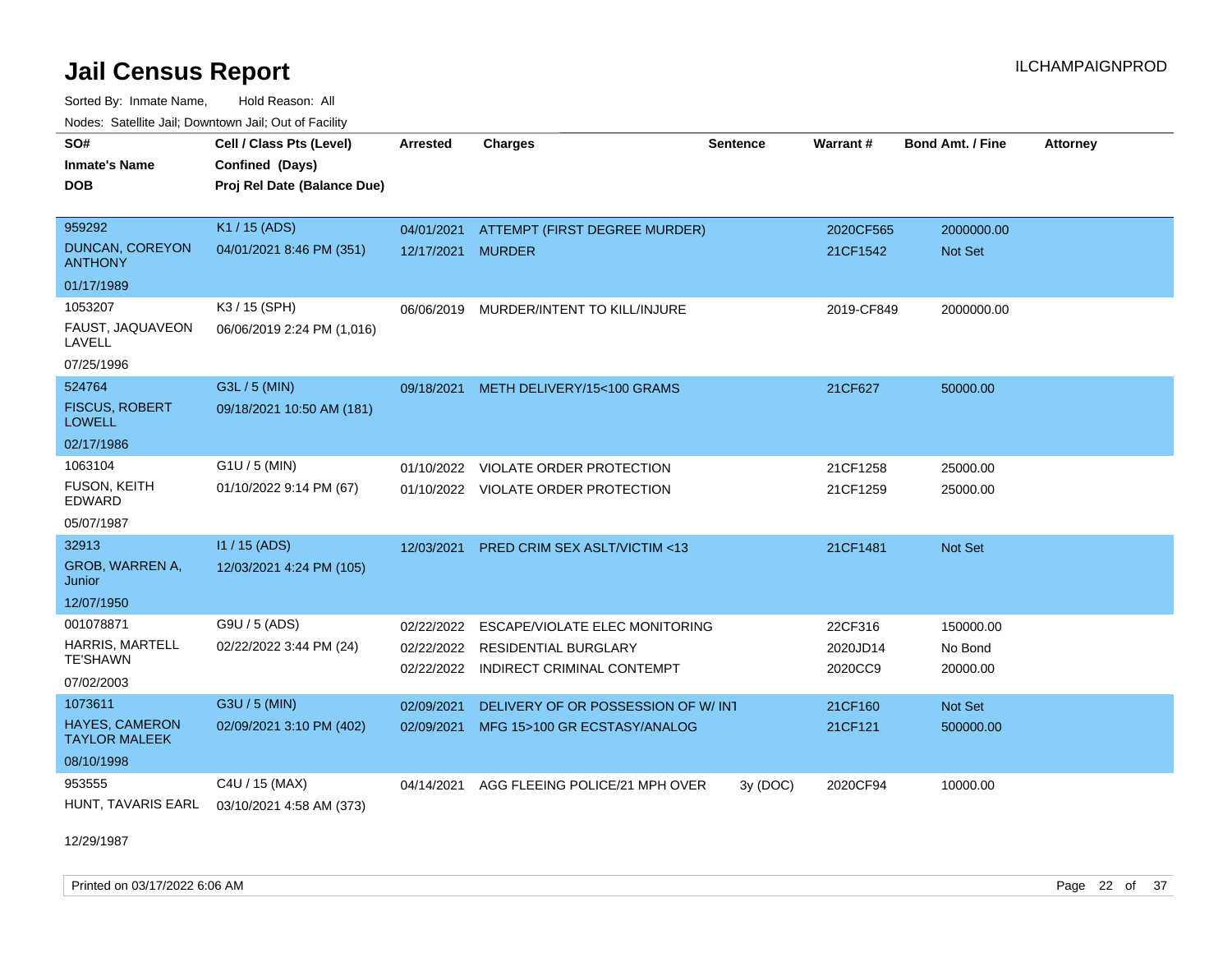| SO#<br><b>Inmate's Name</b><br><b>DOB</b>                 | Cell / Class Pts (Level)<br>Confined (Days)<br>Proj Rel Date (Balance Due) | <b>Arrested</b>          | <b>Charges</b>                                   | <b>Sentence</b> | <b>Warrant#</b>    | <b>Bond Amt. / Fine</b>   | <b>Attorney</b> |
|-----------------------------------------------------------|----------------------------------------------------------------------------|--------------------------|--------------------------------------------------|-----------------|--------------------|---------------------------|-----------------|
| 518711<br><b>INGERSON, LUCUS</b><br><b>JAMES</b>          | G5L / 5 (MIN)<br>01/30/2022 4:57 PM (47)                                   | 01/30/2022 THEFT         |                                                  |                 | 22CF133            | Not Set                   |                 |
| 09/16/1979                                                |                                                                            |                          |                                                  |                 |                    |                           |                 |
| 001078766                                                 | I3 / 5 (ADS)                                                               | 02/08/2022               | AGGRAVATED BATTERY                               |                 | 22CF160            | Not Set                   |                 |
| <b>JOHNSON, IYONZI</b><br>07/16/1994                      | 02/08/2022 11:56 AM (38)                                                   | 02/08/2022 BURGLARY      |                                                  |                 | 22CF63             | 3000.00                   |                 |
| 1068501<br>KING, JULIUS<br><b>EMANUEL</b><br>04/08/1985   | G7U / 5 (MIN)<br>02/07/2022 7:06 PM (39)                                   |                          | 02/07/2022 VIO ORDER/NOTICE/PRIOR VIO O/P        |                 | 22CF156            | No Bond                   |                 |
| 001078818                                                 | D3 / 10 (MED)                                                              |                          |                                                  |                 |                    |                           |                 |
| KINSEL, EVERAL<br>MICHAEL WILLIAM                         | 02/04/2022 7:37 PM (42)                                                    |                          | 02/04/2022 DOMESTIC BATTERY/OTHER PRIOR          |                 | 22CF148            | Not Set                   |                 |
| 10/16/1985                                                |                                                                            |                          |                                                  |                 |                    |                           |                 |
| 527447                                                    | C2L / 10 (ADS)                                                             | 02/22/2022               | <b>BURGLARY</b>                                  |                 | 22CF224            | <b>Not Set</b>            |                 |
| KIRKWOOD, TYLER<br><b>JAMES</b>                           | 02/22/2022 10:47 AM (24)                                                   | 02/22/2022<br>02/23/2022 | AGG BATTERY/GREAT BODILY HARM<br><b>BURGLARY</b> |                 | 22CF223<br>22CF152 | <b>Not Set</b><br>Not Set |                 |
| 10/04/1985                                                |                                                                            |                          |                                                  |                 |                    |                           |                 |
| 29681<br>LENOIR, JOHN<br><b>CHRISTOPHER</b><br>04/20/1966 | J2L / 15 (ADS)<br>07/14/2020 12:51 PM (612)                                | 07/14/2020               | PREDATORY CRIMINAL SEX ASSLT/CHILD               |                 | 20CF-781           | 250000.00                 |                 |
| 001078797                                                 | $15/5$ (ADS)                                                               |                          | 01/26/2022 VIO STALKING NO CONTACT ORDER         |                 | 22CM31             | <b>Not Set</b>            |                 |
| LEVIN, DANIEL DAVID                                       | 01/26/2022 3:00 PM (51)                                                    |                          |                                                  |                 |                    |                           |                 |
| 08/08/1984                                                |                                                                            |                          |                                                  |                 |                    |                           |                 |
| 45113<br>MARTIN, JEREMIAH<br><b>FRANCIS</b>               | E2L / 15 (MAX)<br>11/20/2021 1:18 AM (118)                                 | 11/20/2021               | ARMED HABITUAL CRIMINAL                          |                 | 21CF1424           | No Bond                   |                 |
| 01/18/1977                                                |                                                                            |                          |                                                  |                 |                    |                           |                 |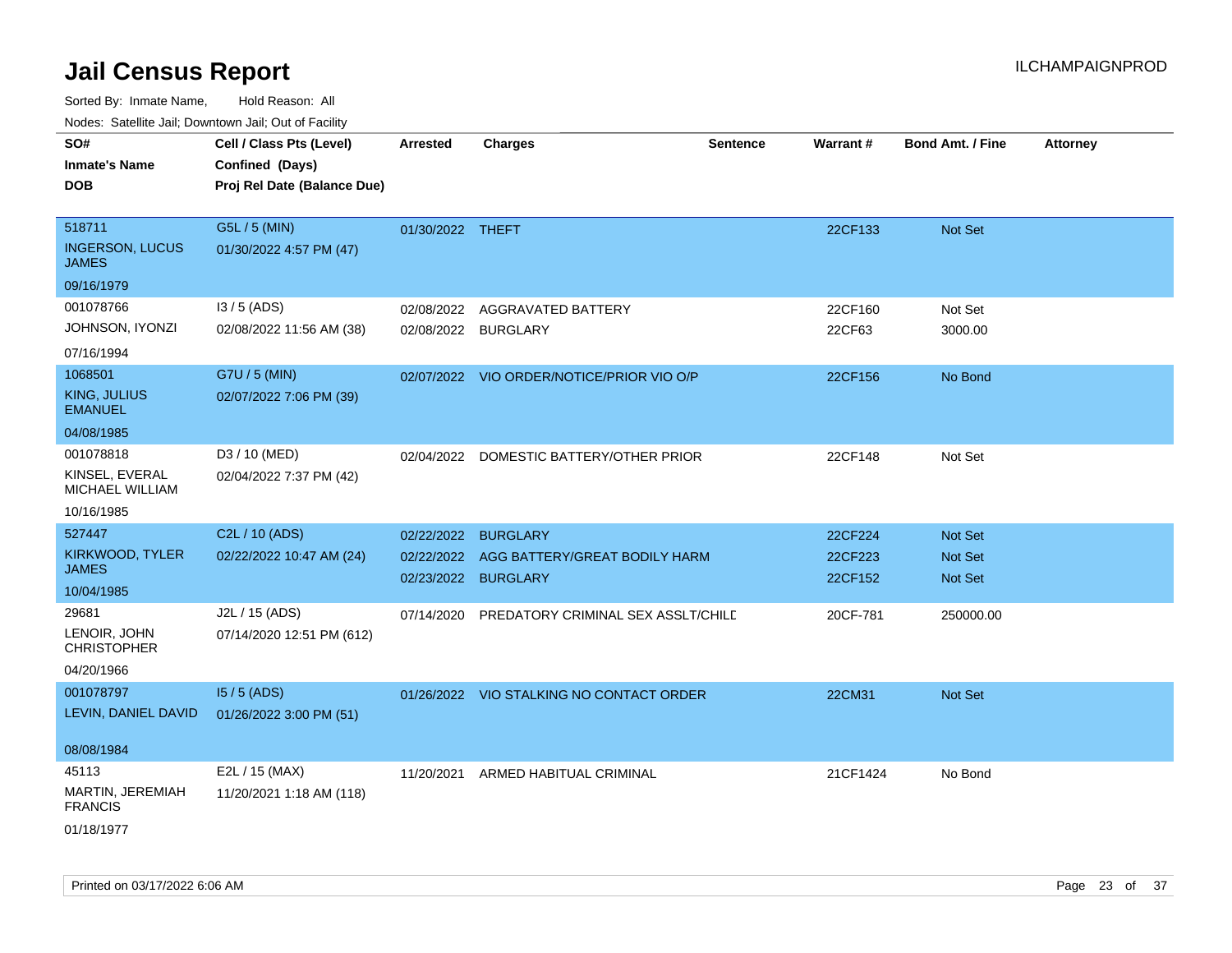| Noues. Salenne Jan, Downlown Jan, Out or Facility |                             |                      |                                         |                 |            |                         |                 |
|---------------------------------------------------|-----------------------------|----------------------|-----------------------------------------|-----------------|------------|-------------------------|-----------------|
| SO#                                               | Cell / Class Pts (Level)    | Arrested             | <b>Charges</b>                          | <b>Sentence</b> | Warrant#   | <b>Bond Amt. / Fine</b> | <b>Attorney</b> |
| <b>Inmate's Name</b>                              | Confined (Days)             |                      |                                         |                 |            |                         |                 |
| <b>DOB</b>                                        | Proj Rel Date (Balance Due) |                      |                                         |                 |            |                         |                 |
|                                                   |                             |                      |                                         |                 |            |                         |                 |
| 1063030                                           | H4L / 15 (ADS)              | 12/20/2021           | <b>MURDER</b>                           |                 | 21CF1571   | Not Set                 |                 |
| MASON, RYAN ONEIAL 12/21/2021 9:30 AM (87)        |                             | 12/22/2021           | PAROLE REVOCATION                       |                 | CH2107979  | Not Set                 |                 |
|                                                   |                             |                      |                                         |                 |            |                         |                 |
| 02/22/1991                                        |                             |                      |                                         |                 |            |                         |                 |
| 1066623                                           | G6U / 5 (MIN)               | 11/17/2021           | MFG/DEL 15<100 GR COCA/ANALOG           |                 | 17CF1093   | 75000.00                |                 |
| MATA-OROZCO,<br><b>OLEGARIO</b>                   | 11/17/2021 5:08 PM (121)    |                      |                                         |                 |            |                         |                 |
| 03/06/1995                                        |                             |                      |                                         |                 |            |                         |                 |
| 1076591                                           | G8U / 5 (MIN)               | 02/22/2022           | DELIVERY OF OR POSSESSION OF W/INT      |                 | 20CF961    | 500000.00               |                 |
| <b>MATTHEWS,</b><br><b>CHRISTIAN ANTHONY</b>      | 02/22/2022 7:42 PM (24)     |                      | 02/23/2022 MAIL FRAUD                   |                 | 2:21CR173  | No Bond                 |                 |
| 03/15/1989                                        |                             |                      |                                         |                 |            |                         |                 |
| 40235                                             | G9L / 5 (MIN)               | 10/04/2021 AGG DUI/4 |                                         |                 | 2021CF1145 | 35000.00                |                 |
| MERRIWEATHER,<br><b>MARCUS TODD</b>               | 10/04/2021 4:41 PM (165)    |                      |                                         |                 |            |                         |                 |
| 11/28/1967                                        |                             |                      |                                         |                 |            |                         |                 |
| 1040273                                           | E5U / 15 (ADS)              | 09/30/2021           | <b>PRED CRIM SEX ASLT/VICTIM &lt;13</b> |                 | 21CF329    | 500000.00               |                 |
| METCALFE, LANELL<br><b>JARON</b>                  | 09/30/2021 11:32 PM (169)   |                      |                                         |                 |            |                         |                 |
| 09/22/1988                                        |                             |                      |                                         |                 |            |                         |                 |
| 1075635                                           | B2 / 10 (ADS)               | 05/11/2021           | AGG DISCHARGE FIREARM/OCC VEH           |                 | 21CF538    | Not Set                 |                 |
| MILES, DEVLON VON,                                | 05/11/2021 10:39 PM (311)   | 05/11/2021           | MFG/DEL CANNABIS/30-500 GRAMS           |                 | 20CF1402   | 100000.00               |                 |
| Junior                                            |                             | 02/23/2022 MURDER    |                                         |                 | 22CF219    | Not Set                 |                 |
| 11/04/2000                                        |                             |                      |                                         |                 |            |                         |                 |
| 1042168                                           | G5U / 5 (MIN)               | 02/26/2022 AGG DUI/4 |                                         |                 | 22CF238    | Not Set                 |                 |
| MONTALVO, ANTONIO                                 | 02/26/2022 6:14 AM (20)     |                      |                                         |                 |            |                         |                 |
| 05/03/1976                                        |                             |                      |                                         |                 |            |                         |                 |
| 1069209                                           | H <sub>1</sub> L / 10 (ADS) | 04/07/2021           | AGG BATTERY/GREAT BODILY HARM           |                 | 21CF376    | Not Set                 |                 |
| MOORE, DEVONTE<br>JAMAL                           | 04/07/2021 6:25 PM (345)    |                      |                                         |                 |            |                         |                 |
| 09/24/1995                                        |                             |                      |                                         |                 |            |                         |                 |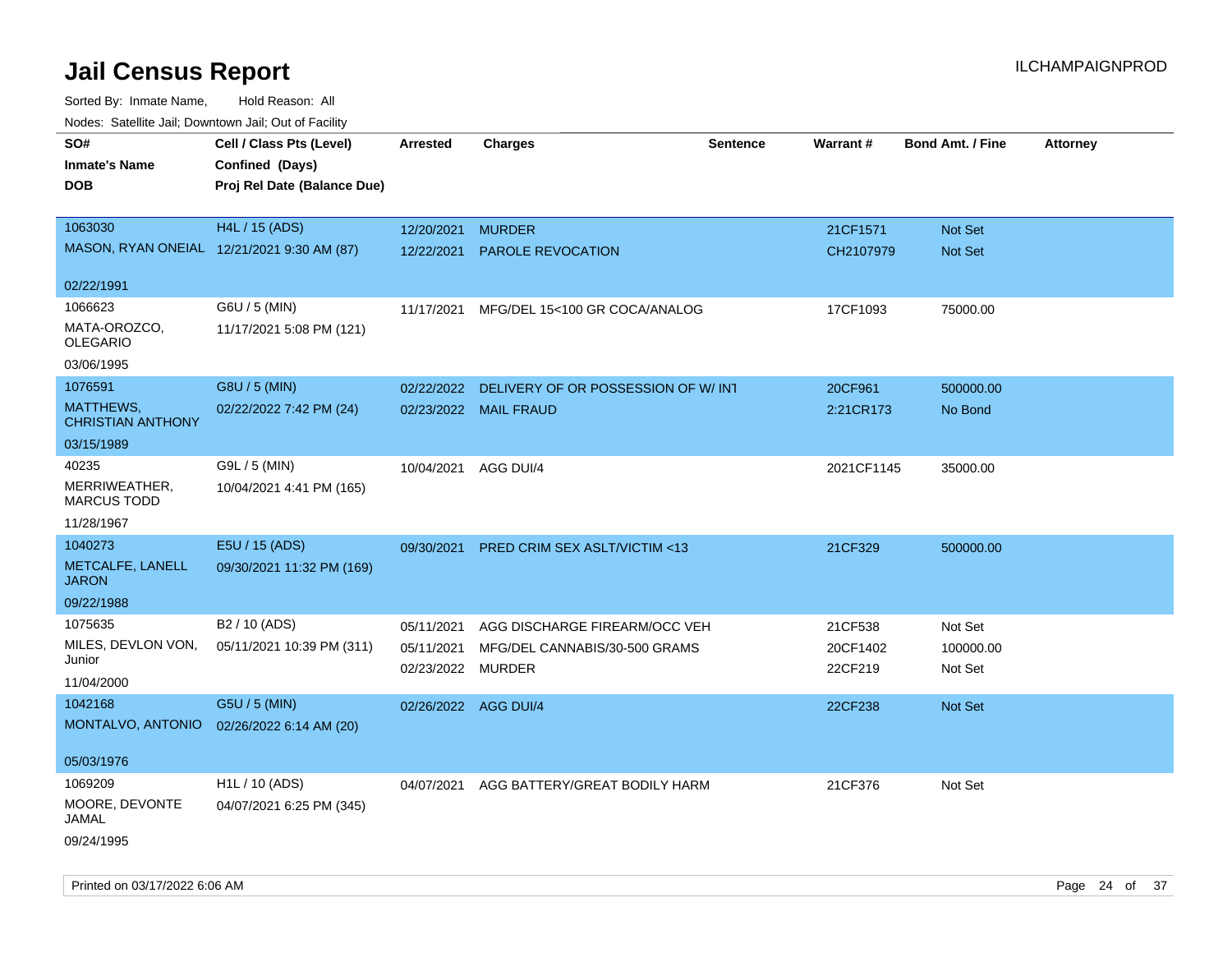Sorted By: Inmate Name, Hold Reason: All Nodes: Satellite Jail; Downtown Jail; Out of Facility

| SO#<br><b>Inmate's Name</b><br><b>DOB</b> | Cell / Class Pts (Level)<br>Confined (Days)<br>Proj Rel Date (Balance Due) | <b>Arrested</b>          | <b>Charges</b>                                               | <b>Sentence</b> | <b>Warrant#</b> | <b>Bond Amt. / Fine</b> | <b>Attorney</b> |
|-------------------------------------------|----------------------------------------------------------------------------|--------------------------|--------------------------------------------------------------|-----------------|-----------------|-------------------------|-----------------|
| 61251<br>PETMECKY, JOHN<br><b>ROBERT</b>  | 14 / 15 (ADS)<br>12/27/2021 1:52 PM (81)                                   | 12/27/2021               | <b>PRED CRIM SEX ASLT/VICTIM &lt;13</b>                      |                 | 21CF651         | No Bond                 |                 |
| 03/09/1983                                |                                                                            |                          |                                                              |                 |                 |                         |                 |
| 001078357                                 | A2L / 15 (SPH)                                                             | 09/17/2021               | ARMED ROBBERY/ARMED W/FIREARM                                |                 | 21CF1230        | Not Set                 |                 |
| PETTIGREW, CAREY<br>CORNITRIAS DEOBLO     | 09/17/2021 9:56 AM (182)                                                   | 09/17/2021               | ARMED ROBBERY/ARMED W/FIREARM                                |                 | 21CF1128        | Not Set                 |                 |
| 08/31/1986                                |                                                                            | 09/17/2021               | ARMED ROBBERY/ARMED W/FIREARM                                |                 | 21CF1129        | Not Set                 |                 |
| 1008308                                   | F2U / 10 (MED)                                                             | 01/30/2022 ASSAULT       |                                                              |                 | 19CM364         | 4000.00                 |                 |
| PETTIGREW, MARIO<br><b>TRAVINIO</b>       | 01/30/2022 6:15 AM (47)                                                    |                          | 01/30/2022 AGG BTRY/GREAT BOD HARM/60+                       |                 | 22CF131         | No Bond                 |                 |
| 08/11/1992                                |                                                                            |                          |                                                              |                 |                 |                         |                 |
| 1070610                                   | C5L / 10 (ADS)                                                             | 03/03/2022               | AGG BATTERY/PUBLIC PLACE                                     |                 | 21CF930         | Not Set                 |                 |
| PHILLIS, AARON<br><b>MONTRELL</b>         | 03/03/2022 2:49 PM (15)                                                    | 03/03/2022               | AGG BATTERY/GREAT BODILY HARM                                |                 | 21CF482         | 5000.00                 |                 |
| 03/26/1999                                |                                                                            |                          |                                                              |                 |                 |                         |                 |
| 1022441                                   | C3L / 10 (ADS)                                                             | 10/27/2021               | AGG BATTERY/PEACE OFFICER                                    |                 | 2021 CF 12      | No Bond                 |                 |
| PICKENS, DONTRELL<br><b>DEMAR</b>         | 10/27/2021 1:39 PM (142)                                                   | 10/27/2021               | AGG BATTERY/PEACE OFFICER                                    |                 | 2020 CF 1488    | No Bond                 |                 |
| 12/10/1993                                |                                                                            |                          |                                                              |                 |                 |                         |                 |
| 001077783                                 | H6L / 10 (ADS)                                                             | 01/05/2022               | AGGRAVATED BATTERY                                           |                 | 21CF325         | Not Set                 |                 |
| RIVERA, DARYL<br><b>ANTONIO</b>           | 01/05/2022 4:20 PM (72)                                                    |                          |                                                              |                 |                 |                         |                 |
| 11/14/1981                                |                                                                            |                          |                                                              |                 |                 |                         |                 |
| 1072114                                   | A1U / 15 (SPH)                                                             | 01/17/2021               | ATTEMPT (FIRST DEGREE MURDER)                                |                 | 2021CF65        | <b>Not Set</b>          |                 |
| ROBINSON, DONNELL<br><b>LEVON</b>         | 01/17/2021 2:40 PM (425)                                                   | 01/17/2021<br>02/17/2021 | <b>ARMED ROBBERY/NO FIREARM</b><br><b>AGGRAVATED BATTERY</b> | 4y (DOC)        | 2020CF824       | 75000.00<br>250000.00   |                 |
| 10/23/2000                                |                                                                            |                          |                                                              |                 |                 |                         |                 |
| 47195                                     | G8L / 5 (MIN)                                                              | 12/27/2021               | RESIDENTIAL BURGLARY                                         |                 | 2020CF1222      | 10000.00                |                 |
| SIMMONS, JAMES<br><b>ROBERT</b>           | 12/27/2021 8:42 AM (81)                                                    | 12/28/2021               | <b>RESIDENTIAL BURGLARY</b>                                  |                 | 2021CF1596      | Not Set                 |                 |

03/13/1975

Printed on 03/17/2022 6:06 AM Page 25 of 37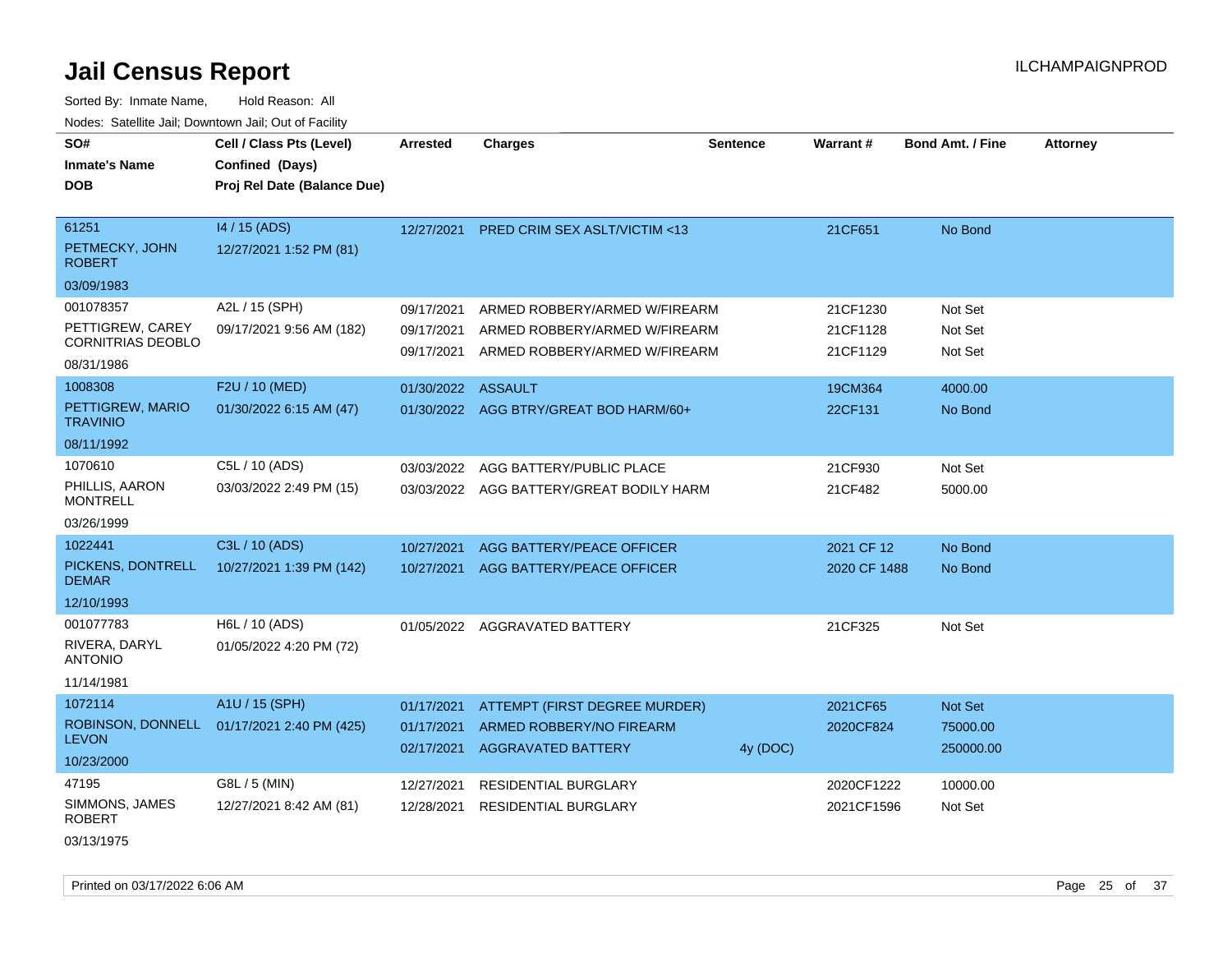| roacs. Catellite Jall, Downtown Jall, Out of Facility |                                                                            |                   |                                         |                 |           |                         |                 |
|-------------------------------------------------------|----------------------------------------------------------------------------|-------------------|-----------------------------------------|-----------------|-----------|-------------------------|-----------------|
| SO#<br><b>Inmate's Name</b><br><b>DOB</b>             | Cell / Class Pts (Level)<br>Confined (Days)<br>Proj Rel Date (Balance Due) | <b>Arrested</b>   | <b>Charges</b>                          | <b>Sentence</b> | Warrant#  | <b>Bond Amt. / Fine</b> | <b>Attorney</b> |
|                                                       |                                                                            |                   |                                         |                 |           |                         |                 |
| 1064798<br>STENNIS, BRUCE                             | B1 / 15 (ADS)                                                              | 01/17/2022 MURDER |                                         |                 | 2021CF695 | 1500000.00              |                 |
| <b>DEONTAY</b>                                        | 01/17/2022 1:29 PM (60)                                                    |                   | 01/17/2022 MFG/DEL 1<15 GR COCAINE/ANLG |                 | 21CF520   | 50000.00                |                 |
| 08/12/1998                                            |                                                                            |                   |                                         |                 |           |                         |                 |
| 1056971                                               | D <sub>2</sub> / 10 (ADS)                                                  | 08/07/2021        | FELON POSS/USE WEAPON/FIREARM           |                 | 21CF948   | No Bond                 |                 |
| TRAVIS, DENZEL<br>DANTRELL                            | 08/07/2021 7:36 AM (223)                                                   | 08/08/2021        | AGG BATTERY/PUBLIC PLACE                |                 | 2020CF647 | 25000.00                |                 |
| 03/21/1993                                            |                                                                            |                   |                                         |                 |           |                         |                 |
| 001078250                                             | F2L / 10 (MED)                                                             | 08/07/2021        | FELON POSS WEAPON/BODY ARMOR            |                 | 21CF950   | Not Set                 |                 |
| <b>TRAVIS, JORDAN</b><br><b>TESHAUN</b>               | 08/07/2021 10:27 AM (223)                                                  |                   |                                         |                 |           |                         |                 |
| 03/03/1996                                            |                                                                            |                   |                                         |                 |           |                         |                 |
| 30108                                                 | J4L / 15 (ADS)                                                             | 07/30/2021        | MURDER                                  |                 | 21CF902   | 2000000.00              |                 |
| VANDYKE, DARYL<br><b>ANTHONY</b>                      | 07/30/2021 8:29 PM (231)                                                   |                   |                                         |                 |           |                         |                 |
| 10/04/1965                                            |                                                                            |                   |                                         |                 |           |                         |                 |
| 968681                                                | D5 / 15 (ADS)                                                              | 08/27/2021        | AGG CRIM SX AB/VIC 13<18/TRUST          |                 | 2020CF499 | 250000.00               |                 |
| <b>WADE, DEMETRIUS</b><br><b>DARYL</b>                | 08/27/2021 2:25 AM (203)                                                   | 08/27/2021        | INDIRECT CRIMINAL CONTEMPT              | 3y (DOC)        | 2021CC16  | No Bond                 |                 |
| 01/07/1987                                            |                                                                            |                   |                                         |                 |           |                         |                 |
| 1070971                                               | H3L / 5 (ADS)                                                              | 12/07/2021        | <b>IDENTITY THEFT/&lt;\$300</b>         |                 | 20CF922   | Not Set                 |                 |
| <b>WEIR, CLINTON</b><br><b>HOWARD</b>                 | 12/08/2021 3:45 AM (100)                                                   | 12/07/2021        | <b>RECKLESS DRIVING</b>                 |                 | 19TR2348  | Not Set                 |                 |
| 03/15/1983                                            |                                                                            |                   |                                         |                 |           |                         |                 |
| 54212                                                 | E3U / 10 (ADS)                                                             | 12/21/2021        | RECEIVE/POSS/SELL STOLEN VEH            |                 | 2021CF669 | 10000.00                |                 |
| <b>WHITLOCK, GEORGE</b>                               | 12/21/2021 1:20 PM (87)                                                    | 12/21/2021        | <b>VIOLATE ORDER PROTECTION</b>         |                 | 2021CM391 | 1000.00                 |                 |
| ABRAM                                                 |                                                                            | 12/21/2021        | ARMED VIOLENCE/CATEGORY I               |                 | 21CF1576  | <b>Not Set</b>          |                 |
| 11/10/1978                                            |                                                                            |                   |                                         |                 |           |                         |                 |
| 1058072                                               | A2U / 15 (SPH)                                                             | 02/25/2021        | ARMED HABITUAL CRIMINAL                 |                 |           | Not Set                 |                 |
| <b>WILLIAMS, KENNETH</b><br><b>BERNARD</b>            | 02/25/2021 3:24 PM (386)                                                   |                   |                                         |                 |           |                         |                 |
| 10/04/1985                                            |                                                                            |                   |                                         |                 |           |                         |                 |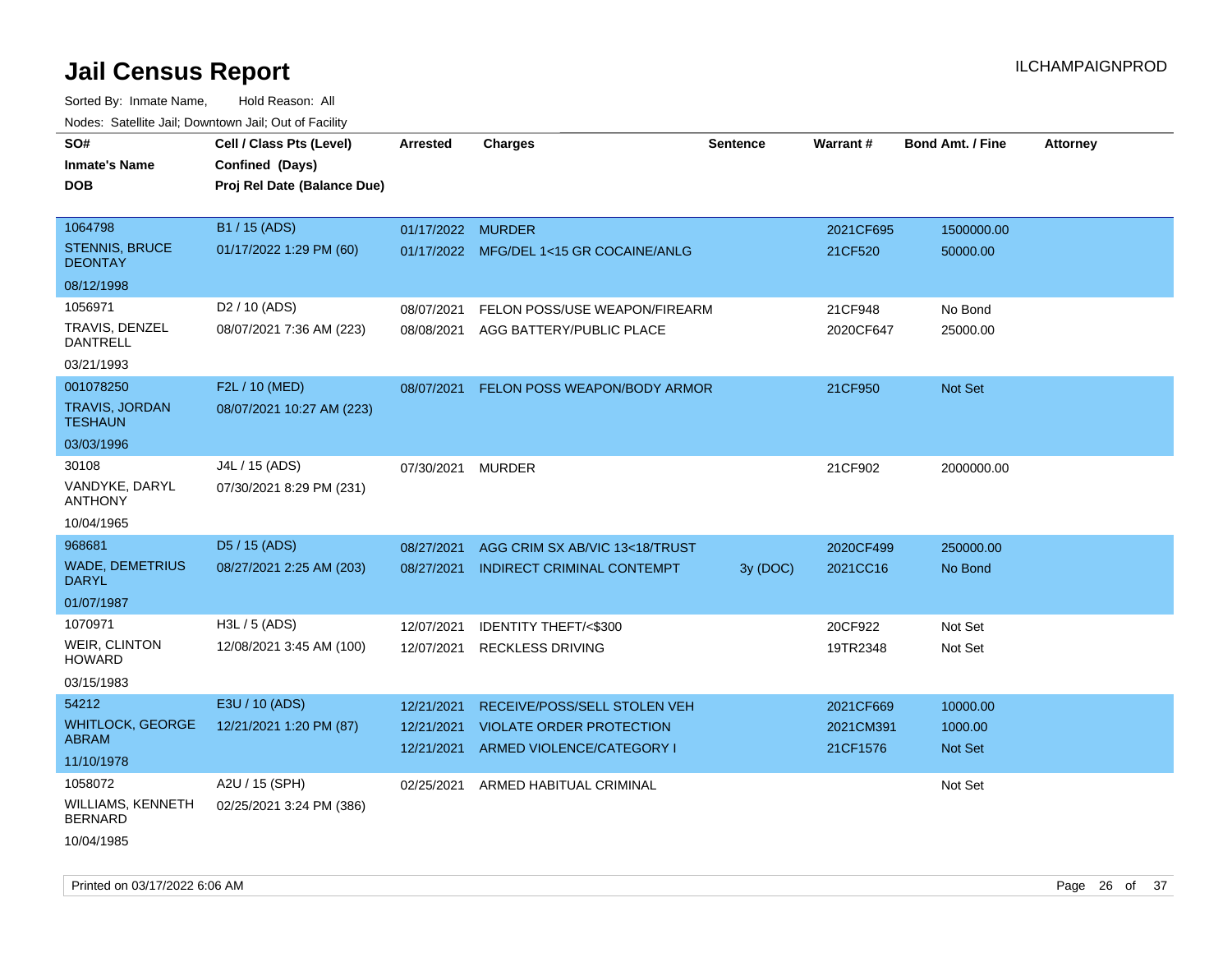| SO#                                    | Cell / Class Pts (Level)    | Arrested   | <b>Charges</b>                | <b>Sentence</b> | Warrant#    | <b>Bond Amt. / Fine</b> | <b>Attorney</b> |
|----------------------------------------|-----------------------------|------------|-------------------------------|-----------------|-------------|-------------------------|-----------------|
| <b>Inmate's Name</b>                   | Confined (Days)             |            |                               |                 |             |                         |                 |
| <b>DOB</b>                             | Proj Rel Date (Balance Due) |            |                               |                 |             |                         |                 |
|                                        |                             |            |                               |                 |             |                         |                 |
| 1020914                                | F3L / 10 (MED)              | 03/06/2022 | FELON POSS/USE WEAPON/FIREARM |                 | 21CF1337    | 250000.00               |                 |
| <b>WILSON, BRANDON</b><br><b>LARON</b> | 03/06/2022 11:46 AM (12)    |            |                               |                 |             |                         |                 |
| 07/05/1994                             |                             |            |                               |                 |             |                         |                 |
| 9326                                   | $12/5$ (ADS)                | 06/14/2021 | <b>BURGLARY</b>               |                 | 2020-CF-625 | Not Set                 |                 |
| YOUNG, ANTHONY<br>PAUL                 | 06/14/2021 12:07 PM (277)   |            |                               |                 |             |                         |                 |
| 03/13/1954                             |                             |            |                               |                 |             |                         |                 |
| <b>Total Downtown Jail: 57</b>         |                             | Males: 57  | Unknown: 0<br>Females: 0      |                 |             |                         |                 |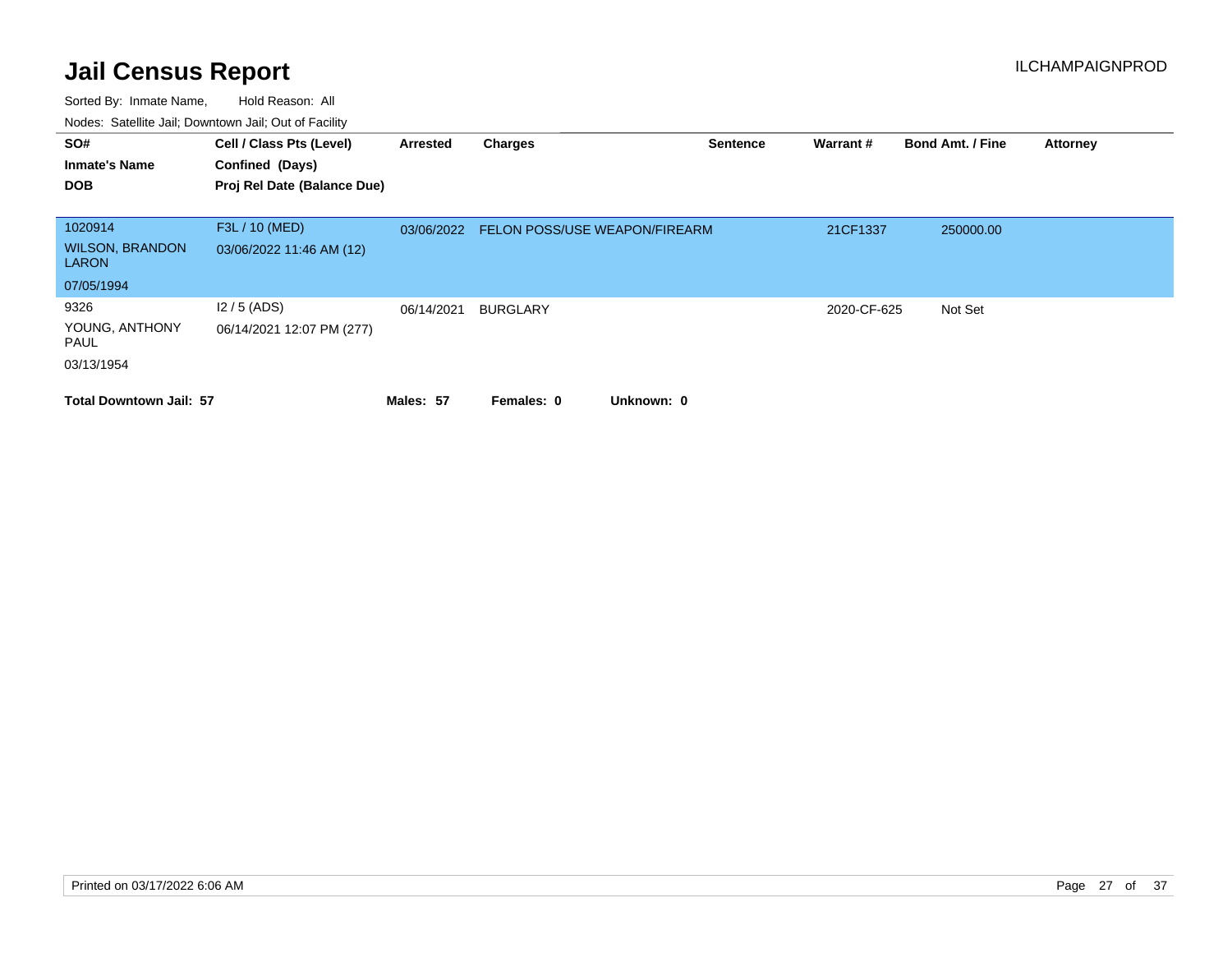Sorted By: Inmate Name, Hold Reason: All Nodes: Satellite Jail; Downtown Jail; Out of Facility

| <b>Out of Facility</b> |                          |          |                |          |          |                         |                 |
|------------------------|--------------------------|----------|----------------|----------|----------|-------------------------|-----------------|
| SO#                    | Cell / Class Pts (Level) | Arrested | <b>Charges</b> | Sentence | Warrant# | <b>Bond Amt. / Fine</b> | <b>Attorney</b> |
| <b>Inmate's Name</b>   | Confined (Days)          |          |                |          |          |                         |                 |

**DOB Proj Rel Date (Balance Due)**

| 61095                         | <b>KAN</b> / 10 (ADS)                        | 05/02/2021 | <b>HOME INVASION/CAUSE INJURY</b> | 2021CF323 | 100000.00      |
|-------------------------------|----------------------------------------------|------------|-----------------------------------|-----------|----------------|
| AMOS, DERRICK<br><b>JAMES</b> | 05/02/2021 9:02 PM (320)                     |            |                                   |           |                |
| 06/12/1985                    |                                              |            |                                   |           |                |
| 001078621                     | KAN / 10 (MED)                               | 12/23/2021 | RESIDENTIAL BURGLARY              | 21CF1582  | Not Set        |
|                               | BAILEY, DANIEL SCOTT 12/23/2021 9:44 AM (85) |            | 01/14/2022 PROBATION VIOLATION    | 21CF1445  | Not Set        |
|                               |                                              |            |                                   |           |                |
| 05/09/1999                    |                                              |            |                                   |           |                |
| 19971                         | <b>EHD</b>                                   | 11/09/2021 | DRIVING RVK/SUSP DUI/SSS 4-9      | 2021CF968 | <b>Not Set</b> |

| 19971                                   | EHD                       | 11/09/2021 | DRIVING RVK/SUSP DUI/SSS 4-9     | 2021CF968  | Not Set |
|-----------------------------------------|---------------------------|------------|----------------------------------|------------|---------|
| BARNESKE, RAYMOND<br><b>LYNN</b>        | 11/09/2021 9:32 AM (129)  |            |                                  |            |         |
| 08/17/1961                              | 5/6/2022 (0.00)           |            |                                  |            |         |
| 516062                                  | KAN / 15 (MAX)            | 02/22/2021 | PHONE HARASSMENT/2+              | 20CF194    | 5000.00 |
| BENNETT, JOHN<br><b>MICHAEL</b>         | 02/22/2021 10:47 AM (389) | 02/22/2021 | AGG DISCH FIR/VEH/PC OFF/FRMAN   | 21CF210    | No Bond |
| 04/30/1986                              |                           |            |                                  |            |         |
| 33993                                   | <b>KAN / 10 (MED)</b>     | 06/14/2021 | AGGRAVATED DOMESTIC BATTERY      | 21CF688    | Not Set |
| <b>BOOKER, STEPHON</b>                  | 06/14/2021 7:42 PM (277)  | 06/14/2021 | POSSESSING A CONTROLLED SUBSTANC | 21CF657    | Not Set |
| <b>MONTELL</b>                          |                           | 06/14/2021 | <b>PAROLE REVOCATION</b>         | CH2103612  | No Bond |
| 06/11/1971                              |                           |            |                                  |            |         |
| 38273                                   | <b>EHD</b>                | 02/23/2022 | AGG DUI/NO VALID DL              | 2020CF1371 | Not Set |
| BRADLEY,<br><b>CHRISTOPHER</b>          | 02/23/2022 9:14 AM (23)   |            |                                  |            |         |
| 02/24/1974                              | 4/7/2022 (0.00)           |            |                                  |            |         |
| 1074315                                 | <b>KAN</b> / 15 (MAX)     | 07/27/2021 | AGG DISCHARGE FIREARM/VEH/SCH    | 21CF927    | Not Set |
| <b>BRIGGS, PATRICK</b><br><b>MONTAY</b> | 08/03/2021 4:56 PM (227)  |            |                                  |            |         |
|                                         |                           |            |                                  |            |         |

08/05/2001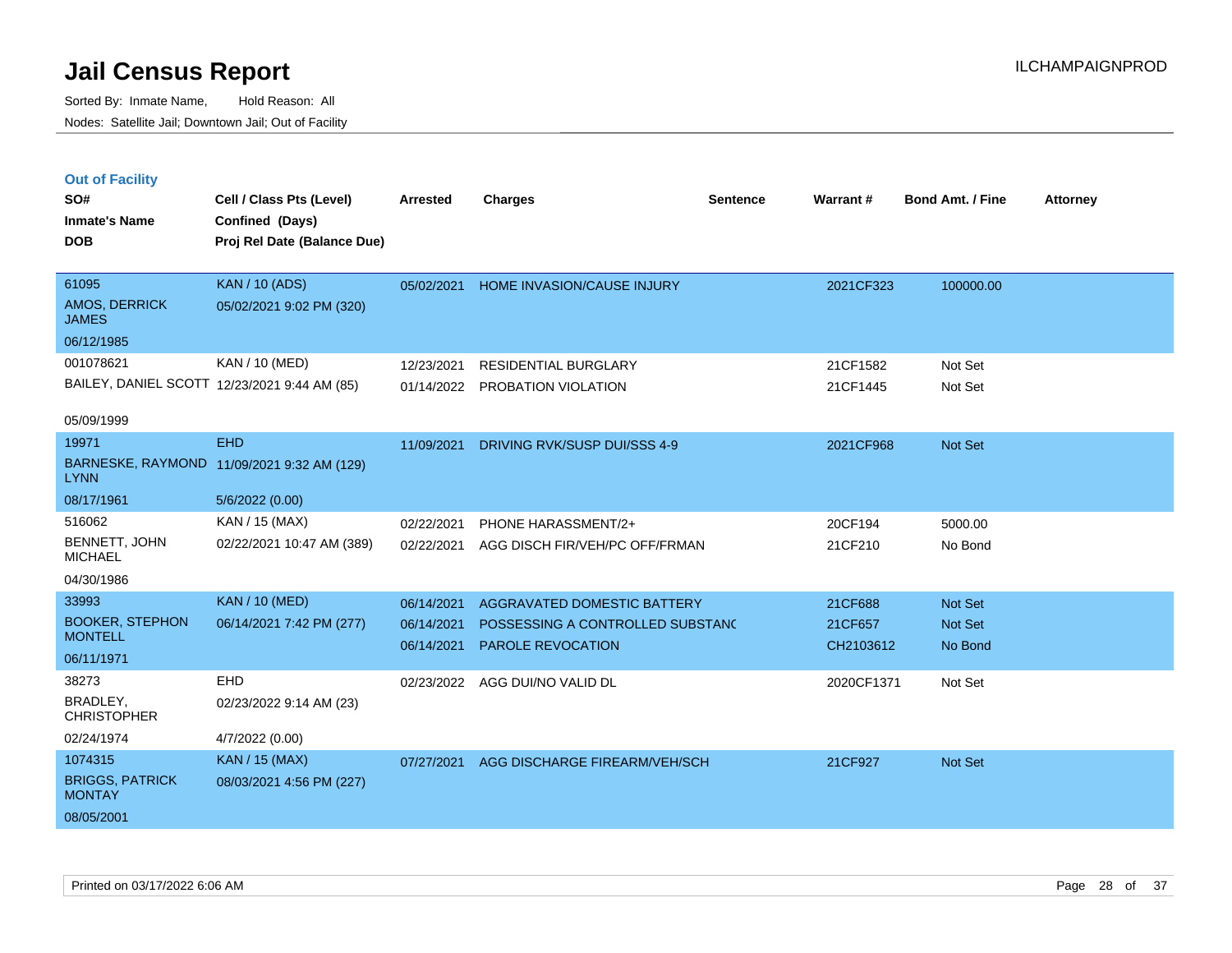| roaco. Calcinio dan, Downtown dan, Cal or Fability        |                                                                            |                          |                                                               |                 |                      |                         |                 |
|-----------------------------------------------------------|----------------------------------------------------------------------------|--------------------------|---------------------------------------------------------------|-----------------|----------------------|-------------------------|-----------------|
| SO#<br><b>Inmate's Name</b><br>DOB                        | Cell / Class Pts (Level)<br>Confined (Days)<br>Proj Rel Date (Balance Due) | <b>Arrested</b>          | <b>Charges</b>                                                | <b>Sentence</b> | <b>Warrant#</b>      | <b>Bond Amt. / Fine</b> | <b>Attorney</b> |
| 001078065<br><b>BROWN, CHARMAN</b><br><b>LAKEEF</b>       | <b>KAN / 10 (ADS)</b><br>06/17/2021 12:32 PM (274)                         | 06/17/2021               | AGG BATTERY/DISCHARGE FIREARM                                 |                 | 21CF704              | 1000000.00              |                 |
| 11/30/2002                                                |                                                                            |                          |                                                               |                 |                      |                         |                 |
| 1038554<br><b>BROWN, CORRION</b><br>DEVONTAE              | KAN / 15 (MAX)<br>08/18/2021 5:40 PM (212)                                 | 08/18/2021<br>08/18/2021 | ARMED HABITUAL CRIMINAL<br>DELIVERY OF OR POSSESSION OF W/INT |                 | 21CF1162<br>21CF1009 | Not Set<br>No Bond      |                 |
| 04/19/1995                                                |                                                                            |                          |                                                               |                 |                      |                         |                 |
| 1038579<br><b>BROWN, MARKEL</b><br>RIKKI                  | <b>KAN / 15 (MAX)</b><br>08/18/2021 2:05 PM (212)                          | 08/18/2021               | FELON POSS/USE WEAPON/FIREARM                                 |                 | 21CF1010             | Not Set                 |                 |
| 01/06/1995                                                |                                                                            |                          |                                                               |                 |                      |                         |                 |
| 1003006<br>BROWN, ROCKEITH<br><b>JAVONTE</b>              | KAN / 15 (MAX)<br>08/19/2021 12:55 AM (211)                                | 08/19/2021               | FELON POSS/USE MACHINE GUN                                    |                 | 21CF1011             | No Bond                 |                 |
| 07/23/1991                                                |                                                                            |                          |                                                               |                 |                      |                         |                 |
| 1068812                                                   | <b>KAN / 15 (MAX)</b>                                                      | 12/21/2021               | AGG DISCHARGE FIREARM/OCC VEH                                 |                 | 21CF741              | <b>Not Set</b>          |                 |
| BRYANT, DANNY<br><b>EUGENE</b>                            | 12/21/2021 1:50 PM (87)                                                    | 12/21/2021               | <b>FELON POSS/USE FIREARM PRIOR</b>                           |                 | 21CF1568             | <b>Not Set</b>          |                 |
| 11/22/1989                                                |                                                                            |                          |                                                               |                 |                      |                         |                 |
| 987334<br>CAIN, ISAIAH<br><b>DEPRIEST</b>                 | KAN / 15 (MAX)<br>03/10/2021 2:22 PM (373)                                 |                          | 03/10/2021 ATTEMPT (FIRST DEGREE MURDER)                      |                 | 19CF689              | Not Set                 |                 |
| 12/23/1990                                                |                                                                            |                          |                                                               |                 |                      |                         |                 |
| 992962<br>CAMPBELL, KEITH<br><b>KNAQEEB</b><br>07/22/1991 | <b>KAN / 15 (ADS)</b><br>05/25/2021 1:19 PM (297)                          | 05/25/2021               | MURDER/INTENT TO KILL/INJURE                                  |                 | 2018CF1045           | 1000000.00              |                 |
| 001078576<br>CARTER, DEMONDRE<br>DAVON<br>05/27/2001      | KAN / 15 (MAX)<br>11/09/2021 6:01 PM (129)                                 | 11/09/2021               | UNLAWFUL USE OF A WEAPON                                      |                 | 21CF1383             | Not Set                 |                 |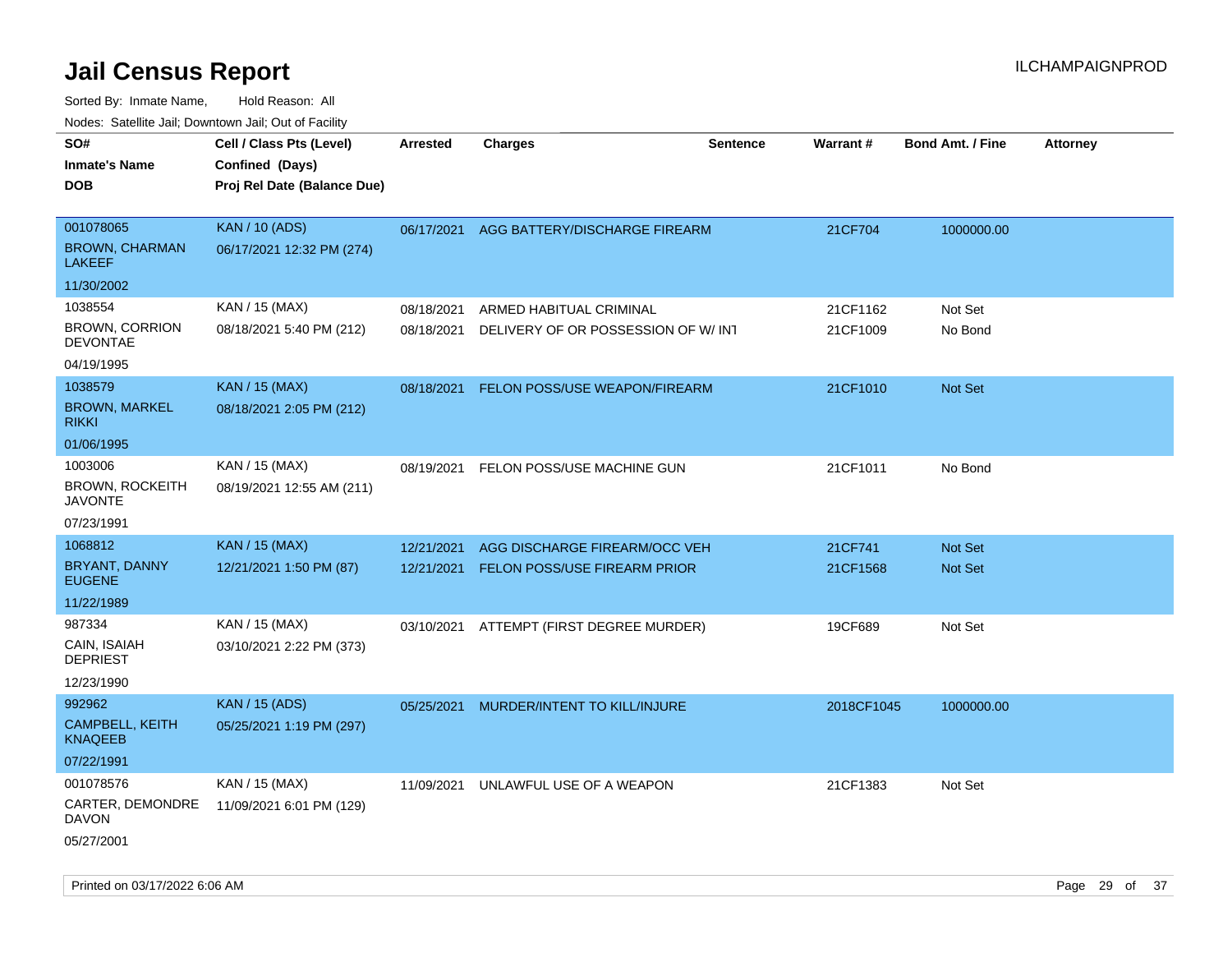| soupois catomic can, Dominomii can, Cat or Faomt               |                                                                            |                          |                                                                 |                 |                          |                           |                 |
|----------------------------------------------------------------|----------------------------------------------------------------------------|--------------------------|-----------------------------------------------------------------|-----------------|--------------------------|---------------------------|-----------------|
| SO#<br><b>Inmate's Name</b><br>DOB                             | Cell / Class Pts (Level)<br>Confined (Days)<br>Proj Rel Date (Balance Due) | <b>Arrested</b>          | <b>Charges</b>                                                  | <b>Sentence</b> | Warrant#                 | <b>Bond Amt. / Fine</b>   | <b>Attorney</b> |
| 1064992<br><b>CARTER, KEJUAN</b><br>JAVONTE                    | <b>KAN / 15 (MAX)</b><br>09/20/2021 11:42 PM (179)                         | 09/20/2021               | ARMED VIOLENCE/CATEGORY I                                       |                 | 21CF1137                 | <b>Not Set</b>            |                 |
| 06/27/1998                                                     |                                                                            |                          |                                                                 |                 |                          |                           |                 |
| 001078729<br>CARTER, TROY<br>DEMON                             | KAN / 15 (ADS)<br>01/02/2022 10:29 AM (75)                                 | 01/02/2022               | MURDER/INTENT TO KILL/INJURE                                    |                 | 20CF396                  | 1000000.00                |                 |
| 01/02/2004<br>001078461<br>COLE, ERIC JOSE                     | <b>KAN / 10 (MED)</b><br>10/08/2021 12:25 AM (161)                         | 10/07/2021<br>10/07/2021 | AGG UNLAWFUL USE WEAPON/PERSON<br>AGG DOMESTIC BATTERY/STRANGLE |                 | 2021CF1209<br>2021CF1208 | No Bond<br><b>Not Set</b> |                 |
| 01/24/2002<br>1048488<br>COLSON, WAYNE<br><b>ARTHUR, Third</b> | KAN / 10 (ADS)<br>12/30/2021 8:27 AM (78)                                  | 12/30/2021               | ARMED VIOLENCE/CATEGORY I                                       |                 | 2022CF4                  | Not Set                   |                 |
| 10/14/1995<br>57733                                            | <b>KAN / 15 (SPH)</b>                                                      | 02/25/2020               | <b>HOMICIDE</b>                                                 |                 | 2020-CF250               | 2000000.00                |                 |
| <b>CRAIG, ANTOINE</b><br>DARRELL                               | 02/25/2020 4:08 PM (752)                                                   | 02/25/2020               | FELON POSS/USE WEAPON/FIREARM                                   |                 | 19CF-1827                | 80000.00                  |                 |
| 10/09/1982                                                     |                                                                            |                          |                                                                 |                 |                          |                           |                 |
| 001077939                                                      | KAN / 10 (MED)                                                             | 05/10/2021               | FIREARM/FOID INVALID/NOT ELIG                                   |                 | 21CF526                  | No Bond                   |                 |
| CROSS, PATRICK<br><b>DONTRELLE</b>                             | 05/10/2021 7:31 PM (312)                                                   | 06/02/2021               | POSS STOLEN VEHICLE > \$25,000                                  |                 | 21CF612                  | Not Set                   |                 |
| 11/07/2001                                                     |                                                                            |                          |                                                                 |                 |                          |                           |                 |
| 25022<br><b>CRUMP, ROBERT</b><br>ANTHONY                       | EHD / 10 (MED)<br>02/17/2022 11:48 AM (29)                                 | 02/17/2022               | AGG DUI/2/PASS <16                                              |                 | 2021CF560                | No Bond                   |                 |
| 02/06/1966                                                     | 5/14/2022 (0.00)                                                           |                          |                                                                 |                 |                          |                           |                 |
| 1061304                                                        | KAN / 15 (MAX)                                                             | 10/11/2021               | ARMED HABITUAL CRIMINAL                                         |                 | 21CF1226                 | No Bond                   |                 |
| DORRIS, KEMION<br>DAETOCE<br>11/19/1997                        | 10/11/2021 7:30 PM (158)                                                   | 10/11/2021<br>10/11/2021 | ARMED HABITUAL CRIMINAL<br><b>HOME INVASION/FIREARM</b>         |                 | 21CF1227<br>21CF1228     | No Bond<br>No Bond        |                 |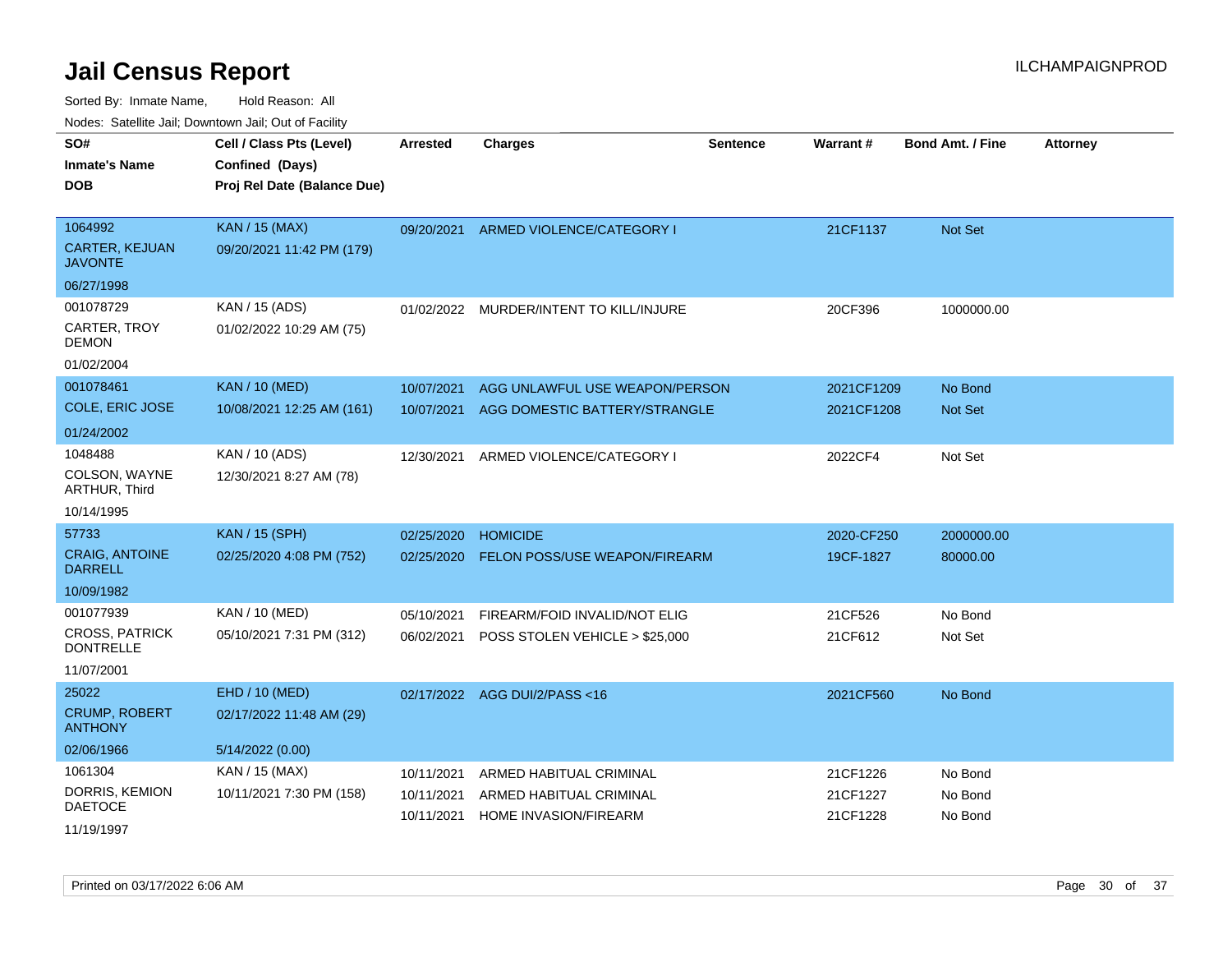| <u>oan Oonoad Roport</u>                                                         |                                                                            |                                        |                                                                                                         |                 |                                   |                                   |                 |
|----------------------------------------------------------------------------------|----------------------------------------------------------------------------|----------------------------------------|---------------------------------------------------------------------------------------------------------|-----------------|-----------------------------------|-----------------------------------|-----------------|
| Sorted By: Inmate Name,<br>Nodes: Satellite Jail; Downtown Jail; Out of Facility | Hold Reason: All                                                           |                                        |                                                                                                         |                 |                                   |                                   |                 |
| SO#<br><b>Inmate's Name</b><br><b>DOB</b>                                        | Cell / Class Pts (Level)<br>Confined (Days)<br>Proj Rel Date (Balance Due) | <b>Arrested</b>                        | <b>Charges</b>                                                                                          | <b>Sentence</b> | Warrant#                          | <b>Bond Amt. / Fine</b>           | <b>Attorney</b> |
| 57266<br><b>FISCUS, DAKOTA VAN</b><br><b>MICHAEL</b><br>03/16/1981               | <b>EHD</b><br>03/09/2022 9:07 AM (9)<br>3/22/2022 (0.00)                   |                                        | 03/09/2022 SPEEDING 35+ MPH OVER LIMIT                                                                  |                 | 2020TR6885                        | Not Set                           |                 |
| 1013012<br>GARY, XAVIER LAMAR<br>12/14/1991                                      | KAN / 15 (MAX)<br>07/08/2021 9:24 AM (253)                                 | 07/08/2021<br>07/08/2021<br>07/08/2021 | <b>FELON POSS/USE FIREARM PRIOR</b><br>ATTEMPT (FIRST DEGREE MURDER)<br>FELON POSS/USE FIREARM PRIOR    |                 | 21CF798<br>2021CF790<br>2020CF650 | Not Set<br>1000000.00<br>25000.00 |                 |
| 1065946<br><b>GODBOLT, DESMOND</b><br><b>DEVONTAE</b><br>11/15/1997              | <b>KAN / 10 (MED)</b><br>09/04/2021 1:17 AM (195)                          | 09/04/2021<br>09/04/2021               | AGG BATTERY/DISCHARGE FIREARM<br><b>RESIST/OBSTRUCTING A PEACE OFFICEF</b>                              |                 | 21CF1057<br>21CM407               | 750000.00<br>Not Set              |                 |
| 1070118<br><b>GRAHAM, CORTEZ</b><br><b>LAMON</b><br>03/31/1976                   | KAN / 15 (MAX)<br>08/31/2021 9:32 PM (199)                                 | 08/31/2021<br>09/02/2021               | AGGRAVATED DOMESTIC BATTERY<br>PROBATION VIOLATION                                                      |                 | 21CF1049<br>21CF55                | No Bond<br>Not Set                |                 |
| 1076506<br>06/21/2003                                                            | <b>KAN / 15 (MAX)</b><br>GRAY, JAMARH EMERE 09/17/2021 10:41 AM (182)      | 09/17/2021<br>09/20/2021               | AGG UUW/PERSON/CM THREAT VIOL<br><b>DOMESTIC BATTERY</b>                                                |                 | 21CF1131<br>21CM430               | Not Set<br>Not Set                |                 |
| 1055117<br>GREAM, JOHN<br><b>ROBERT LEE</b><br>08/23/1996                        | <b>EHD</b><br>02/15/2022 10:44 AM (31)<br>6/13/2022 (0.00)                 |                                        | 02/15/2022 AGG BATTERY/PUBLIC PLACE                                                                     |                 | 2021CM47                          | Not Set                           |                 |
| 1037683<br><b>HARRISON, HAROLD</b><br><b>RAY</b><br>11/30/1963                   | <b>EHD</b><br>02/23/2022 10:01 AM (23)<br>5/22/2022 (0.00)                 | 02/23/2022<br>02/23/2022 AGG DUI/3     | AGG DUI/LIC SUSP OR REVOKED                                                                             |                 | 2020CF350<br>2020CF1351           | Not Set<br>Not Set                |                 |
| 1045186<br>HOLBROOK, JOHNNIE<br><b>MATHIS</b>                                    | KAN / 15 (MAX)<br>08/16/2021 11:07 AM (214)                                | 08/16/2021<br>08/16/2021               | ARMED VIOLENCE/CATEGORY I<br>FELON POSS/USE WEAPON/FIREARM<br>08/16/2021 AGG FLEEING POLICE/21 MPH OVER |                 | 21CF934<br>19CF968<br>21CF988     | 1000000.00<br>Not Set<br>Not Set  |                 |

08/16/2021 FELON POSS/USE WEAPON/FIREARM 21CF989 Not Set

07/19/1996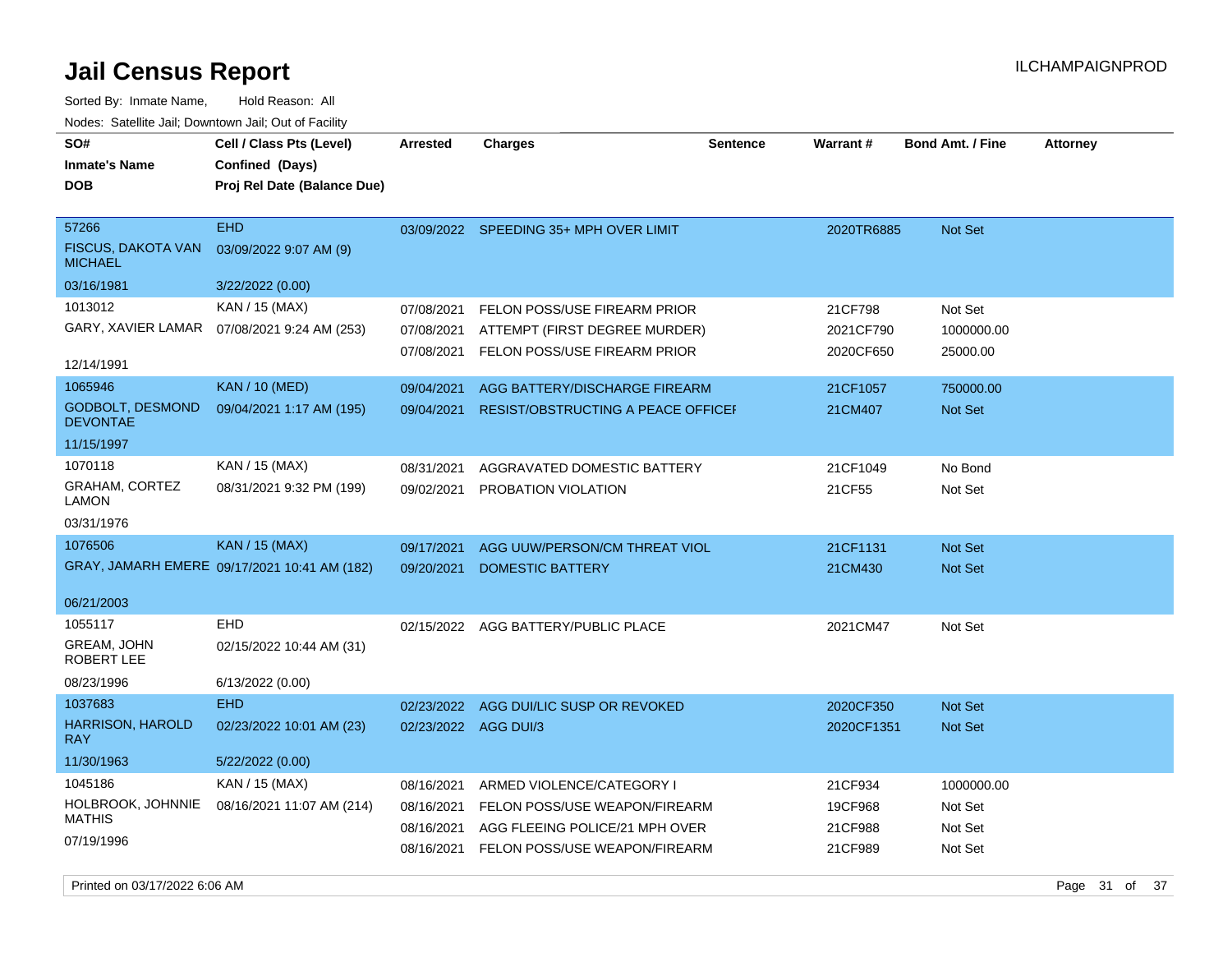Sorted By: Inmate Name, Hold Reason: All Nodes: Satellite Jail; Downtown Jail; Out of Facility

| roacs. Catellite Jall, Downtown Jall, Out of Facility |                                                                            |                 |                                         |                 |            |                         |                 |
|-------------------------------------------------------|----------------------------------------------------------------------------|-----------------|-----------------------------------------|-----------------|------------|-------------------------|-----------------|
| SO#<br><b>Inmate's Name</b><br><b>DOB</b>             | Cell / Class Pts (Level)<br>Confined (Days)<br>Proj Rel Date (Balance Due) | <b>Arrested</b> | <b>Charges</b>                          | <b>Sentence</b> | Warrant#   | <b>Bond Amt. / Fine</b> | <b>Attorney</b> |
|                                                       |                                                                            |                 |                                         |                 |            |                         |                 |
| 972300                                                | <b>KAN / 10 (MED)</b>                                                      | 12/22/2021      | <b>RESIDENTIAL BURGLARY</b>             |                 | 18CF1691   | 25000.00                |                 |
| <b>HOLT, MICHAEL</b><br><b>TERRELL</b>                | 12/22/2021 8:36 AM (86)                                                    | 12/22/2021      | AGG CRIM SEX ABUSE/VICTIM <9            |                 | 19CF1277   | 250000.00               |                 |
| 12/25/1989                                            |                                                                            |                 |                                         |                 |            |                         |                 |
| 001078146                                             | KAN / 15 (MAX)                                                             | 07/09/2021      | AGG BATTERY/DISCHARGE FIREARM           |                 | 21CF795    | 1000000.00              |                 |
| HUNT, TEIGAN<br><b>JAZAIREO</b>                       | 07/09/2021 12:41 PM (252)                                                  | 07/09/2021      | ARMED ROBBERY/ARMED W/FIREARM           |                 | 21CF806    | Not Set                 |                 |
| 05/14/2003                                            |                                                                            |                 |                                         |                 |            |                         |                 |
| 989743                                                | <b>KAN / 15 (ADS)</b>                                                      | 04/13/2021      | AGGRAVATED DOMESTIC BATTERY             |                 | 21CF399    | Not Set                 |                 |
| <b>JACKSON, STEVE</b><br><b>ALLEN</b>                 | 04/13/2021 2:45 AM (339)                                                   |                 |                                         |                 |            |                         |                 |
| 06/04/1991                                            |                                                                            |                 |                                         |                 |            |                         |                 |
| 001078788                                             | KAN / 5 (ADS)                                                              |                 | 01/21/2022 AGGRAVATED BATTERY           |                 | 22CF93     | Not Set                 |                 |
|                                                       | JOHNSON, BRENTON Z 01/21/2022 8:33 PM (56)                                 |                 |                                         |                 |            |                         |                 |
|                                                       |                                                                            |                 |                                         |                 |            |                         |                 |
| 08/07/1987                                            |                                                                            |                 |                                         |                 |            |                         |                 |
| 57271                                                 | <b>EHD</b>                                                                 | 03/08/2022      | DRIVING RVK/SUSP DUI/SSS 4-9            |                 | 2021CF34   | <b>Not Set</b>          |                 |
| <b>KEYS, CAPREE</b><br><b>REMONE</b>                  | 03/08/2022 9:17 AM (10)                                                    |                 | 03/08/2022 DRIVING RVK/SUSP DUI/SSS 4-9 |                 | 2020CF1116 | Not Set                 |                 |
| 11/23/1982                                            | 9/3/2022(0.00)                                                             |                 |                                         |                 |            |                         |                 |
| 1064445                                               | KAN / 15 (MAX)                                                             | 04/23/2021      | FELON POSS/USE FIREARM/PAROLE           |                 | 21CF899    | Not Set                 |                 |
| LARUE, TERENCE<br><b>TRAMEL</b>                       | 04/23/2021 11:18 AM (329)                                                  | 04/23/2021      | AGG DISCHARGE FIREARM/OCC VEH           |                 | 2021CF295  | 500000.00               |                 |
| 12/23/1998                                            |                                                                            | 04/23/2021      | POSSESS 15<100 GRAMS COCAINE            |                 | 19CF1052   | 10000.00                |                 |
| 001078237                                             | <b>KAN / 15 (ADS)</b>                                                      |                 |                                         |                 |            |                         |                 |
| LAWS, TERON<br><b>RAMONTE</b>                         | 08/03/2021 6:29 PM (227)                                                   | 08/03/2021      | AGG DISCHARGE FIREARM/OCC VEH           |                 | 21CF928    | No Bond                 |                 |
| 04/03/2001                                            |                                                                            |                 |                                         |                 |            |                         |                 |
| 001078470                                             | KAN / 15 (MAX)                                                             |                 | 10/10/2021 MURDER/INTENT TO KILL/INJURE |                 | 21CF1221   | Not Set                 |                 |
| LEE, AMAHRION<br>JA'MERE                              | 10/10/2021 1:23 PM (159)                                                   |                 |                                         |                 |            |                         |                 |
| 11/05/2002                                            |                                                                            |                 |                                         |                 |            |                         |                 |

Printed on 03/17/2022 6:06 AM Page 32 of 37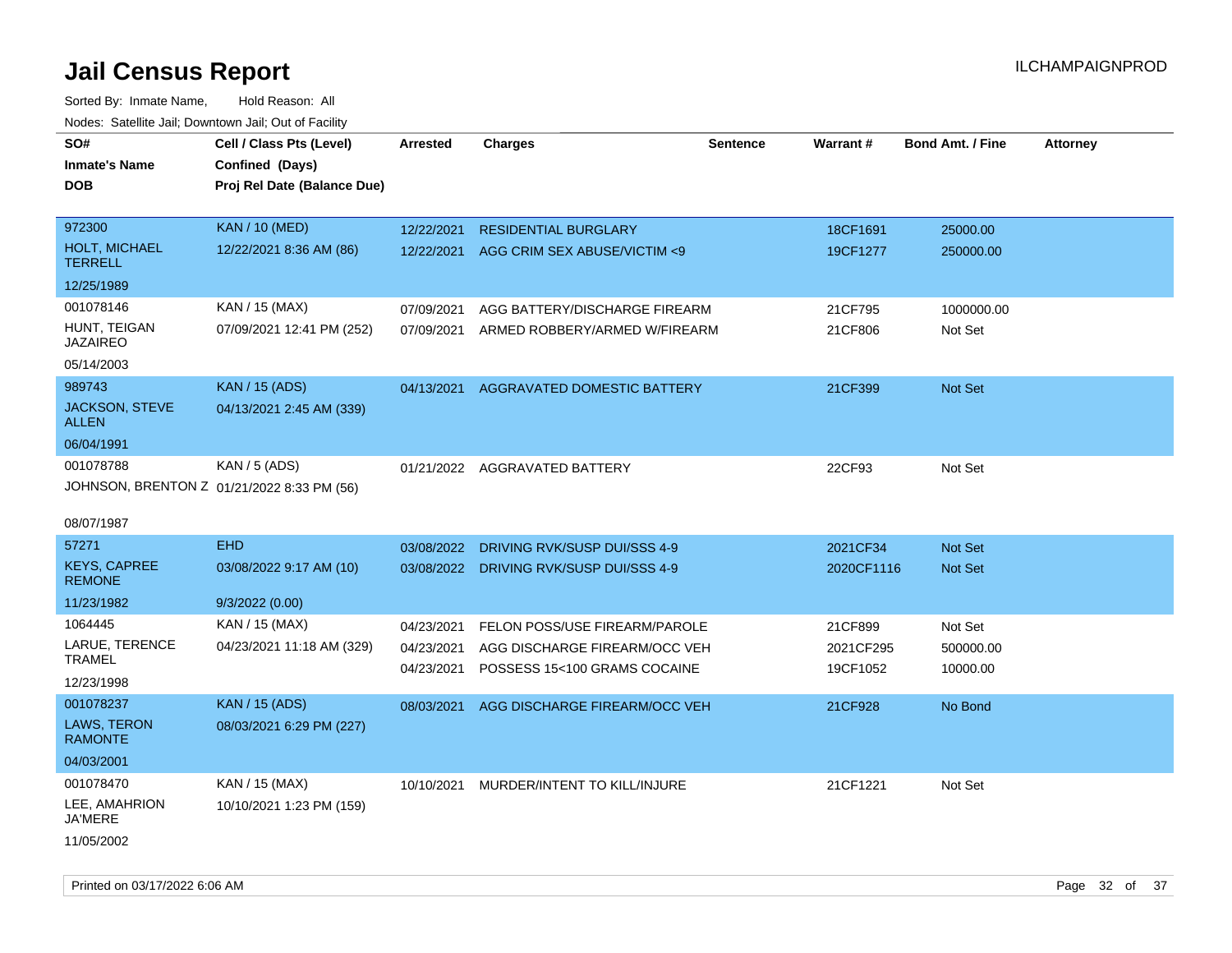Sorted By: Inmate Name, Hold Reason: All Nodes: Satellite Jail; Downtown Jail; Out of Facility

| <b>Neget Calculus Vall, Downlown Vall, Out of Fability</b> |                                                                            |                      |                                |                 |                 |                         |                 |
|------------------------------------------------------------|----------------------------------------------------------------------------|----------------------|--------------------------------|-----------------|-----------------|-------------------------|-----------------|
| SO#<br><b>Inmate's Name</b><br><b>DOB</b>                  | Cell / Class Pts (Level)<br>Confined (Days)<br>Proj Rel Date (Balance Due) | <b>Arrested</b>      | <b>Charges</b>                 | <b>Sentence</b> | <b>Warrant#</b> | <b>Bond Amt. / Fine</b> | <b>Attorney</b> |
|                                                            |                                                                            |                      |                                |                 |                 |                         |                 |
| 56792                                                      | <b>KAN / 10 (MED)</b>                                                      | 02/02/2021           | <b>ARMED HABITUAL CRIMINAL</b> |                 | 2021CF141       | 500000.00               |                 |
| LILLARD, LAWRENCE<br><b>TYRONE</b>                         | 02/02/2021 2:11 PM (409)                                                   | 02/22/2021           | DRIVING ON REVOKED LICENSE     |                 | 21TR426         | 5000.00                 |                 |
| 10/20/1982                                                 |                                                                            |                      |                                |                 |                 |                         |                 |
| 40877                                                      | EHD                                                                        | 02/01/2022 AGG DUI/3 |                                |                 | 2020CF986       | Not Set                 |                 |
| MABRY-HALL,<br>REBECCA SUE                                 | 02/01/2022 9:32 AM (45)                                                    |                      |                                |                 |                 |                         |                 |
| 03/21/1971                                                 |                                                                            |                      |                                |                 |                 |                         |                 |
| 001078575                                                  | <b>KAN / 10 (MED)</b>                                                      | 11/09/2021           | <b>GUNRUNNING</b>              |                 | 21CF1330        | 750000.00               |                 |
| <b>MCLAURIN, KEYON A</b>                                   | 11/09/2021 12:41 PM (129)                                                  |                      |                                |                 |                 |                         |                 |
| 11/19/2002                                                 |                                                                            |                      |                                |                 |                 |                         |                 |
| 1011046                                                    | KAN / 15 (ADS)                                                             | 04/10/2021           | ATTEMPT (FIRST DEGREE MURDER)  |                 | 21CF392         | Not Set                 |                 |
| MILES, DARRION<br><b>ANTONIO KEVONTA</b>                   | 04/11/2021 12:46 AM (341)                                                  |                      |                                |                 |                 |                         |                 |
| 03/18/1990                                                 |                                                                            |                      |                                |                 |                 |                         |                 |
| 001077278                                                  | <b>KAN / 15 (MAX)</b>                                                      | 10/06/2020           | MURDER/INTENT TO KILL/INJURE   |                 | 2020CF146       | 2000000.00              |                 |
| MILLER, D'ANDRE                                            | 10/06/2020 12:49 PM (528)                                                  | 10/06/2020           | AGG FLEEING POLICE/21 MPH OVER |                 | 2019CF1171      | 50000.00                |                 |
| 09/08/1986                                                 |                                                                            |                      |                                |                 |                 |                         |                 |
| 001078712                                                  | KAN / 10 (MED)                                                             | 12/23/2021           | AGG DISCH FIREARM/1ST AID PERS |                 | 21CF1581        | Not Set                 |                 |
| MONTGOMERY,<br><b>RASHARD MYKI</b>                         | 12/23/2021 4:27 PM (85)                                                    |                      |                                |                 |                 |                         |                 |
| 11/05/2001                                                 |                                                                            |                      |                                |                 |                 |                         |                 |
| 1026477                                                    | <b>KAN / 15 (ADS)</b>                                                      | 09/21/2021           | AGG DISCHARGE FIREARM/OCC VEH  |                 | 21CF1138        | <b>Not Set</b>          |                 |
| NEWBILL, DEVONTRE<br><b>LAMONT</b>                         | 09/21/2021 2:27 AM (178)                                                   | 09/22/2021           | <b>PROBATION VIOLATION</b>     |                 | 20CF577         | <b>Not Set</b>          |                 |
| 11/22/1993                                                 |                                                                            |                      |                                |                 |                 |                         |                 |
| 1072907                                                    | <b>KAN</b>                                                                 | 07/14/2021           | ATTEMPT (FIRST DEGREE MURDER)  |                 | 2021-CF-832     | 2000000.00              |                 |
|                                                            | NIKOLAEV, YEVGENIY 07/14/2021 10:10 PM (247)                               | 07/14/2021           | CRIMINAL DAMAGE <\$500/SCHOOL  |                 | 2021CF840       | 5000.00                 |                 |

10/06/1983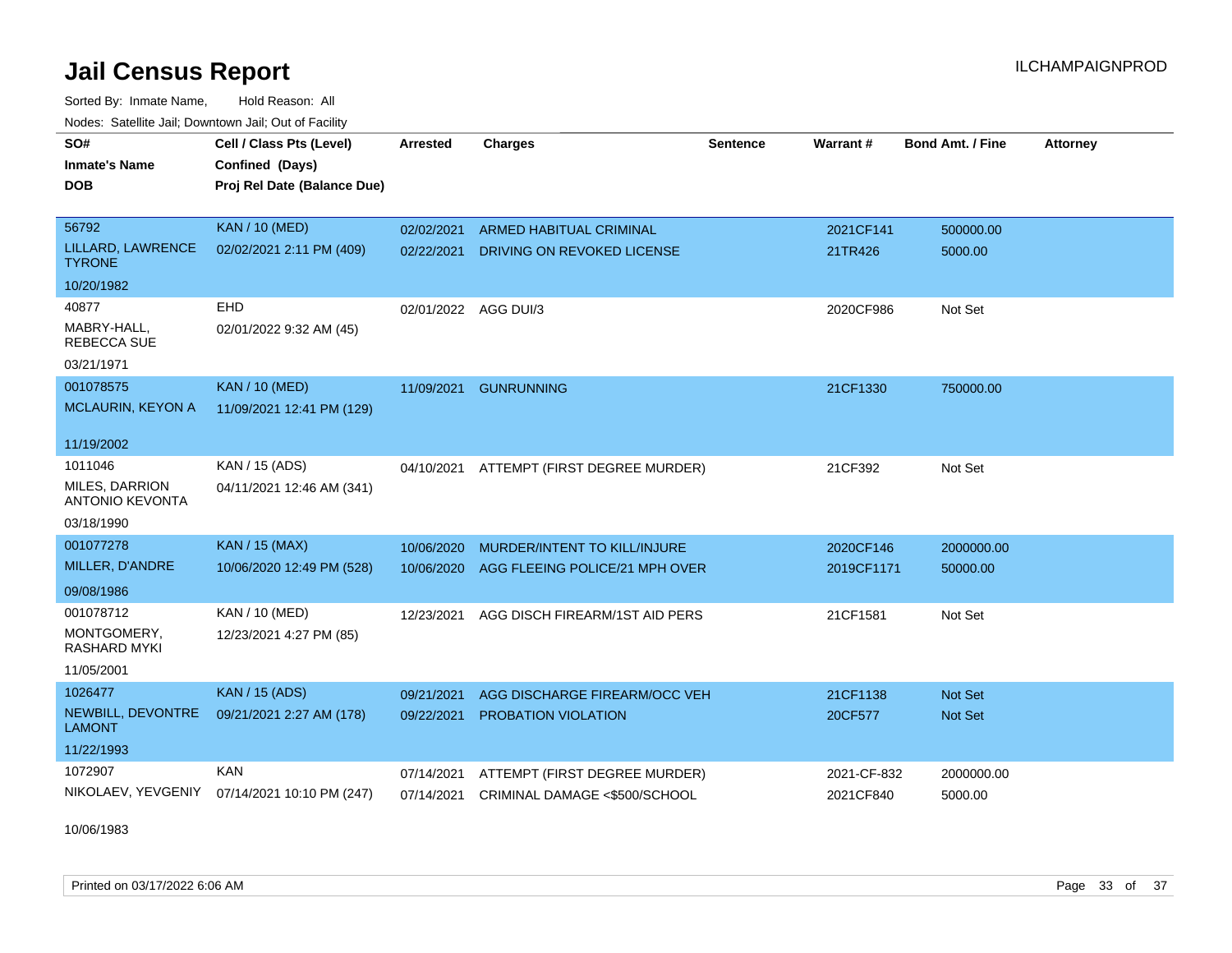| SO#<br><b>Inmate's Name</b>                                    | Cell / Class Pts (Level)<br>Confined (Days)                     | <b>Arrested</b>                                                    | <b>Charges</b>                                                                                                                                            | <b>Sentence</b> | Warrant#                                                            | <b>Bond Amt. / Fine</b>                                      | <b>Attorney</b> |
|----------------------------------------------------------------|-----------------------------------------------------------------|--------------------------------------------------------------------|-----------------------------------------------------------------------------------------------------------------------------------------------------------|-----------------|---------------------------------------------------------------------|--------------------------------------------------------------|-----------------|
| <b>DOB</b>                                                     | Proj Rel Date (Balance Due)                                     |                                                                    |                                                                                                                                                           |                 |                                                                     |                                                              |                 |
| 001078558<br>PARRISH, DOMINIC<br><b>WALTER</b><br>08/23/2001   | <b>KAN / 10 (MED)</b><br>11/03/2021 1:25 PM (135)               | 11/03/2021                                                         | UNLAWFUL USE OF A WEAPON                                                                                                                                  |                 | 21CF1352                                                            | Not Set                                                      |                 |
| 001078063<br>12/21/1990                                        | KAN / 15 (MAX)<br>PERRY, ROBERT Junior 06/15/2021 4:37 PM (276) | 06/15/2021<br>06/15/2021                                           | AGG CRIM SEX ASSAULT/WEAPON<br><b>ROBBERY</b>                                                                                                             |                 | 2021CF678<br>2021CF159                                              | 1000000.00<br>25000.00                                       |                 |
| 001078799<br>PURNELL, MARKISE<br><b>MONROE</b><br>07/13/2002   | <b>KAN / 10 (MED)</b><br>01/27/2022 9:50 AM (50)                |                                                                    | 01/27/2022 FIREARM/FOID INVALID/NOT ELIG                                                                                                                  |                 | 22CF116                                                             | Not Set                                                      |                 |
| 001077614<br><b>DEVON</b><br>09/22/2002                        | KAN / 15 (MAX)<br>ROBINSON, DONTRELL 01/17/2021 3:08 PM (425)   | 01/17/2021                                                         | ATTEMPT (FIRST DEGREE MURDER)                                                                                                                             |                 | 21CF66                                                              | Not Set                                                      |                 |
| 1061216<br><b>RUNGE, ANDRE</b><br><b>MARSEAN</b><br>12/05/1997 | <b>KAN / 10 (MED)</b><br>06/22/2021 4:42 PM (269)               | 06/22/2021                                                         | HOME INVASION/FIREARM                                                                                                                                     |                 | 21CF727                                                             | Not Set                                                      |                 |
| 650295<br>SANDAGE, JERALD<br><b>EUGENE</b><br>06/07/1971       | <b>PIA / 50 (MAX)</b><br>04/22/2020 6:30 AM (695)               | 04/22/2020<br>04/22/2020<br>04/22/2020<br>04/22/2020<br>04/22/2020 | <b>CRIMINAL SEXUAL ASSAULT</b><br><b>CRIMINAL SEXUAL ASSAULT</b><br><b>CRIMINAL SEXUAL ABUSE</b><br><b>CRIMINAL SEXUAL ASSAULT</b><br>OFFICIAL MISCONDUCT |                 | 2020-CF407<br>2020-CF408<br>2020-CF409<br>2020-CF410<br>2019-CF1811 | 750000.00<br>750000.00<br>750000.00<br>750000.00<br>25000.00 |                 |
| 59178<br><b>SANDERS, MICHAEL</b><br><b>JEAN</b><br>12/22/1967  | <b>KAN / 15 (MAX)</b><br>12/13/2021 4:17 PM (95)                | 12/13/2021                                                         | AGG DISCHARGE FIREARM/OCC VEH                                                                                                                             |                 | 21CF1274                                                            | 1500000.00                                                   |                 |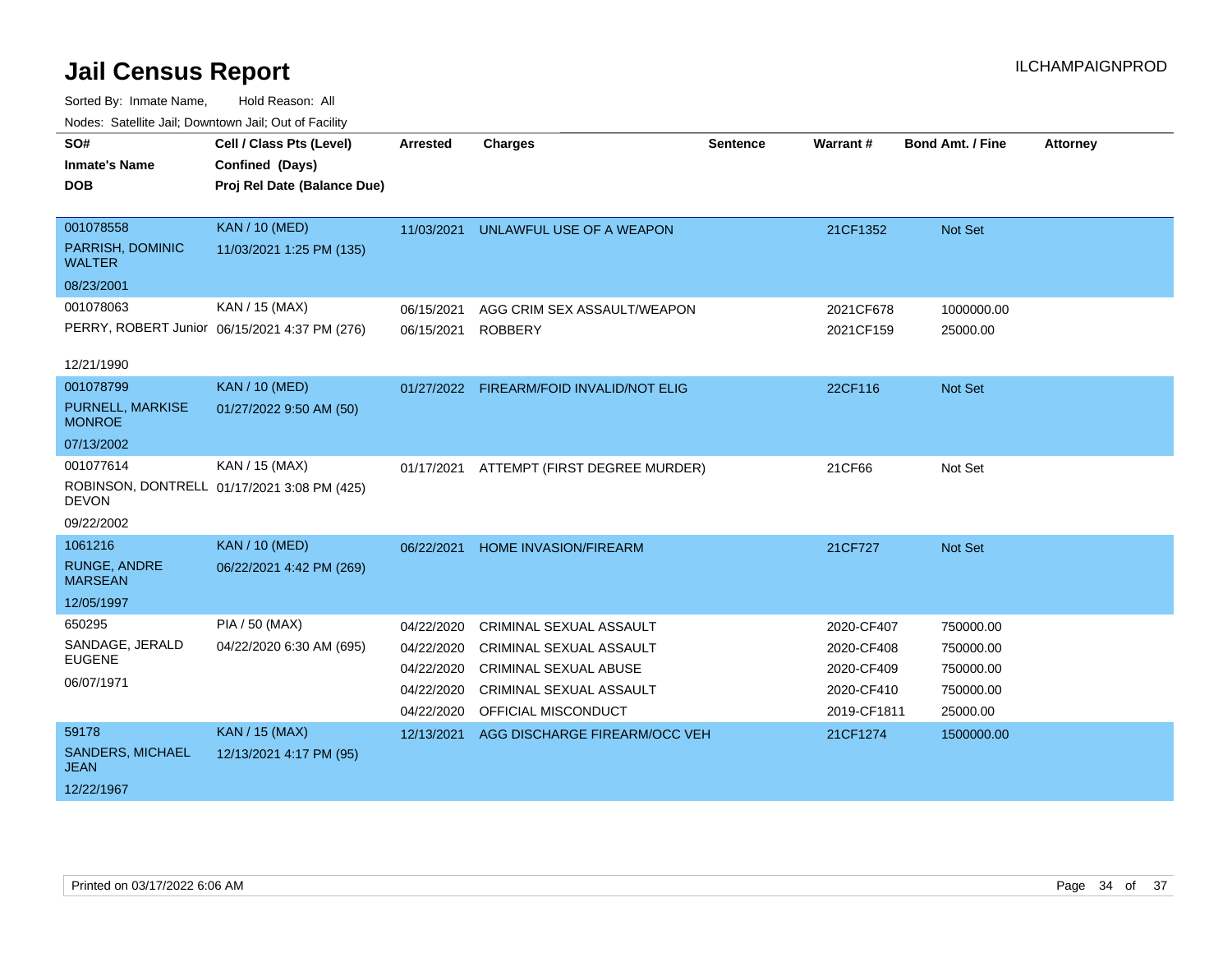| SO#<br><b>Inmate's Name</b><br><b>DOB</b>      | Cell / Class Pts (Level)<br>Confined (Days)<br>Proj Rel Date (Balance Due) | <b>Arrested</b>          | <b>Charges</b>                                                | <b>Sentence</b> | <b>Warrant#</b>      | <b>Bond Amt. / Fine</b> | <b>Attorney</b> |
|------------------------------------------------|----------------------------------------------------------------------------|--------------------------|---------------------------------------------------------------|-----------------|----------------------|-------------------------|-----------------|
| 001078704<br>SHORTER, JAQUAN<br><b>MAURICE</b> | <b>KAN / 15 (MAX)</b><br>12/23/2021 1:23 AM (85)                           | 12/21/2021               | MURDER/INTENT TO KILL/INJURE                                  |                 | 21CF1575             | Not Set                 |                 |
| 10/08/1998                                     |                                                                            |                          |                                                               |                 |                      |                         |                 |
| 1062194<br>SIMMONS, MICHAEL<br>JAMAL           | KAN / 15 (MAX)<br>02/27/2020 1:11 PM (750)                                 | 02/27/2020<br>09/23/2020 | MURDER/OTHER FORCIBLE FELONY<br>AGG BATTERY/DISCHARGE FIREARM |                 | 20CF-247<br>20CF1061 | 1000000.00<br>Not Set   |                 |
| 11/03/1997                                     |                                                                            |                          |                                                               |                 |                      |                         |                 |
| 1038158<br>SMITH, RASHAD<br><b>JARECE</b>      | <b>KAN / 10 (MED)</b><br>02/04/2022 11:42 PM (42)                          | 02/04/2022               | CRIMINAL SEX ASSAULT/CONSENT                                  |                 | 22CF146              | Not Set                 |                 |
| 09/16/1995                                     |                                                                            |                          |                                                               |                 |                      |                         |                 |
| 001077868                                      | KAN / 15 (MAX)                                                             | 04/21/2021               | ARMED ROBBERY/ARMED W/FIREARM                                 |                 | 21CF445              | Not Set                 |                 |
| SPEARMENT,<br><b>KENTRELL</b>                  | 04/21/2021 9:48 PM (331)                                                   |                          | 08/19/2021 FLEEING/ATTEMPT ELUDE OFFICER                      |                 | 2021TR1053           | 1000.00                 |                 |
| 01/21/2002                                     |                                                                            |                          |                                                               |                 |                      |                         |                 |
| 11979                                          | <b>EHD</b>                                                                 |                          | 01/11/2022 AGG FLEEING POLICE/21 MPH OVER                     |                 | 2021CF629            | Not Set                 |                 |
| STARK, JACK LYNN                               | 01/11/2022 10:13 AM (66)                                                   |                          |                                                               |                 |                      |                         |                 |
| 12/31/1955                                     | 4/9/2022 (0.00)                                                            |                          |                                                               |                 |                      |                         |                 |
| 65920<br>TAPSCOTT,<br><b>CORNELIUS</b>         | KAN / 15 (MAX)<br>12/21/2021 10:57 PM (87)                                 | 12/21/2021               | ARMED ROBBERY/ARMED W/FIREARM                                 |                 | 21CF1543             | 100000.00               |                 |
| 07/14/1985                                     |                                                                            |                          |                                                               |                 |                      |                         |                 |
| 1046632                                        | <b>KAN / 15 (MAX)</b><br>TATE, JAVON MARQUIS 09/14/2021 12:10 PM (185)     | 09/14/2021               | ARMED VIOLENCE/CATEGORY II                                    |                 | 21CF912              | 750000.00               |                 |
| 08/10/1996                                     |                                                                            |                          |                                                               |                 |                      |                         |                 |
| 1033031                                        | KAN / 15 (MAX)                                                             | 08/19/2020               | *AGG BATTERY W/FIREARM/PERSON                                 |                 | 2020-CF923           | 500000.00               |                 |
| TOMS, ANDREW<br><b>CHUCKY</b>                  | 08/19/2020 5:59 PM (576)                                                   |                          |                                                               |                 |                      |                         |                 |
| 09/28/1978                                     |                                                                            |                          |                                                               |                 |                      |                         |                 |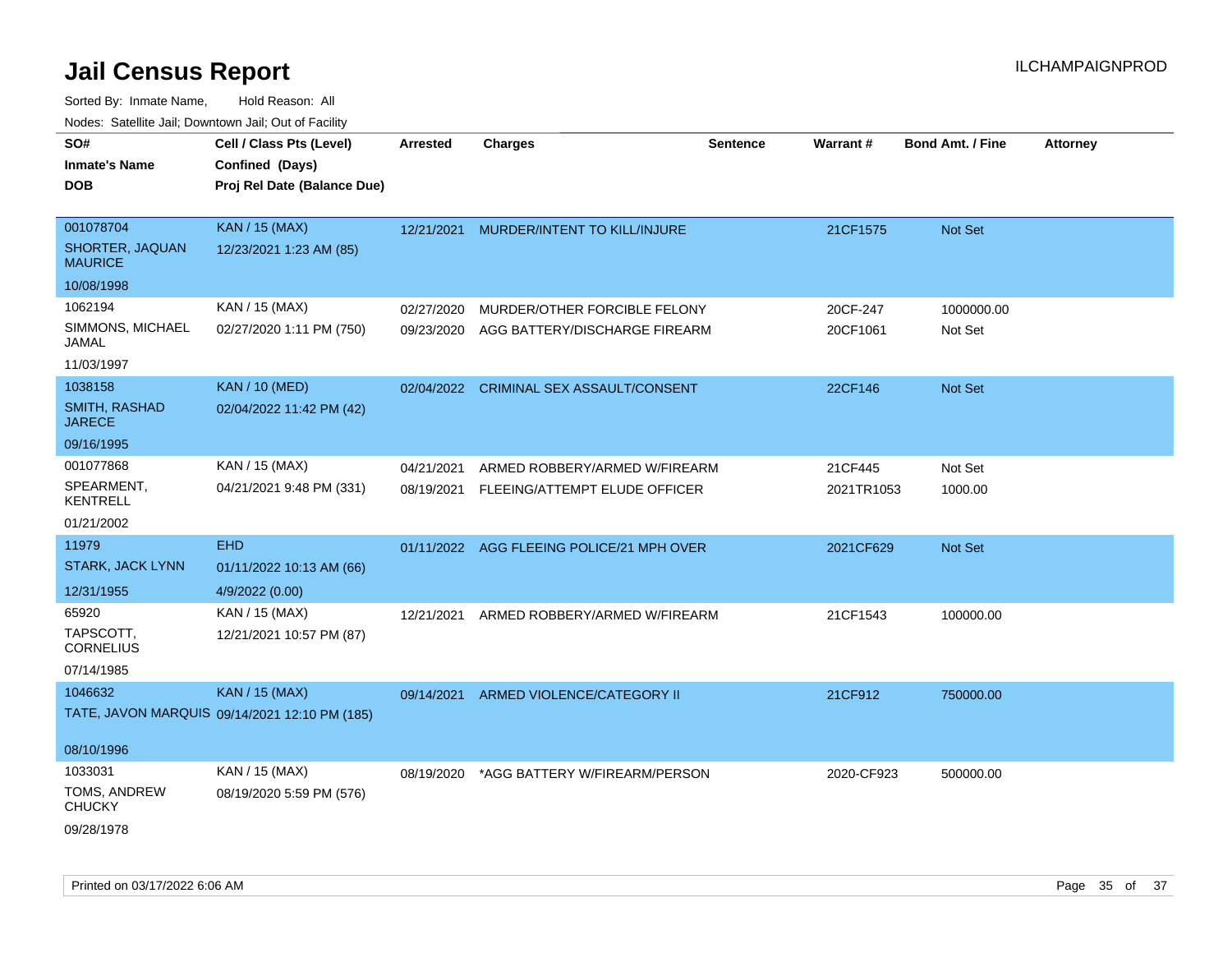| <u>Houce.</u> Catoling bail, Downtown bail, Out of Fability<br>SO# | Cell / Class Pts (Level)    |                 | <b>Charges</b>                            | <b>Sentence</b> | Warrant#      | <b>Bond Amt. / Fine</b> | <b>Attorney</b> |
|--------------------------------------------------------------------|-----------------------------|-----------------|-------------------------------------------|-----------------|---------------|-------------------------|-----------------|
|                                                                    |                             | <b>Arrested</b> |                                           |                 |               |                         |                 |
| <b>Inmate's Name</b>                                               | Confined (Days)             |                 |                                           |                 |               |                         |                 |
| <b>DOB</b>                                                         | Proj Rel Date (Balance Due) |                 |                                           |                 |               |                         |                 |
| 1004142                                                            | <b>KAN / 15 (MAX)</b>       |                 | 10/27/2021 POSSESSION OF METH/15<100GRAMS |                 | 2021CF1298    | 1500000.00              |                 |
| TOY, KAYON LARENZ                                                  | 10/22/2021 1:01 PM (147)    |                 |                                           |                 |               |                         |                 |
|                                                                    |                             |                 |                                           |                 |               |                         |                 |
| 09/12/1991                                                         |                             |                 |                                           |                 |               |                         |                 |
| 001078386                                                          | <b>KAN / 10 (MED)</b>       | 09/14/2021      | POSSESSION OF STOLEN FIREARM              | 3y (DOC)        | 2021CF1099    | No Bond                 |                 |
| TURNER, AMARIO                                                     | 09/14/2021 11:42 PM (185)   |                 |                                           |                 |               |                         |                 |
| 09/23/2002                                                         |                             |                 |                                           |                 |               |                         |                 |
| 961786                                                             | <b>KAN / 15 (ADS)</b>       |                 | 01/24/2022 ARMED HABITUAL CRIMINAL        |                 | 22CF104       | Not Set                 |                 |
| <b>WARREN, DESIE</b><br><b>ARNEZ</b>                               | 01/24/2022 7:23 AM (53)     |                 |                                           |                 |               |                         |                 |
| 04/28/1988                                                         |                             |                 |                                           |                 |               |                         |                 |
| 1062558                                                            | <b>KAN / 10 (MED)</b>       | 10/02/2021      | FELON POSS/USE WEAPON/FIREARM             |                 | 21CF1185      | Not Set                 |                 |
| <b>WELLS, JIAMANTE</b><br><b>AMORE</b>                             | 10/02/2021 8:29 PM (167)    |                 |                                           |                 |               |                         |                 |
| 09/02/1995                                                         |                             |                 |                                           |                 |               |                         |                 |
| 1002033                                                            | <b>KAN / 15 (MAX)</b>       | 09/08/2021      | DRIVING ON SUSPENDED LICENSE              |                 | 2019-TR-11944 | 5000.00                 |                 |
| <b>WEST, ANTONIO</b>                                               | 09/08/2021 11:01 PM (191)   | 09/08/2021      | ARMED ROBBERY/ARMED W/FIREARM             |                 | 2020-CF-1406  | 500000.00               |                 |
| <b>DEONTA</b>                                                      |                             | 09/08/2021      | AGG UNLAWFUL USE OF WEAPON/VEH            |                 | 2021-CF-AWOW  | <b>Not Set</b>          |                 |
| 04/15/1992                                                         |                             | 09/08/2021      | <b>OBSTRCT JUSTICE/LEAVE STATE</b>        |                 | 2021-CF-AWOW  | <b>Not Set</b>          |                 |
|                                                                    |                             | 09/08/2021      | ARMED VIOLENCE/CATEGORY I                 |                 | 2021-CF-AWOW  | <b>Not Set</b>          |                 |
| 1022068                                                            | KAN / 15 (ADS)              | 10/10/2021      | FELON POSS/USE WEAPON/FIREARM             |                 | 21CF1212      | Not Set                 |                 |
| <b>WILKINS, MICHAEL</b><br>CARL                                    | 10/10/2021 5:07 AM (159)    |                 |                                           |                 |               |                         |                 |
| 07/10/1992                                                         |                             |                 |                                           |                 |               |                         |                 |
| 001078709                                                          | KAN / 15 (MAX)              | 12/22/2021      | ARMED VIOLENCE/CATEGORY I                 |                 | 21CF1586      | Not Set                 |                 |
| WILLIAMS, DAVID LEE                                                | 12/22/2021 11:00 AM (86)    |                 |                                           |                 |               |                         |                 |
|                                                                    |                             |                 |                                           |                 |               |                         |                 |
| 12/18/1989                                                         |                             |                 |                                           |                 |               |                         |                 |